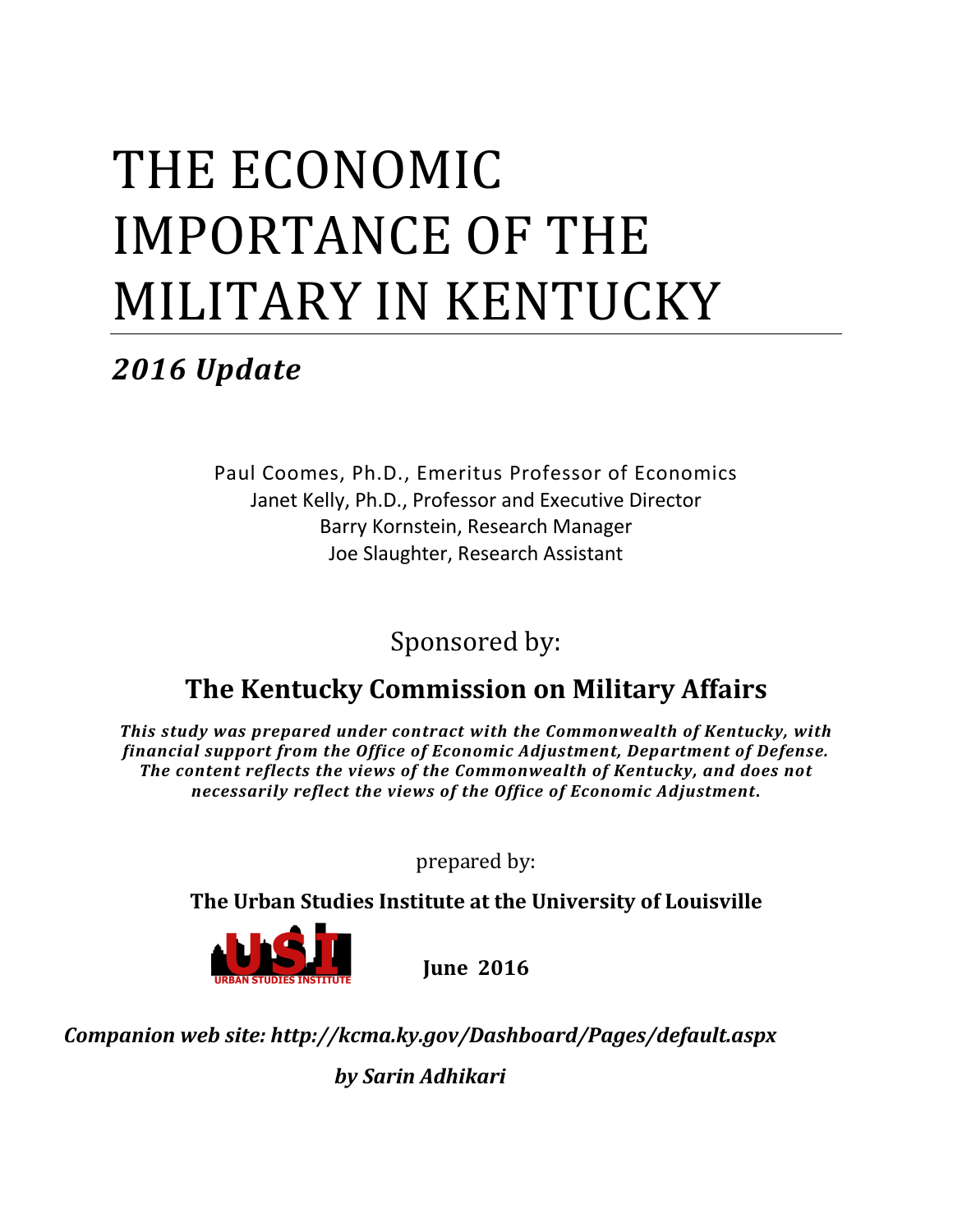# **Table of Contents**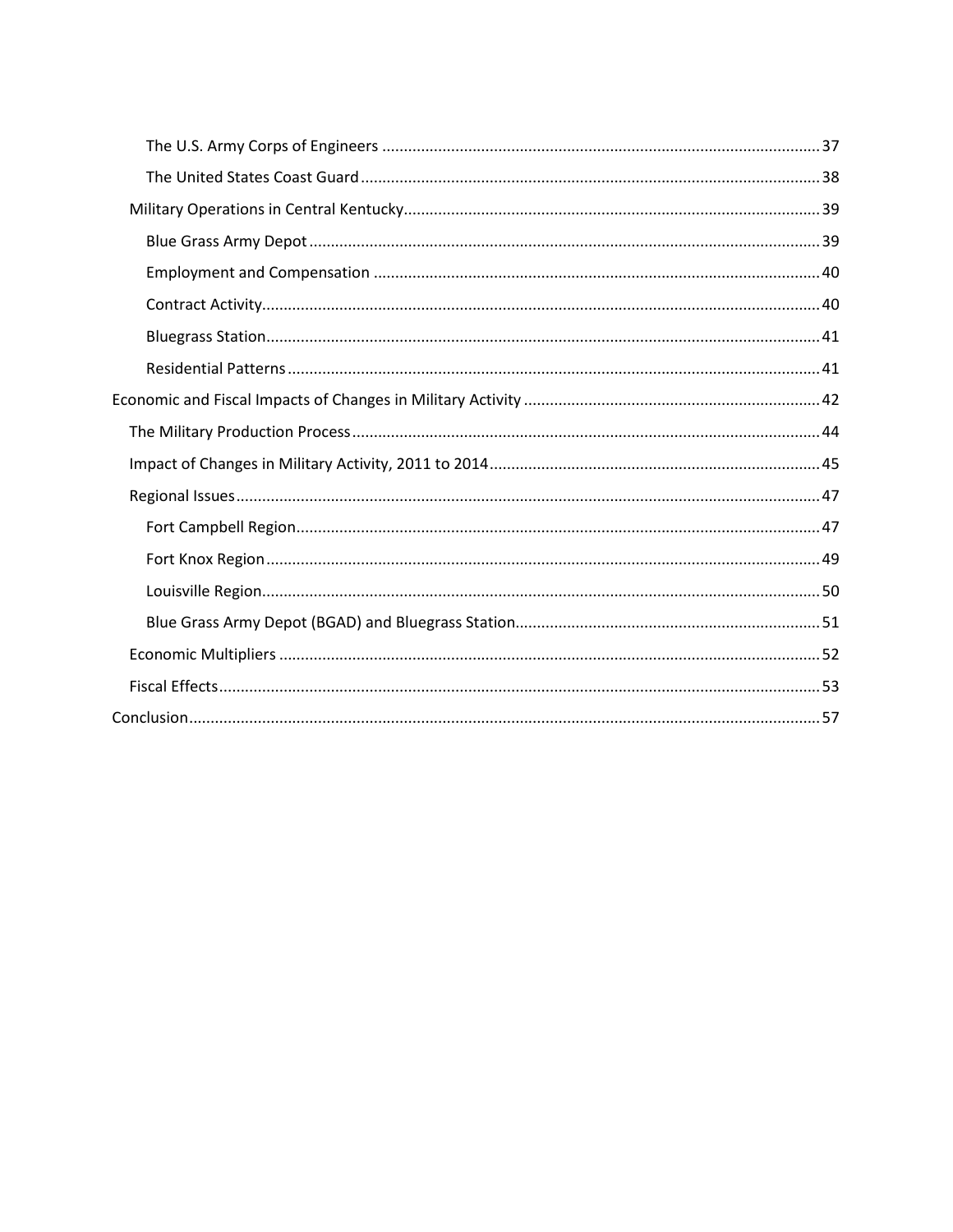# **Executive Summary**

Military activity in the Kentucky area has long been a major source of employment for Kentucky residents, of business for Kentucky companies, and tax revenues for state and local governments. The military spent about \$12 billion in Kentucky in 2014-15, through direct payrolls to soldiers and civilians, through retirement and veterans' benefits, and through Department of Defense (DoD) contracts with companies around the state.



## **\$12 Billion in Federal Military Spending in Kentucky, 2014-15**

This report summarizes the results of our fifth investigation into the economic importance of the military in Kentucky, and builds on our previous studies. Among the most important findings:

- $\triangleright$  The military spent about \$12 billion in Kentucky during 2014-15, a reduction of \$3.5 billion since the last report was published in 2012. The spending is primarily accounted for by activity at the Army's major installations - Fort Campbell and Fort Knox – and to large health-care related contracts with Louisville's Humana Corporation.
- $\triangleright$  Among organizations that could relocate outside of Kentucky, the military is the largest employer. With 38,700 full-time active duty and civilian employees, military employment exceeds the next largest state employer, United Parcel Service, by more than 21,000 jobs. In addition, there are 15,421 Reserve and National Guard personnel in the state.
- $\triangleright$  The military supports the largest employee compensation, \$3.85 billion, among Kentucky industries that export their product out of state (and hence could relocate). The second largest such industry, motor vehicles and parts manufacturing, has \$80 million less in employee compensation than the military.
- $\triangleright$  Kentucky ranks twelfth highest among the fifty states in the number of active duty military personnel stationed there (34,595), and sixteenth in the number of total military personnel (including civilian workers, reservists, and National Guard). Kentucky has the fourth highest number of active-duty Army personnel (34,300), following Texas, Georgia and North Carolina.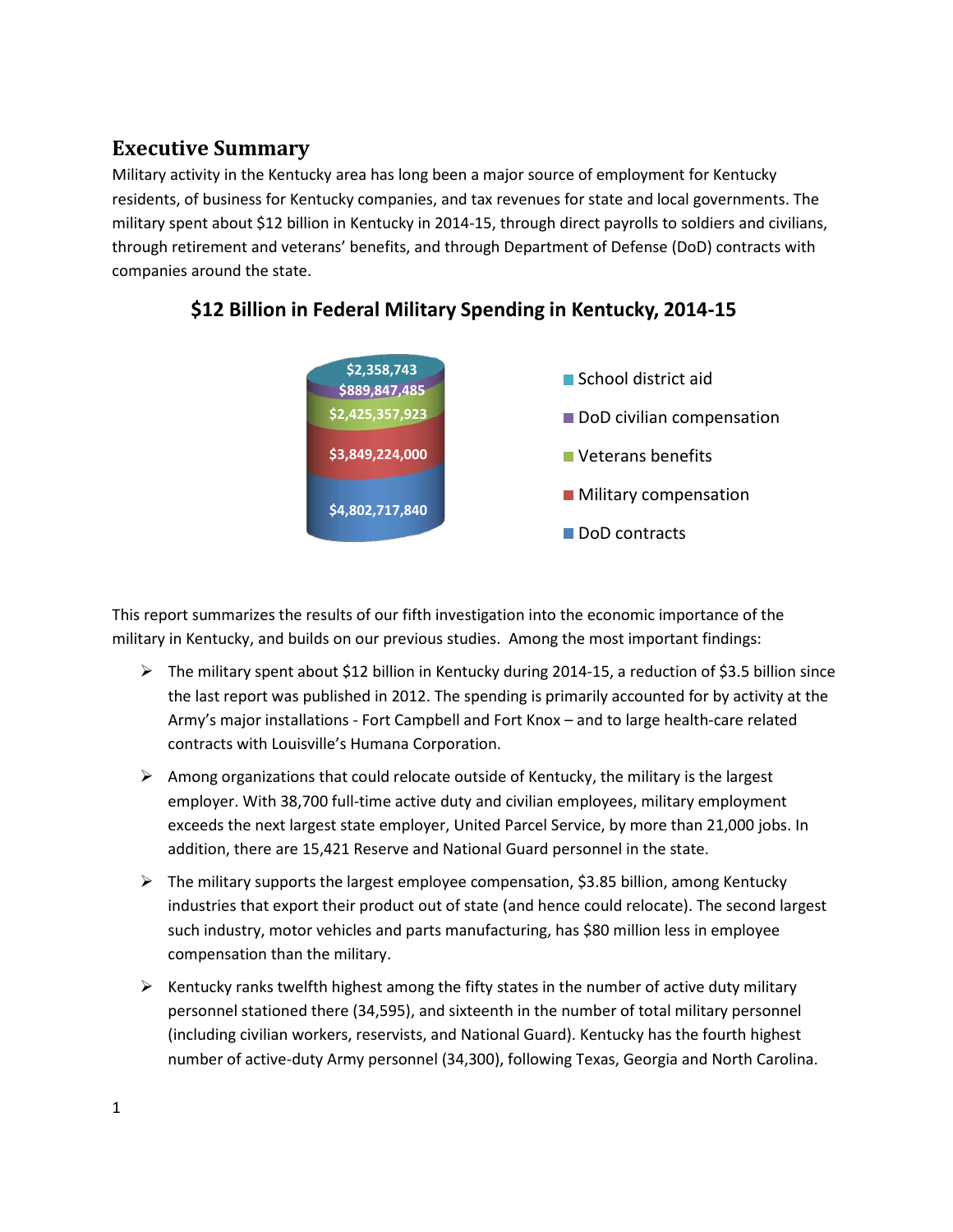- $\triangleright$  After strong growth in the 2000s, the number of military personnel and civilian employees in Kentucky has been declining the last few years. Between 2011 and 2014, the number of military employees fell by 9,100 and the number of DoD civilian employees fell about 1,200.
- Expenditures for military personnel and contracts continue to rise in Kentucky, from \$8.2 billion in FY 2013 to \$9 billion in FY2014.
- $\triangleright$  Kentucky received almost \$5 billion in procurement contracts and \$34.5 million in grants from DoD in fiscal 2015,  $17<sup>th</sup>$  highest among the 50 states. Humana was the top contractor with awards of \$3.6 billion for its management of the TRICARE military health insurance program for the south region. Some of this award revenue flowed out of Kentucky as Humana handled administrative work for the program in other locations.
- $\triangleright$  There are about 28,500 military retirees in Kentucky, and in 2015 they received about \$637 million in retirement pay. Kentucky ranks  $22^{rd}$  in the number of retired military residents. Because retirees' residential decisions are not made in Washington, local and state policy in Kentucky influences our share of national retiree dollars. Kentucky's two installations are retiree magnets, as is the exemption of most retirement income from the Kentucky state individual income tax. Texas and Florida are the top two states of residence for military retirees owing to their warm winters and no state income tax.
- $\triangleright$  In 2014 Kentucky had 328,408 veterans, almost 10 percent of the Commonwealth's population over 18. Jefferson County has over 53,000 veterans, followed by Fayette County with 19,500. Federal spending for veterans' compensation and pension was about \$1.25 billion in 2014; for veterans education was \$155 million; and for insurance programs was nearly \$19 million. By far the greatest non-pension category of federal veterans spending was medical care, which was about \$950 million in 2014.

This report begins with an overview of military personnel, veterans and retirees in Kentucky. The remainder of the report documents the economic importance of military activity in Kentucky. We track the US Department of Defense dollars coming into Kentucky by category, including payroll, retirement and veteran income, and contracts. Next, we provide profiles of major military sites. Finally, we provide new research on the regional economic impacts of military spending in Kentucky.

*Note that the tables, charts, and text refer to data from many different sources, and sometimes the data points differ by source for the same economic concept. This is largely due to different time references, such as fiscal year versus calendar year, or a snapshot as of September or December of a year. Also, some published data refer to full-time employees only, while other data refer to all employees regardless of status. We attempt to use the best measure for each subject, and to explain apparent discrepancies where they are significant.*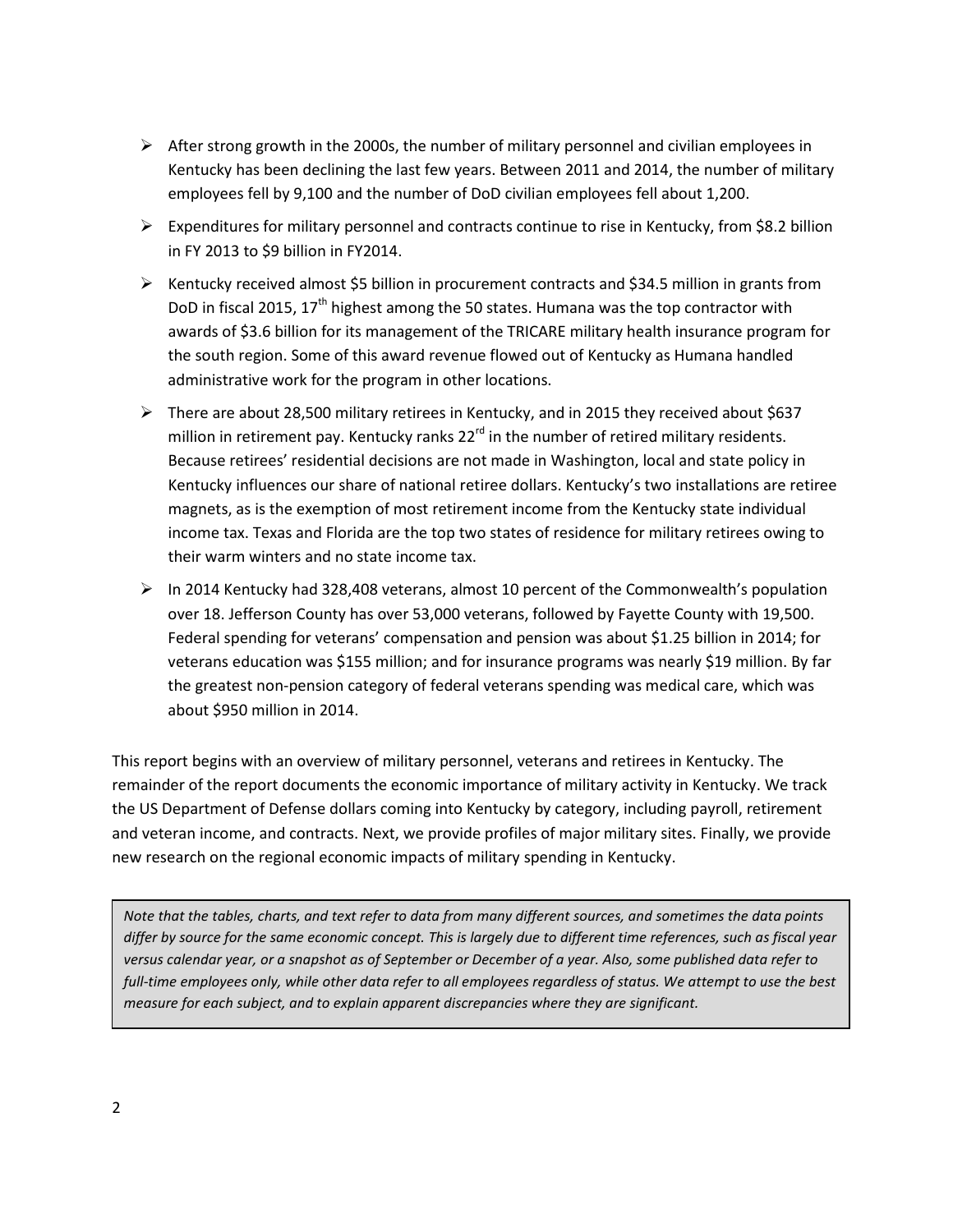

*"The Commonwealth of Kentucky is proud to be home to some of the finest military bases in America and ranks among the top 25 states as an employer of defense personnel.*

*As a former active duty Army officer and longtime advocate for veterans, I have a very personal interest in Kentucky's role in our national defense. We will never take for granted the safety and security that our military provides for us here and around the world.* 

*Additionally, we recognize the significant economic impact of the military presence in our communities. Please take a few moments to read this new study on the economic importance of military activity in Kentucky."*

*- Matt Bevin, Governor*

## **Introduction**

Kentucky military activities have long been a major source of employment for Kentucky residents, of business for Kentucky companies, and tax revenues for state and local governments. This report and the accompanying website identifies those economic benefits, compares them to other states and the nation as a whole, compares them among Kentucky counties, and compares them among military installations.

The report begins with an overview of employment and compensation of military personnel in Kentucky. Subsequent sections describe retiree and veterans benefits by county. We track the Department of Defense (DoD) dollars coming into Kentucky by category, including payroll, retirement and veteran income, and contracts. Next, we provide profiles of major military sites. Finally, we provide new research on the regional economic impacts of military spending in Kentucky.

## <span id="page-5-0"></span>**Employment**

In this section we organize data on the different types of military-related employment in Kentucky. This includes full-time active duty military personnel, part-time Reserves and National Guard, and full-time and part-time civilian employees of the US Department of Defense. The broadest measure counts all these jobs, and totals about 59,000 employees in Kentucky at the end of 2014. More than half of these are active duty Army. The chart below shows the composition of active duty Army, Army civilians, and active duty employees and civilians of other branches, Reserves for all branches and the National Guard. The Army clearly dominates the presence of military activity in Kentucky.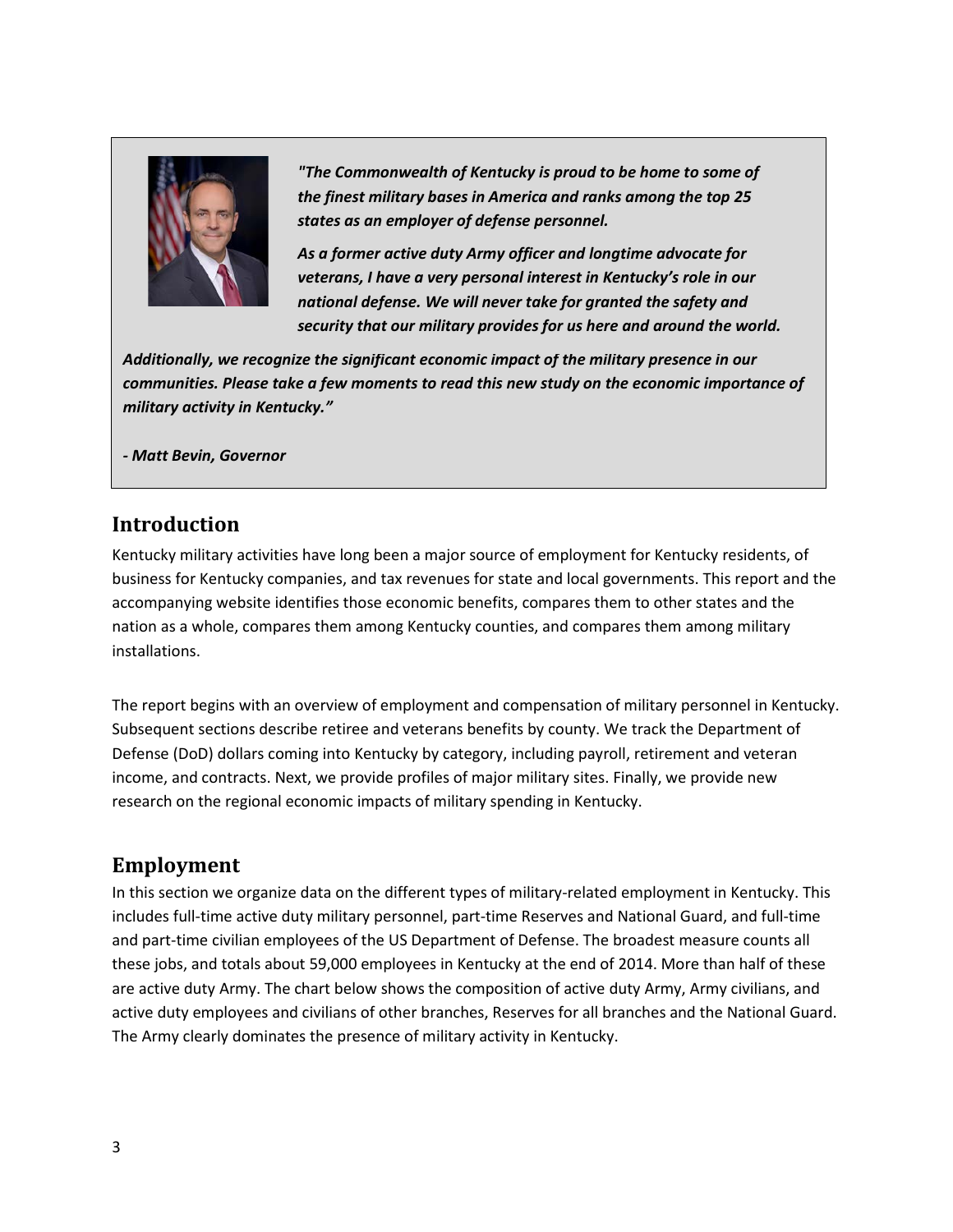

The chart also illustrates the growth in personnel after the 2005 Base Closure and Realignment Commission (BRAC) decisions up through 2011, and the subsequent decline. There has been a clear shift in type of personnel, with the number of active duty Army soldiers falling while the number of Army civilian employees rising over the last decade. This largely reflects the transition of missions at Fort

Knox, with the loss of the Armor Center and School and the gain of the US Army Human Resources Command, Army Accessions Command and Cadet Command.

## **Military Employment**

According to the US Bureau of Economic Analysis, there are about 50,000 total military personnel (full-time and part-time) stationed in Kentucky. Employment includes active-duty personnel, National Guard and Reserves. Most of the activeduty personnel are located at Fort Campbell and Fort Knox, while the Guard and Reserves are spread throughout the Commonwealth largely based on county population size.

One can see from the table that almost 60 percent of the military employment in Kentucky is located at Fort Campbell in Christian County. Fort Knox in Hardin County ranks second, with 14 percent of the state total.

| Military Employment by<br>County, 2014 |        |  |  |
|----------------------------------------|--------|--|--|
| Christian                              | 29,878 |  |  |
| Hardin                                 | 6,854  |  |  |
| Jefferson                              | 2,624  |  |  |
| Fayette                                | 1,010  |  |  |
| Kenton                                 | 555    |  |  |
| Boone                                  | 403    |  |  |
| Warren                                 | 374    |  |  |
| Daviess                                | 326    |  |  |
| Campbell                               | 284    |  |  |
| Madison                                | 277    |  |  |
| Sum of Top 10                          | 42,585 |  |  |
| Rest of State                          | 7,746  |  |  |
| Kentucky total                         | 50,331 |  |  |

Over the past several decades, military employment in Kentucky has fluctuated between 47,000 and 63,000. One can see from the trend chart below that there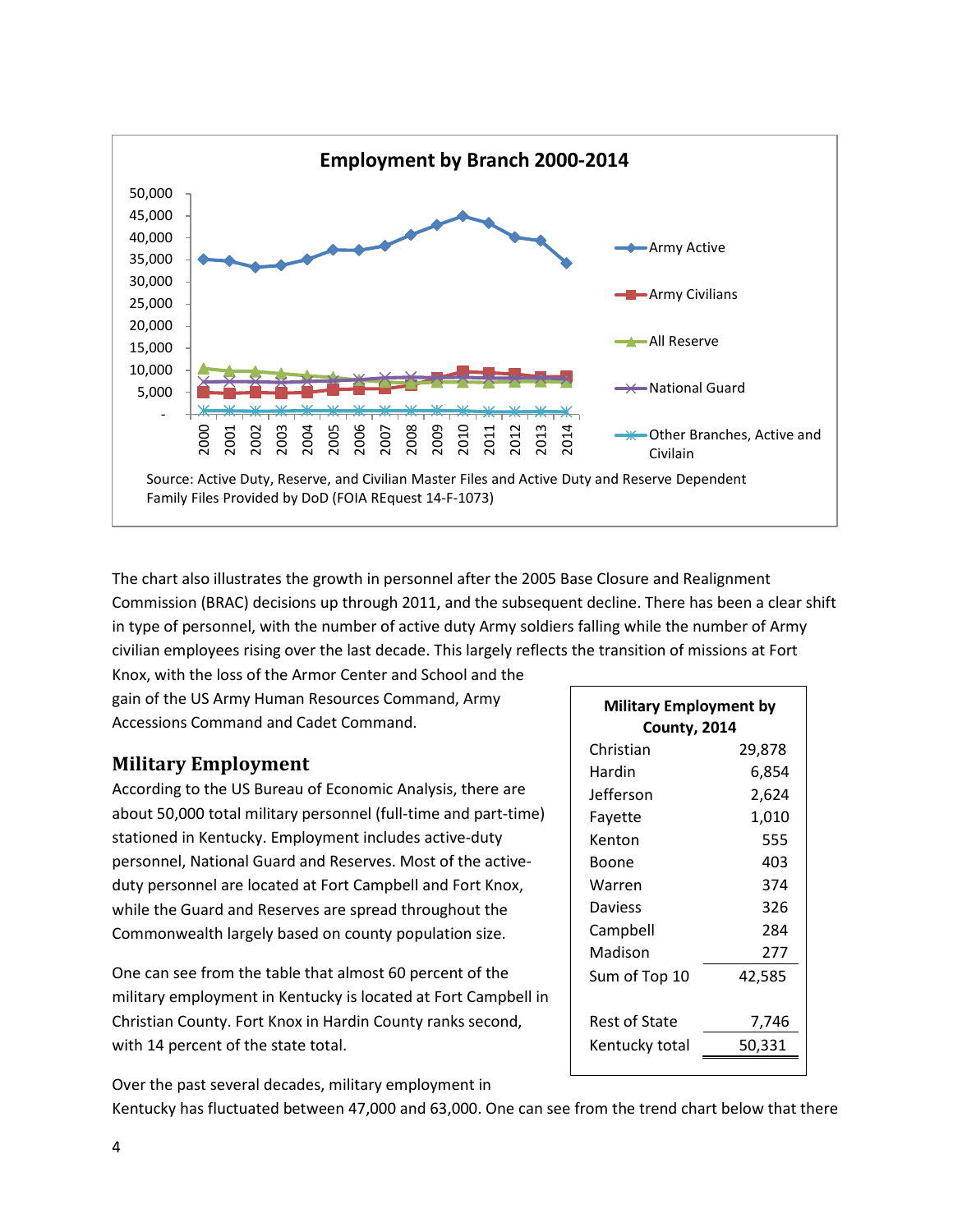was a decline in employment as the Vietnam War wound down in the early 1970s, a build-up in the early 1980s, a fairly steady decline until the early 2000s (post 9/11 wars in Iraq and Afghanistan) and then a steep decline between 2011 and 2014.



Kentucky ranks 12<sup>th</sup> among states in military employment, primarily due to the large Army installations of Fort Campbell and Fort Knox. Kentucky's share of the national total military employment is 2.5 percent, down slightly from its 2011 peak of 2.9 percent, but still higher than any year between 1970 and 2007.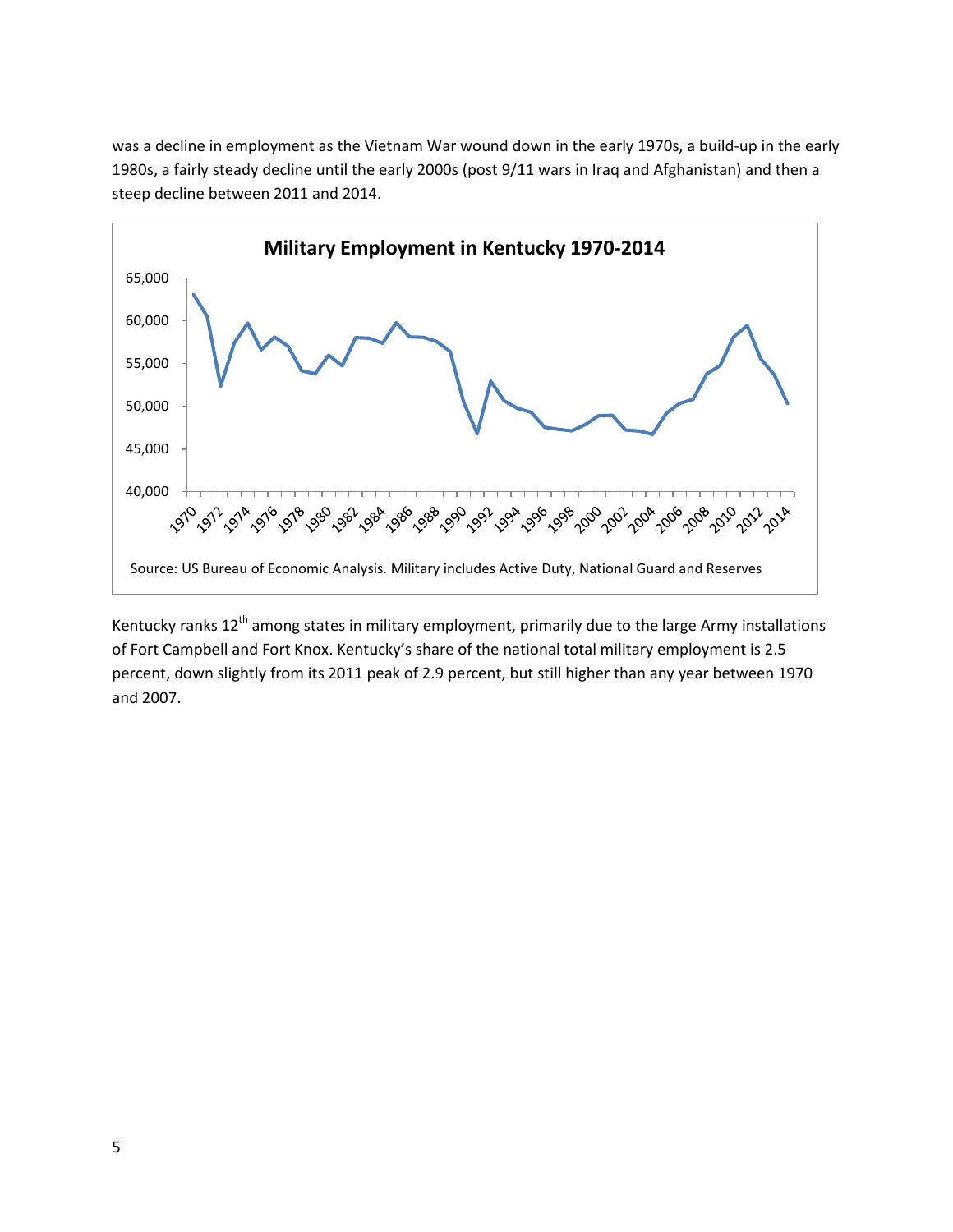

## <span id="page-8-0"></span>**Civilian Employment**

The US Department of Defense hires thousands of civilians, many who are retired military personnel, to perform an array of support functions in Kentucky.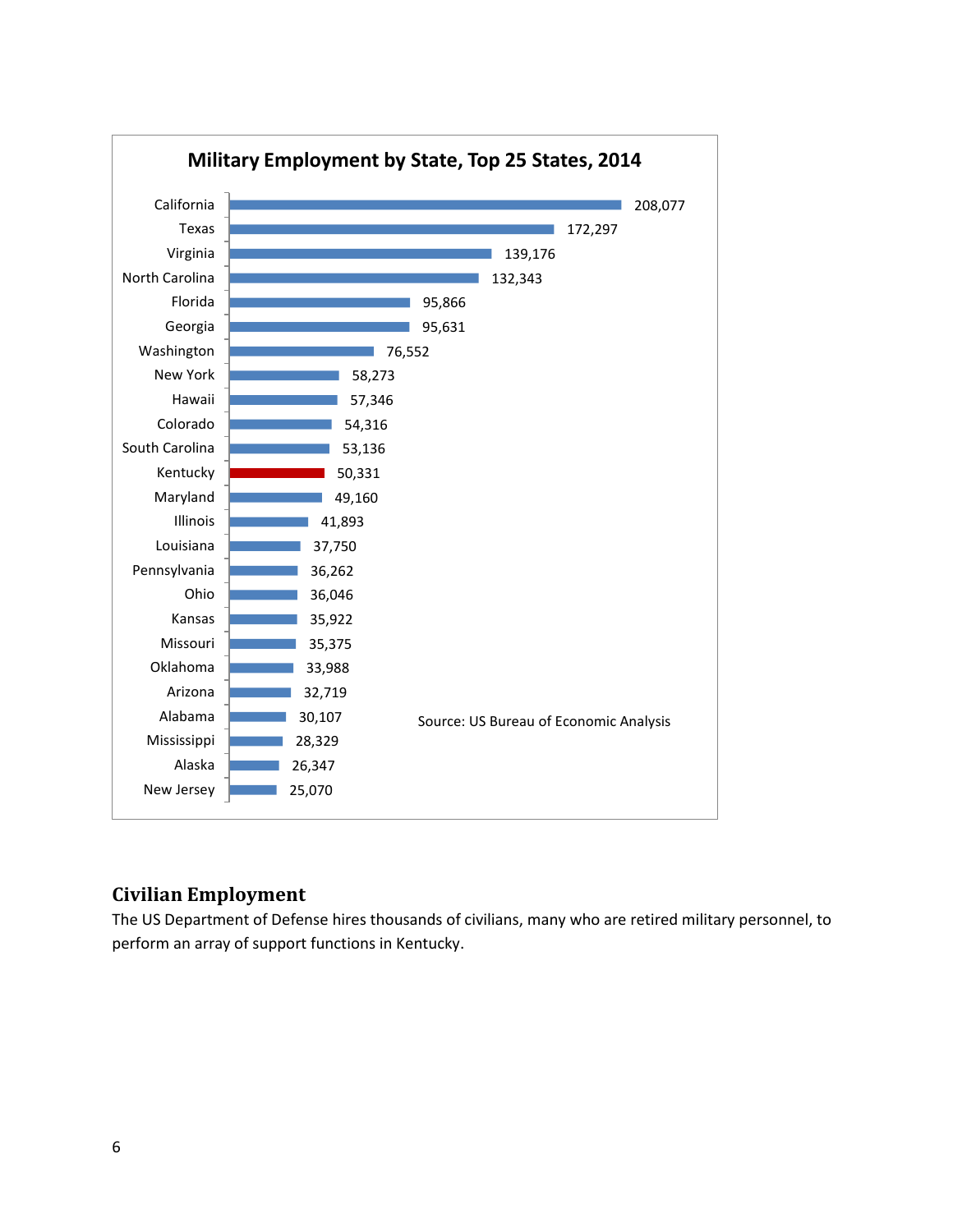

| <b>DOD Employees in</b>  |       |  |  |
|--------------------------|-------|--|--|
| Kentucky, September 2015 |       |  |  |
| Hardin                   | 4,804 |  |  |
| Christian                | 2,284 |  |  |
| Jefferson                | 1,013 |  |  |
| Madison                  | 898   |  |  |
| Top Four                 |       |  |  |
| Counties                 | 8,999 |  |  |
|                          |       |  |  |
| Rest of State            | 862   |  |  |
| Kentucky total           | 9,861 |  |  |

Most are employed at Fort Knox, Fort Campbell, in Louisville, and at the Blue Grass Army Depot. As of September 2015, there were almost 9,900 civilian employees of DoD in Kentucky. Fort Knox in Hardin County accounts for nearly half of the state total, due to the headquarter operation of U.S. Army Human Resources Command. Fort Campbell in Christian County employees nearly 2,300 DoD civilians and Blue Grass Army Depot in Madison County is largely operated by its 900 civilian employees. Most of the 1,000 civilians in Louisville-Jefferson County work for the U.S. Army Corps of Engineers.

Kentucky ranks about in the middle of states in terms of DOD civilian employees, with 1.4 percent of *permanent, full-ti*me, employees on domestic soil.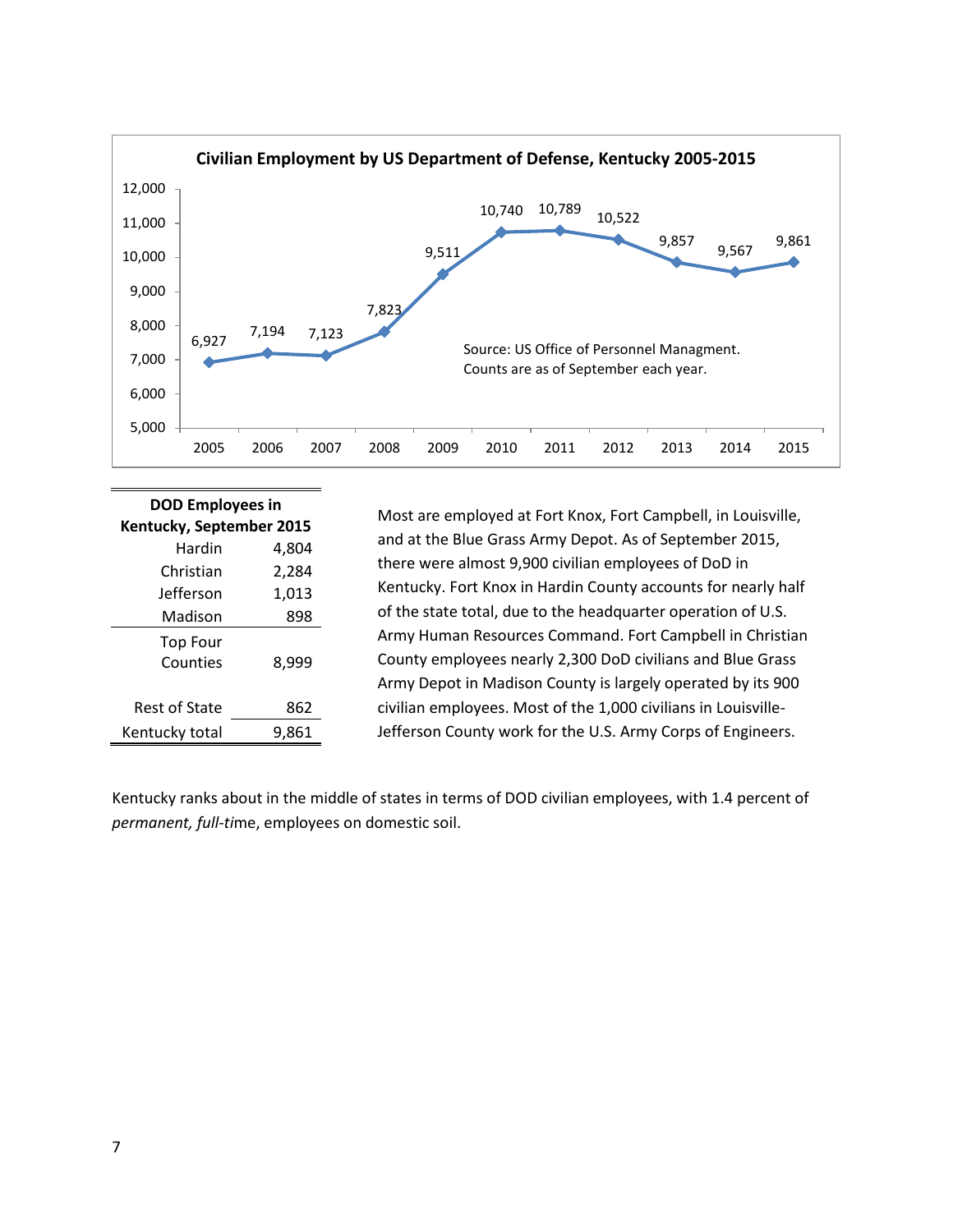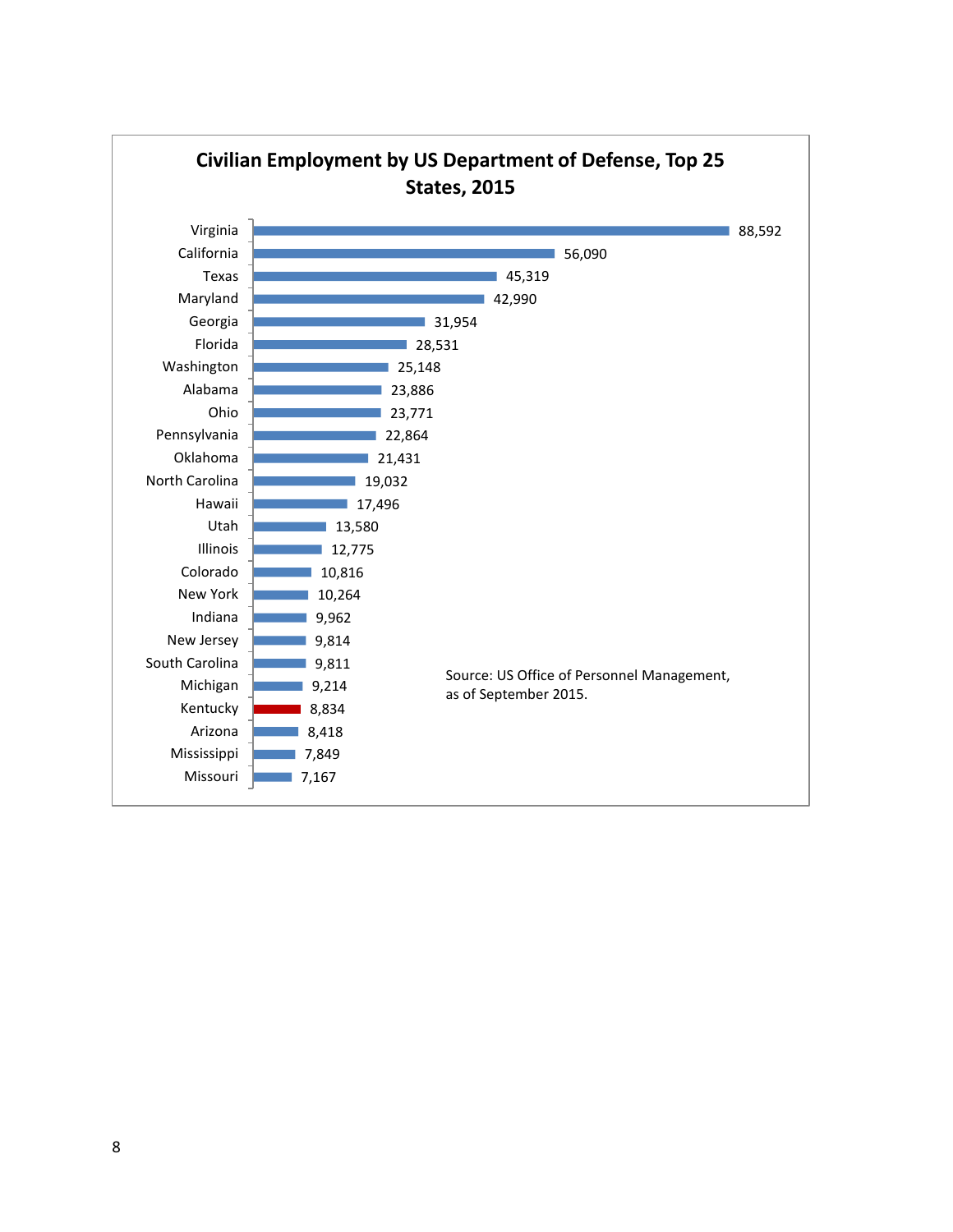

Among bordering states, Kentucky lags only (Washington DC – impacted) Virginia and Illinois in the number of military personnel. Kentucky currently ranks 12th highest among the fifty states in the number of active duty military personnel stationed there (34,595), and sixteenth in the number of total military personnel (including civilian workers, reservists, and National Guard).

#### <span id="page-11-0"></span>**Military Employment in Perspective**

The military (counting active duty and civilian workers, but not Reserve and National Guard personnel) is the largest single employer among organizations that could operate outside the state. Its nearly 39,000 employees makes it much larger than the most prominent private sector employers - UPS, Humana, Toyota, Ford, Amazon, and General Electric.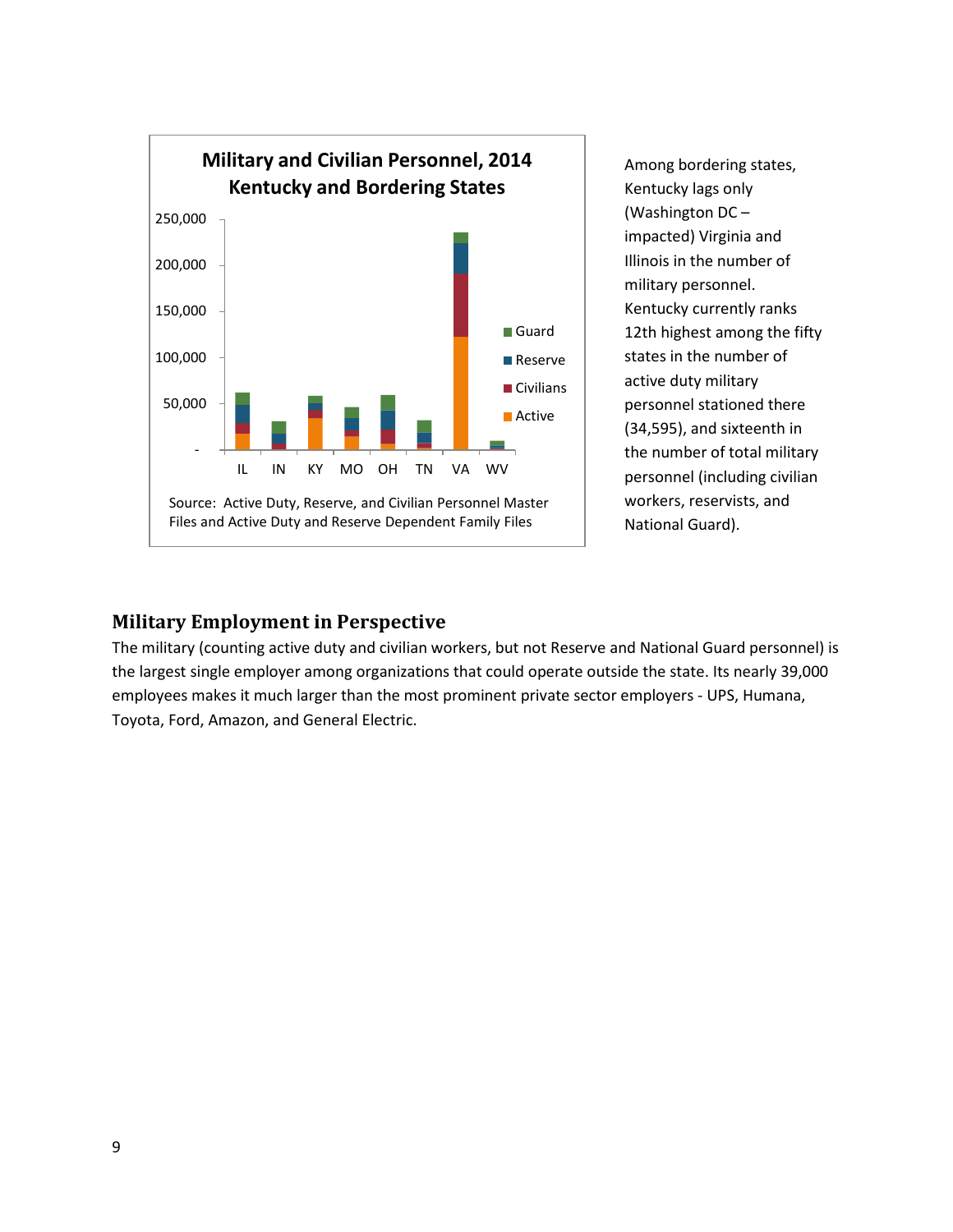

## **Employment (full-time) in Kentucky at Major Organizations that Could Operate Outside State**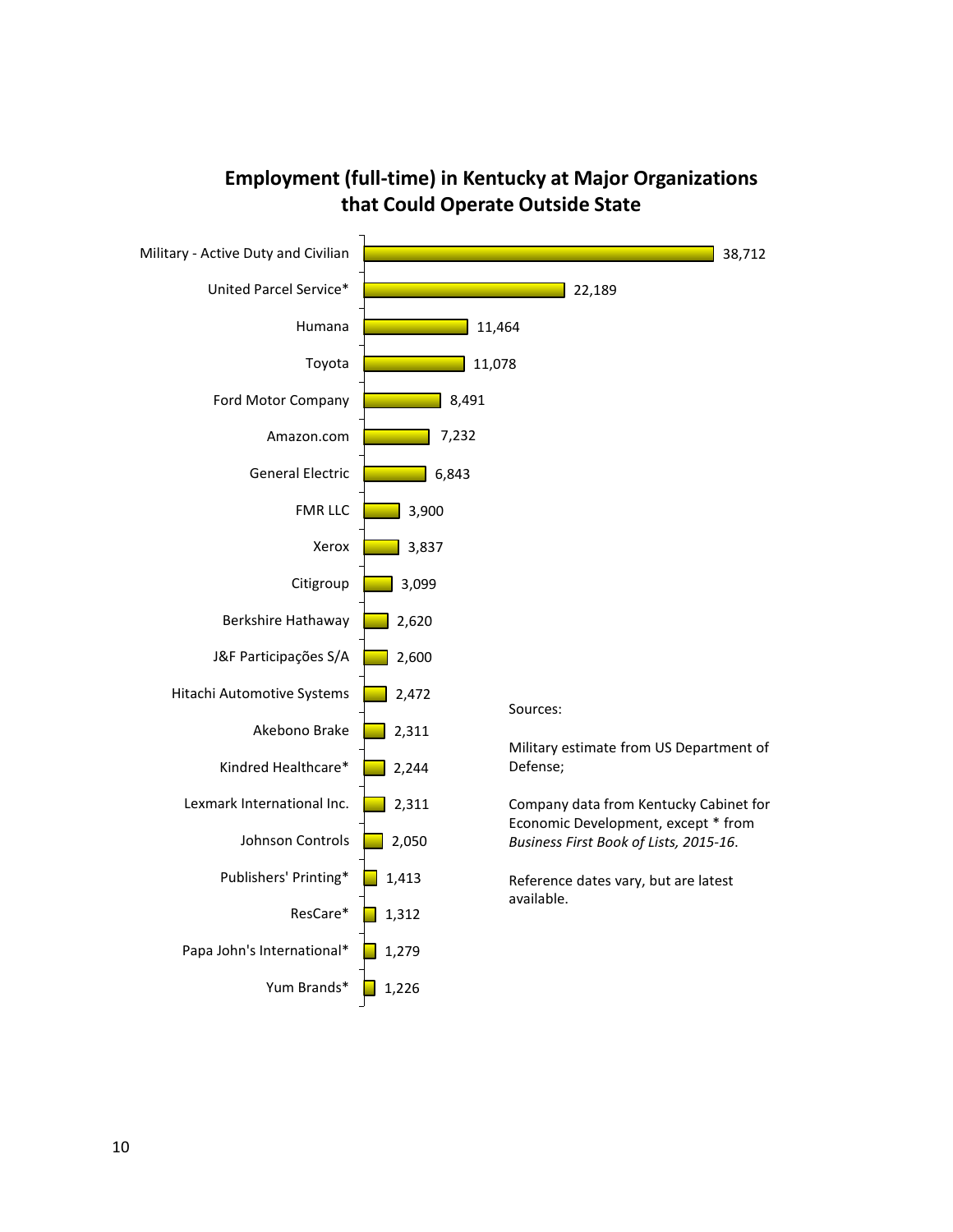# <span id="page-13-0"></span>**Earnings and Compensation**

In this section we examine data on compensation of military-related employees. Compensation includes wages and salaries, in-kind payments like meals and housing, plus fringe benefits like pensions and health insurance. Employees may be military personnel or civilian employees of DoD. We first consider military personnel.

## <span id="page-13-1"></span>**Military Personnel**

The total compensation of military personnel in Kentucky was about \$3.8 billion in 2014, down from its peak of \$4.8 billion in 2011. Military personnel include full-time personnel of the armed services, plus members of the Reserves and National Guard and exclude civilian employees of the military.

Military earnings in Christian County, home of Fort Campbell, amounted to \$2.7 billion in 2014, almost 60 percent of all earnings in the county. Earnings include wages and salaries, payment-in-kind received, plus federal contributions to retirement income and health care plan. Hardin County, home of Fort Knox, had about \$700 million in military earnings in 2014. Jefferson (\$94 million) and Fayette (\$35 million) also had a substantial portion of military earnings.

All four counties saw a reduction in military earnings from 2011, which was the peak year in history. Hardin County's decrease (of \$408 million) was the most dramatic, a loss of over 36 percent in military earnings. All 120 Kentucky counties saw a decrease in military earnings from 2011 to 2015.



Military pay in Kentucky has been an important source of new dollars to the state, particularly over the past decade. Compensation to military personnel in Kentucky has tripled since 2000, growing from \$2.0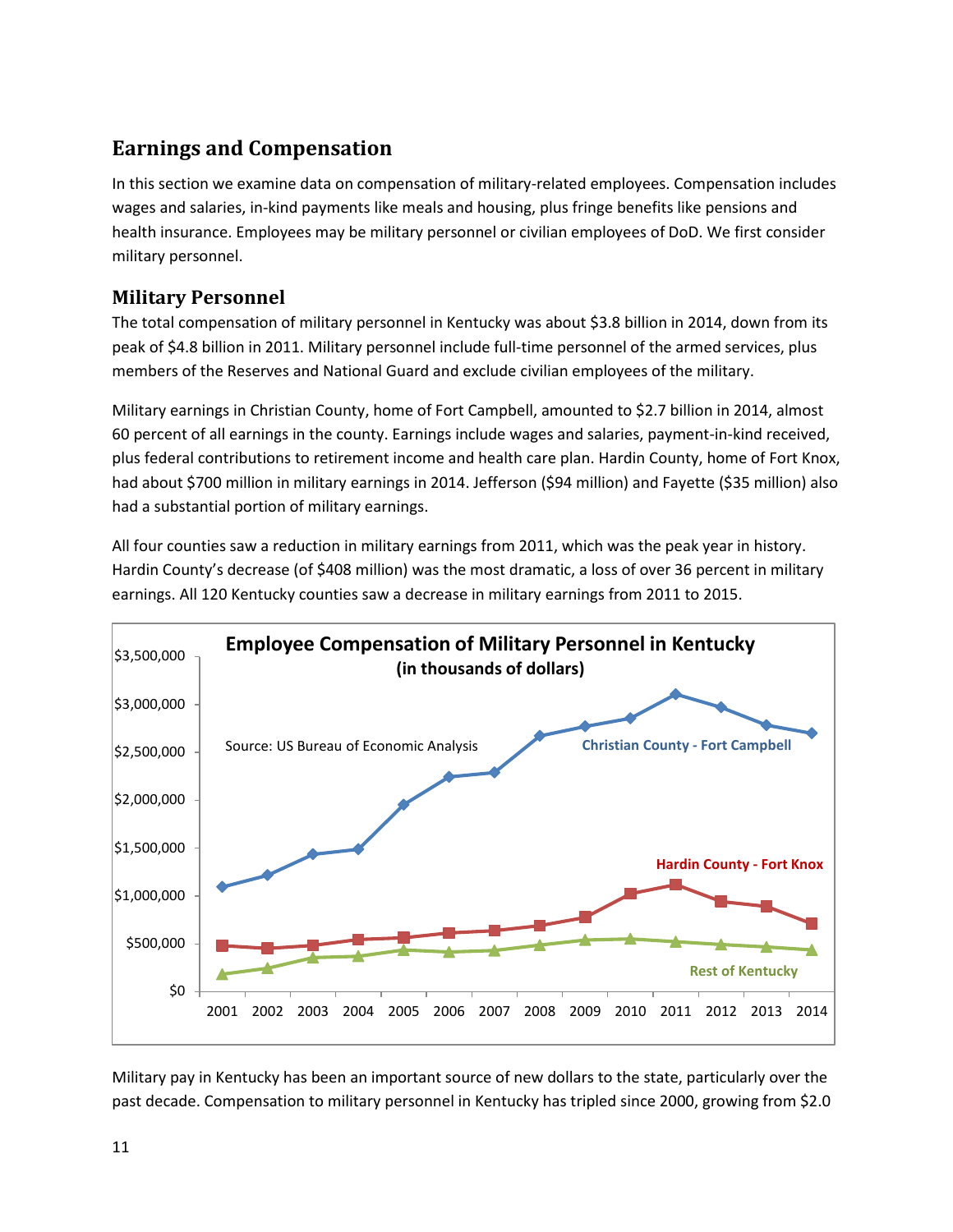billion to \$6.1 billion in 2011. This was due both to growth in personnel and also to increased compensation per person. The trend reversed in 2011 as indicated on the graph below.

## <span id="page-14-0"></span>**DoD Civilian Employees**

According to the US Office of Personnel Management, civilian employees earned \$620.6 million in wages and salaries in 2015, for an average annual pay of \$62,900. However, the payroll number does not include bonuses or fringe benefits. Data on bonuses was not provided but the US Bureau of Economic Analysis does publish the total compensation of federal civilian employees each year. This includes federal payments for health insurance and pensions.

We estimated total compensation by applying the ratio of compensation to payroll for all federal civilian employees (including those of DoD) in Kentucky, as published by the US Bureau of Economic Analysis. The ratio was 43 percent in 2015, meaning that fringe benefits added 43 percent to employee wages and salaries. Applying that rate to DoD employees suggest that total compensation was \$889.8 million in 2015.

One can see the strong growth in civilian payroll and compensation over the past decade, essentially doubling. This is due both to an increase in the number of civilian employees, as discussed above, and also to steady growth in average pay.

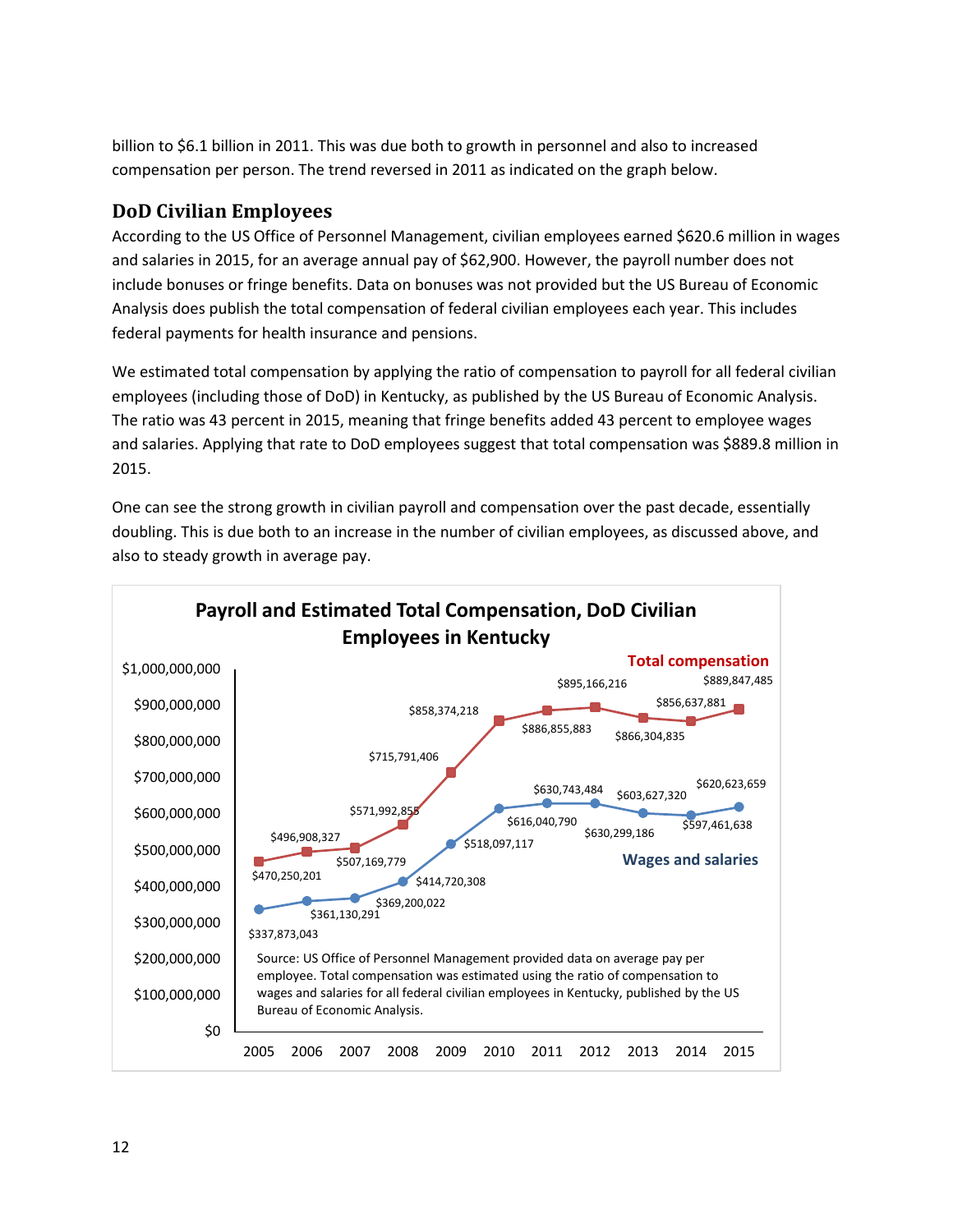The Army and other branches of the armed services received about \$3.85 billion in compensation in 2014, making it the largest source of worker earnings among industries that could feasibly locate outside Kentucky. In the next chart we compare compensation of military personnel with that for other key economic drivers in the state. One can see that the military is just above motor vehicle manufacturing in terms of pay and benefits to employees. Other prominent export-based industries include insurance, corporate headquarters, couriers and messengers (e.g., UPS), food manufacturing and coal mining.



How does compensation of military and DoD civilian employees compare to other industries in Kentucky? The next graph shows the growth in compensation per government job in Kentucky relative to private sector jobs, revealing a pattern nearly identical to that nationally. The vertical axis measures how much more the government job pays than the average in private industries, which includes a mixture of part-time and full-time employment. In 2001 average military compensation was only slightly higher than that of the average private sector job, and is now twice as high. In 2014 it was 15 percent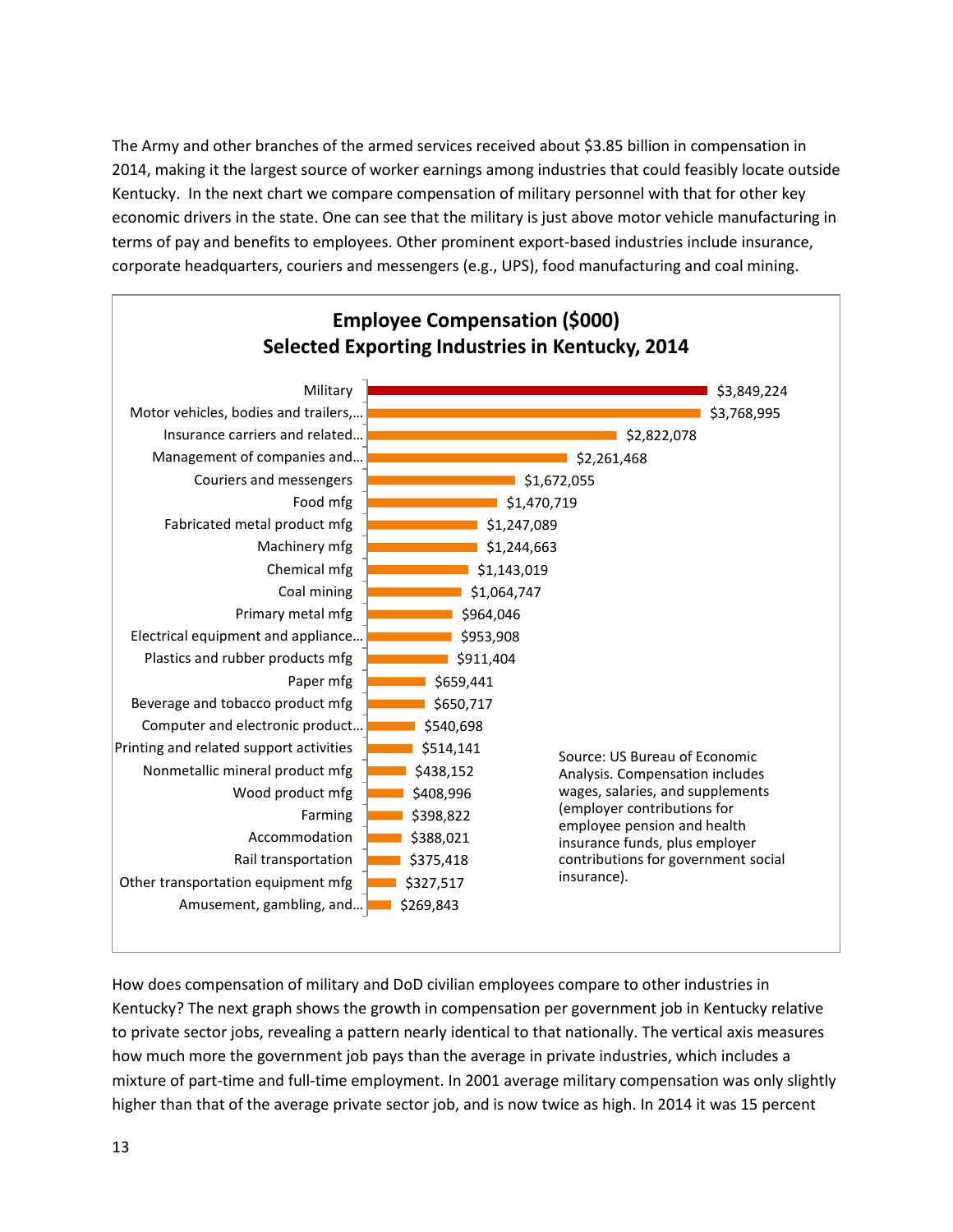

higher. Average military compensation in Kentucky exceeds both state and local government, and is only surpassed by federal civilian compensation.

## <span id="page-16-0"></span>**Veterans and Retirees**

Military dollars flow into Kentucky each year to provide retirement, disability, and other benefits to veterans and retired military personnel. These dollars are spread geographically around Kentucky, following the residential decisions of the recipients. The largest concentration of benefits occurs in counties proximate to Fort Knox and Fort Campbell, and to counties containing the largest cities in the state.

Kentucky has 28,638 military retirees, 92 percent of whom are receiving retirement benefit payments from the Department of Defense. These retiree payments amounted to about \$637 million in fiscal year 2015. Sixty-three (63) percent of retiree beneficiaries were Army, 20 percent were Air Force, 13 percent were Navy and 4 percent were Marines.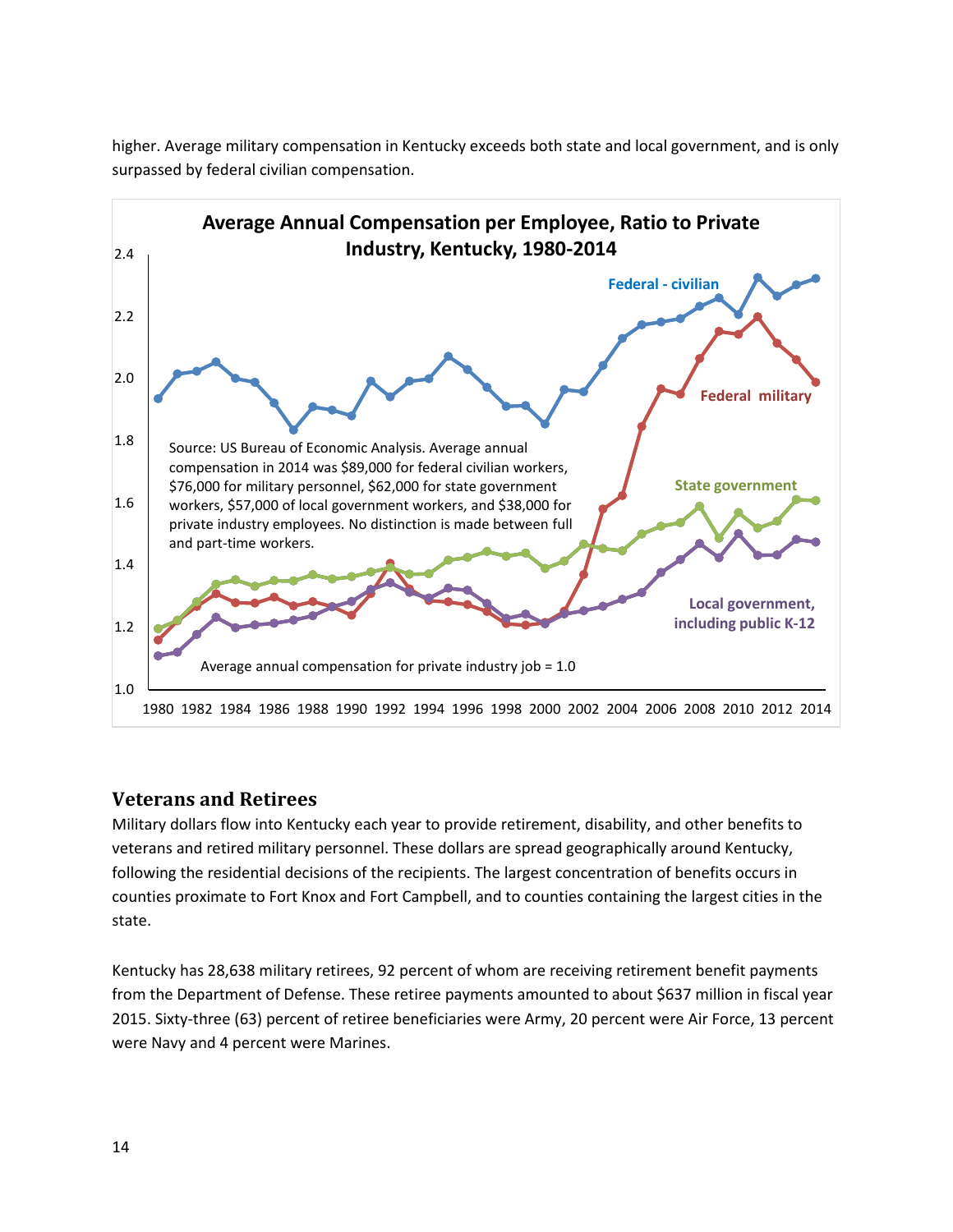Like civilian retirees, military retirees tend to choose southern states with low tax rates. Texas and Florida are traditional magnets for military retirees and rank first and second among states in residents who are military retirees. Kentucky ranks 22<sup>nd</sup> among states in the number of military retirees residing there, compared to  $26<sup>th</sup>$  in overall population. In 2010 Kentucky exempted soldiers who are Kentucky residents from the state income tax on their retirement income. However, retired military typically take a new civilian job, and that income is not exempt from taxation, nor is the income of their spouse.

The [accompanying web site](http://kcma.ky.gov/Dashboard/Pages/default.aspx) displays the zip code of residence for military retirees in Kentucky by year. The map below shows the net change in retirees by zip code over the last decade. One can see that the Fort Knox-Elizabethtown, Frankfort, Lexington, and Richmond areas have attracted the most retirees. This no doubt partially reflects retirees having a second career as a DoD civilian worker at Fort Knox, state government, Bluegrass Station, or Blue Grass Army Depot, but we have not investigated the composition. One can also detect a net loss of retirees in the southwestern corner of Jefferson County, as well as a few scattered zip codes in eastern and western Kentucky.

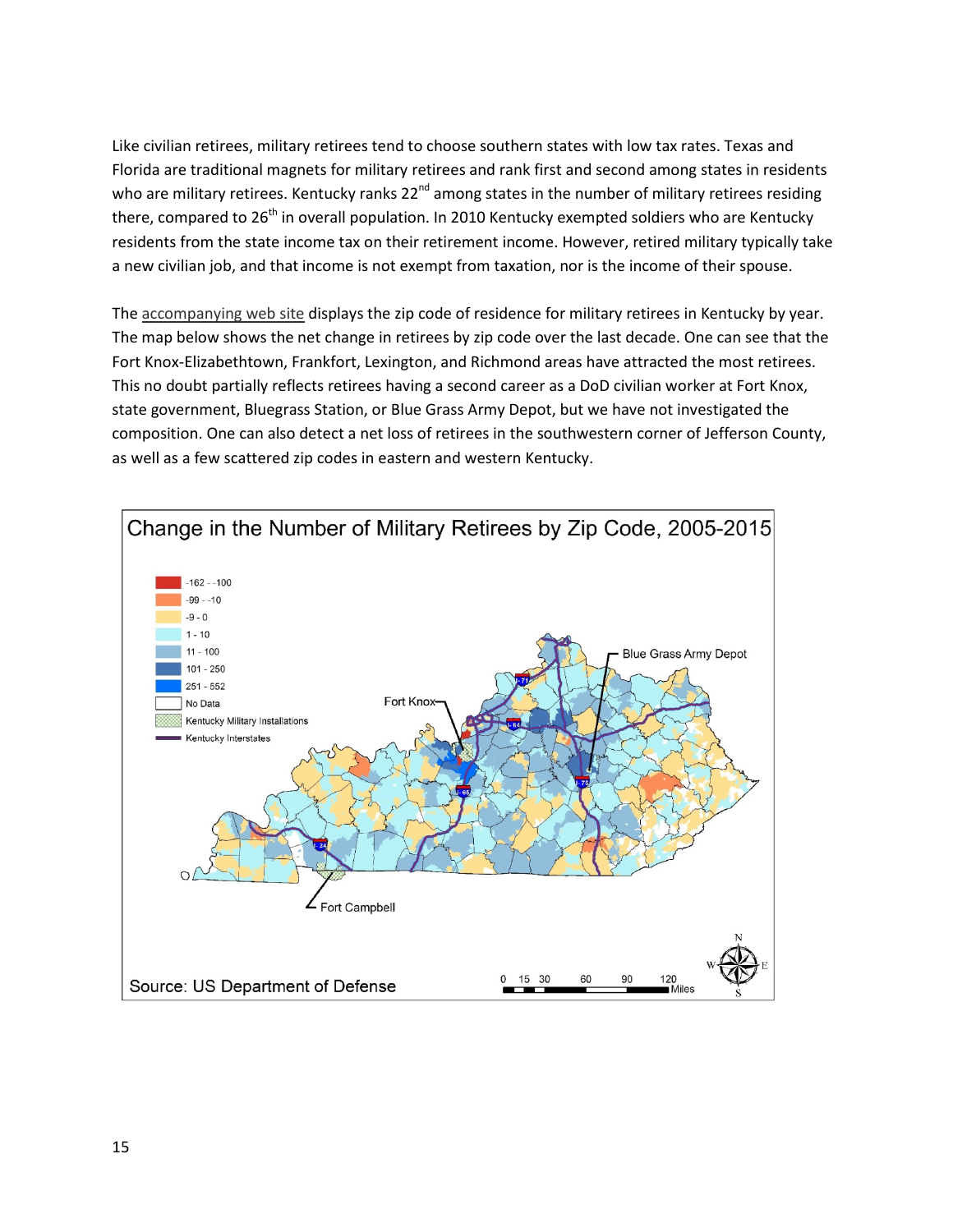Unlike civilian retirees, former career military personnel have an incentive to live near a large military installation, where they can take advantage of on-base shopping and medical services at below-market prices. Hardin County, the primary host county for Fort Knox, appears to have capitalized on this economic opportunity.

## <span id="page-18-0"></span>**Veteran Characteristics**

In 2014, 328,408 veterans made their home in Kentucky, 9.8 percent of the population over 18 years old.[1](#page-18-1) Ninety-three percent were male and 7 percent were female. The veteran population is quite evenly divided among age ranges as shown below:

| Total: 280,030     | <b>Kentucky Veterans</b> | <b>Percent of Total</b> |
|--------------------|--------------------------|-------------------------|
| 18 to 34 years:    | 22,925                   | 8.2 percent             |
| 35 to 54 years:    | 71,904                   | 25.7 percent            |
| 55 to 64 years:    | 58,084                   | 20.7 percent            |
| 65 to 74 years:    | 68,094                   | 24. 3percent            |
| 75 years and over: | 59,023                   | 21.1 percent            |

Source: ACS 2014 1 Year Estimates, US Census Bureau

The Commonwealth's veteran population has been declining and is projected to continue to decline through 2025. This pattern is evident in most other states as well. Three-quarters of Kentucky's veterans served during wartime. As the WWII and Korean conflict generations lose veterans, Vietnam (112,650) and Gulf War (105,614) veterans comprise the bulk of the wartime veterans population in Kentucky.



<span id="page-18-1"></span> $1$  A veteran, as defined by United States Code 38, is a person who served in the active military, naval or air service and who was discharged or released therefrom under conditions other than dishonorable. A retiree is any member or former member of the uniformed service who is entitled to or receives military retired or retainer pay. All retirees are veterans, but not all veterans are retirees.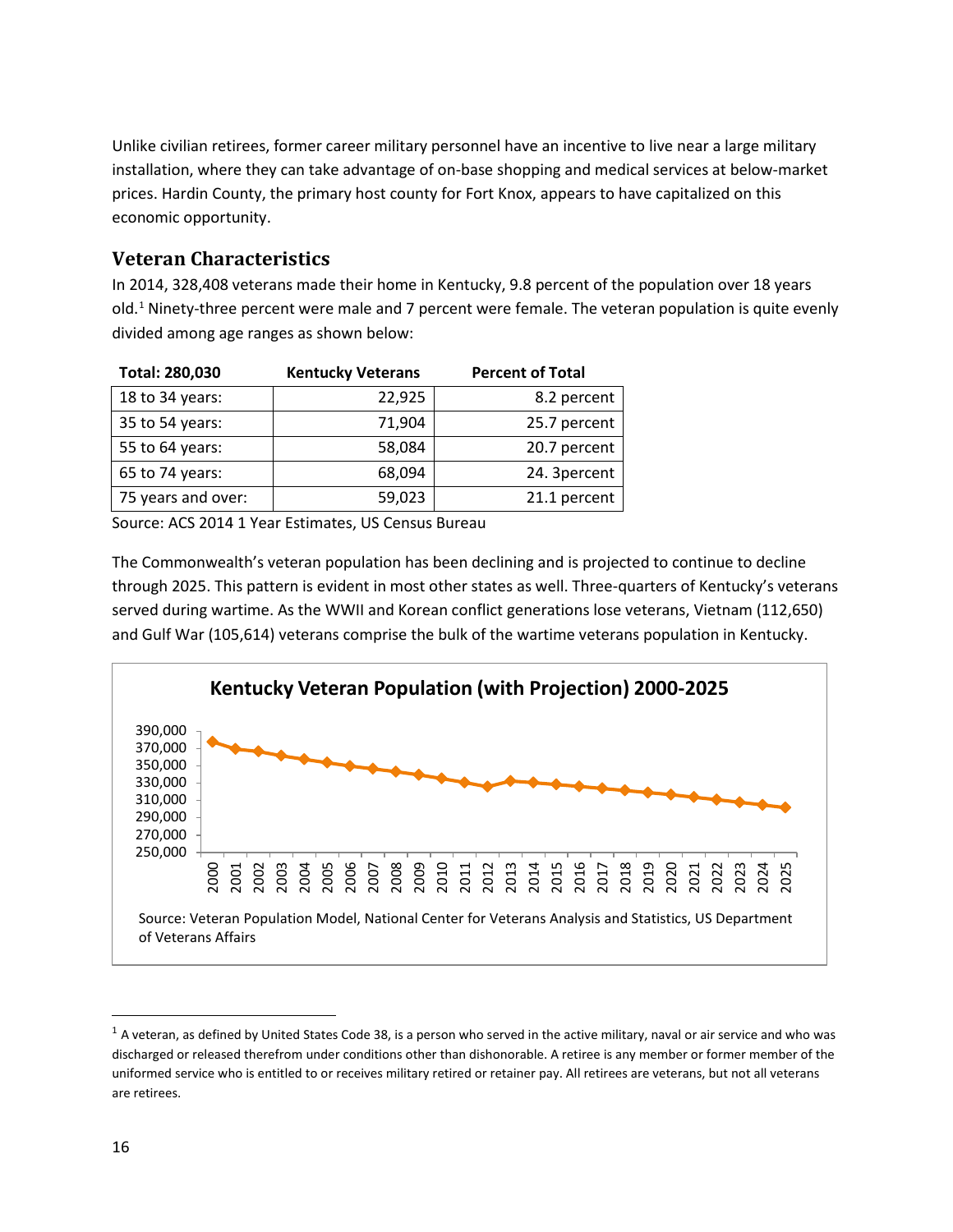Jefferson County has over 53,000 veterans in residence, followed by Fayette County with nearly 20,000 veteran residents.



The Kentucky Department of Veterans Affairs (KDVA) was established in 1998 to assist veterans and their families to secure all the benefits to which they are entitled. KDVA operates three veterans' nursing homes (Thompson-Hood Veterans Center, Eastern Kentucky Veterans Center, and Joseph "Eddie" Ballard Western Kentucky Veterans Center) and four veterans' cemeteries. A fifth state veterans cemetery is planned for Leslie County in southeastern Kentucky.

Kentucky veterans have higher median incomes (\$31,989) than other Kentucky residents age 18 and over who had an income (\$22,246). The median income in 2014 for all Kentuckians (including veterans) age 18 and over who had an income was \$23,228. A breakdown of median income by gender for veterans and non-veterans shows the difference more clearly.

|        | Veteran  | Nonveteran |
|--------|----------|------------|
| Male   | \$32,273 | \$27,822   |
| Female | \$26,287 | \$18,890   |
| Total  | \$31,989 | \$22,246   |

Source: American Community Survey 2014, 1 Year Estimates, US Census Bureau

#### <span id="page-19-0"></span>**Education**

Kentucky veterans have a higher level of educational attainment than the average Kentuckian (civilian population over 18 years old) below the baccalaureate level. That is, veterans are more likely to have graduated high school and attended college or earned an associate's degree, but are not as likely to have earned a bachelor's degree.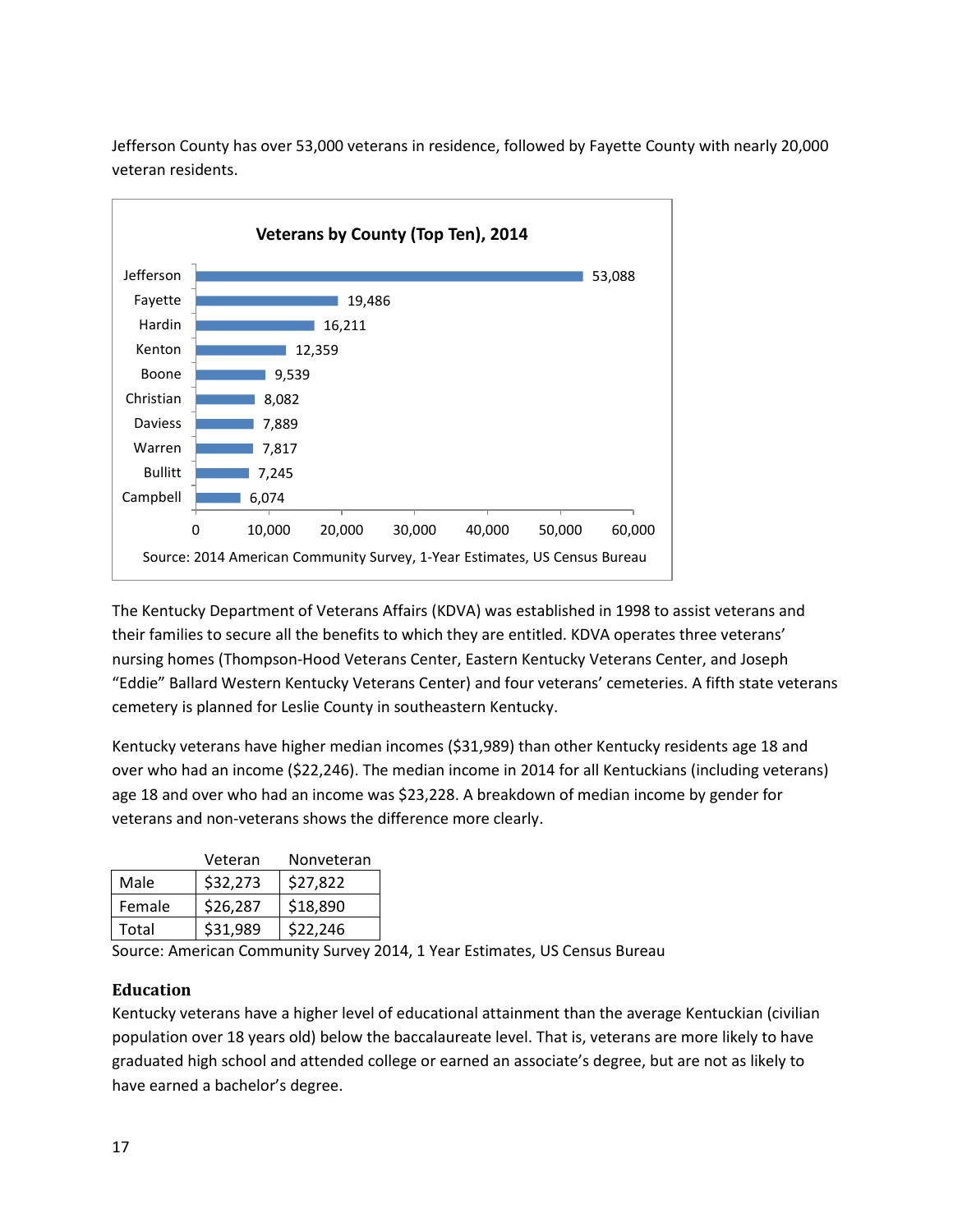|                                             | Veteran | Non-Veteran |  |
|---------------------------------------------|---------|-------------|--|
| Less than high school graduate              | 10.6%   | 16.1%       |  |
| High school graduate (includes equivalency) | 34.8%   | 33.8%       |  |
| Some college or associate's degree          | 34.9%   | 27.7%       |  |
| Bachelor's degree or higher                 | 19.7%   | 22.5%       |  |

Source: Source: American Community Survey 2014, 1 Year Estimates, US Census Bureau

The US Department of Veterans Affairs reported over 13,000 education program beneficiaries in Kentucky in 2013, a substantial increase over preceding years. The majority (62 percent) were beneficiaries of the Post-9/11 Trainees GI bill, but a substantial minority (13 percent) were beneficiaries of the Survivors and Dependents Increased Educational Benefit. Other beneficiaries participated in the Veterans Retraining Assistance Program (8 percent) and the remainder was divided between the Active Duty and Selected Reserves GI Bill (14 percent) and the Veterans and Reserve Educational Assistance Programs (3 percent).



Federal spending for Kentucky veterans' education and vocational rehabilitation amounted to \$155 million in 2014. Jefferson County veterans received about \$30 million, followed by Hardin County at \$24 million. Fayette and Christian counties received about \$12.5 million each in education and vocational benefits.

#### <span id="page-20-0"></span>**Insurance Benefits**

Federal spending for Kentucky veterans insurance programs approached \$19 million in 2014. The Veteran's Administration offers group life insurance, traumatic injury insurance and mortgage life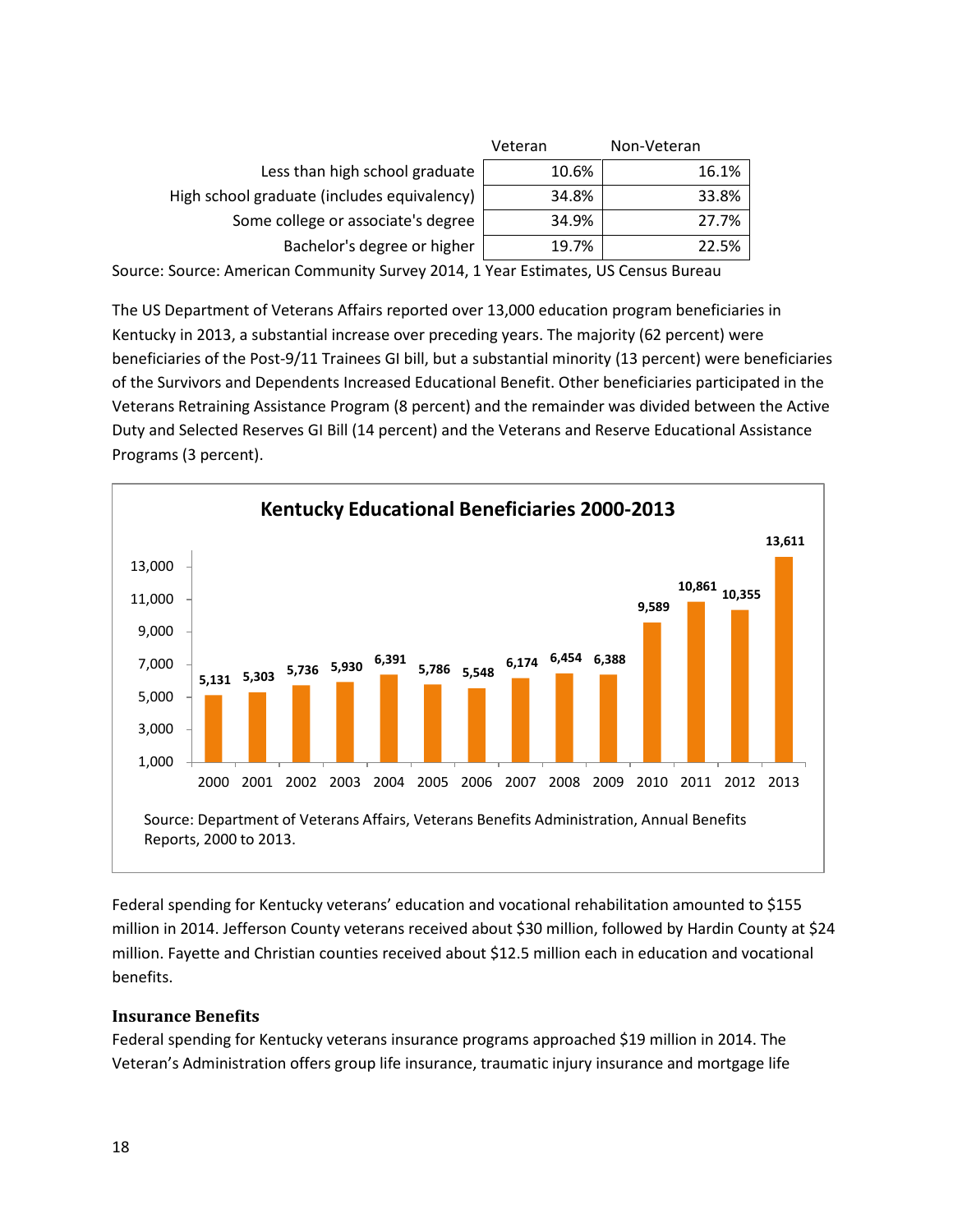insurance. These benefits are based on where the veteran lives, which is why Jefferson County (\$4.25 million) and Fayette County (\$1.7 million) are the largest recipients.

#### <span id="page-21-0"></span>**Medical Benefits**

Over 100,000 Kentucky veterans received treatment at a VA Medical facility in 2014. Much, but not all, of their medical care was provided by the veteran hospitals in Lexington and Louisville, and by outpatient clinics in 16 other locations throughout the Commonwealth. Many veterans receive medical care from local providers rather than VA facilities. Data on medical spending by county is based on the veteran's county of residence rather than where the medical care was provided.

Jefferson County veterans received about \$168 million in medical care in 2014, followed by Fayette County with about \$77 million. Kenton, Hardin, Campbell and Boone counties all had medical care expenditures above \$20 million. Thirteen counties had medical expenditures in excess of \$10 million.

## <span id="page-21-1"></span>**Summary of Non-Pension Spending**

The following table provides a summary of federal spending on behalf of veterans in Kentucky for counties receiving in excess of \$10 million in total benefits. Data are in thousands. Note that medical spending is the driver of total spending.

|                |              | Educational    | General   | Insurance   |           |           |
|----------------|--------------|----------------|-----------|-------------|-----------|-----------|
|                |              | and Vocational | Operating | and         | Medical   |           |
| County         | Construction | Rehabilitation | Expenses  | Indemnities | Care      | Total     |
| Jefferson      | \$9,128      | \$30,298       | \$35,836  | \$4,258     | \$168,075 | \$247,596 |
| Fayette        | \$65         | \$12,600       | \$2,665   | \$1,715     | \$77,320  | \$94,365  |
| Hardin         | \$0          | \$24,042       | \$0       | \$798       | \$31,653  | \$56,493  |
| Kenton         | \$0          | \$4,409        | \$0       | \$627       | \$36,520  | \$41,556  |
| Christian      | \$0          | \$12,551       | \$0       | \$343       | \$16,798  | \$29,692  |
| Campbell       | \$0          | \$2,801        | \$0       | \$286       | \$24,604  | \$27,691  |
| Boone          | \$0          | \$4,429        | \$0       | \$454       | \$21,127  | \$26,010  |
| Madison        | \$0          | \$5,913        | \$0       | \$839       | \$18,691  | \$25,443  |
| Jessamine      | \$451        | \$1,408        | \$978     | \$193       | \$19,431  | \$22,462  |
| Pulaski        | \$50         | \$1,550        | \$154     | \$181       | \$18,297  | \$20,232  |
| Daviess        | \$0          | \$2,070        | \$0       | \$385       | \$15,813  | \$18,268  |
| Boyd           | \$0          | \$1,299        | \$0       | \$196       | \$16,252  | \$17,747  |
| Warren         | \$0          | \$4,826        | \$0       | \$696       | \$12,112  | \$17,635  |
| McCracken      | \$0          | \$1,856        | \$0       | \$274       | \$15,359  | \$17,489  |
| <b>Bullitt</b> | \$0          | \$1,773        | \$0       | \$258       | \$13,117  | \$15,149  |
| Laurel         | \$0          | \$928          | \$0       | \$123       | \$13,774  | \$14,826  |
| Franklin       | \$0          | \$1,314        | \$0       | \$285       | \$10,773  | \$12,372  |
| Pike           | \$0          | \$702          | \$0       | \$152       | \$10,966  | \$11,820  |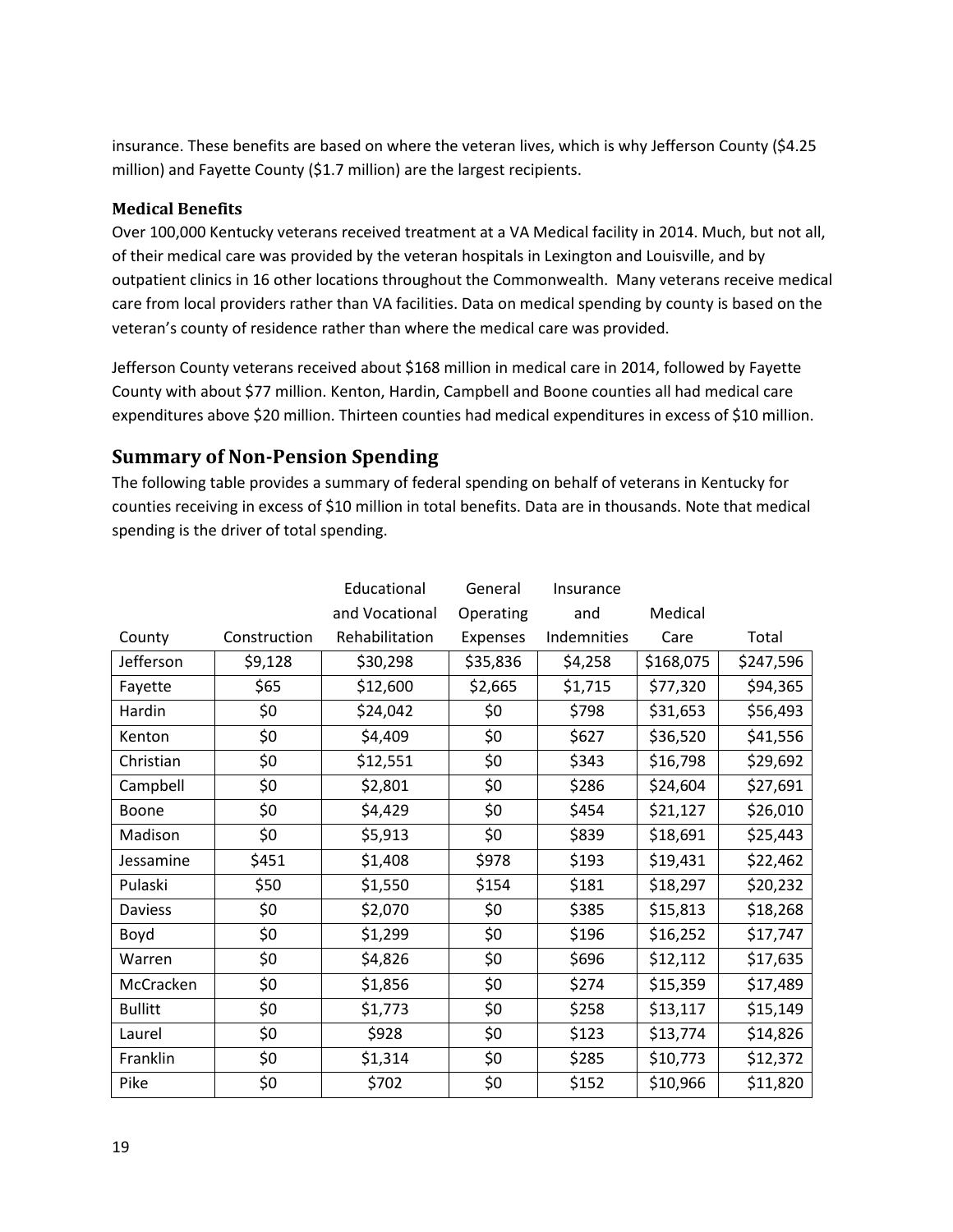| Greenup        | \$0 | \$561   | \$0 | \$194 | \$10,639 | \$11,394 |
|----------------|-----|---------|-----|-------|----------|----------|
| Clark          | \$0 | \$854   | \$0 | \$159 | \$9,785  | \$10,797 |
| Whitley        | \$0 | \$1,276 | \$0 | \$50  | \$9,120  | \$10,446 |
| <b>Hopkins</b> | \$0 | \$779   | \$0 | \$450 | \$8,846  | \$10,076 |

## <span id="page-22-0"></span>**Reserve Components**

Kentucky has Reserve units for the Army, Air Force, Navy, Marines, and the Coast Guard. There were over 7,500 Reservists in Kentucky in 2014 and almost 1,000 Reserve dependents. The Army accounts for about 70 percent of the reserve component personnel and payroll in the state. They are spread widely around the Commonwealth. While the total number of Reservists declined steadily from 2000 to 2008, the dollar value of their payrolls has grown due to increased pay and benefits.



The major Reserve Officer Commands in Kentucky are located at Fort Knox. They are the 84<sup>th</sup> Training Command, First US Army Division East,  $11<sup>th</sup>$  Aviation Command and the  $100<sup>th</sup>$  Training Division.

## <span id="page-22-1"></span>**The Kentucky National Guard**

The National Guard is a joint federal-state program that provides support to the regular military forces. The Guard may also be called into duty by the Governor to handle local emergencies such as natural disasters and civil strife. The Kentucky National Guard includes both the Army and Air operations, with its major units to include the 75<sup>th</sup> Troop Command, 63<sup>rd</sup> Theater Aviation Brigade, 138<sup>th</sup> Field Artillery Brigade, the 238<sup>th</sup> Regiment, 149<sup>th</sup> Maneuver Enhancement Brigade and the 123<sup>rd</sup> Airlift Wing. The National Guard is commanded by The Adjutant General of Kentucky, at the direction of the Kentucky Governor.

The Adjutant General is responsible to the Governor for the proper functioning of the Kentucky National Guard and all other military or naval matters of state as set forth in Chapter 36 of the Kentucky Revised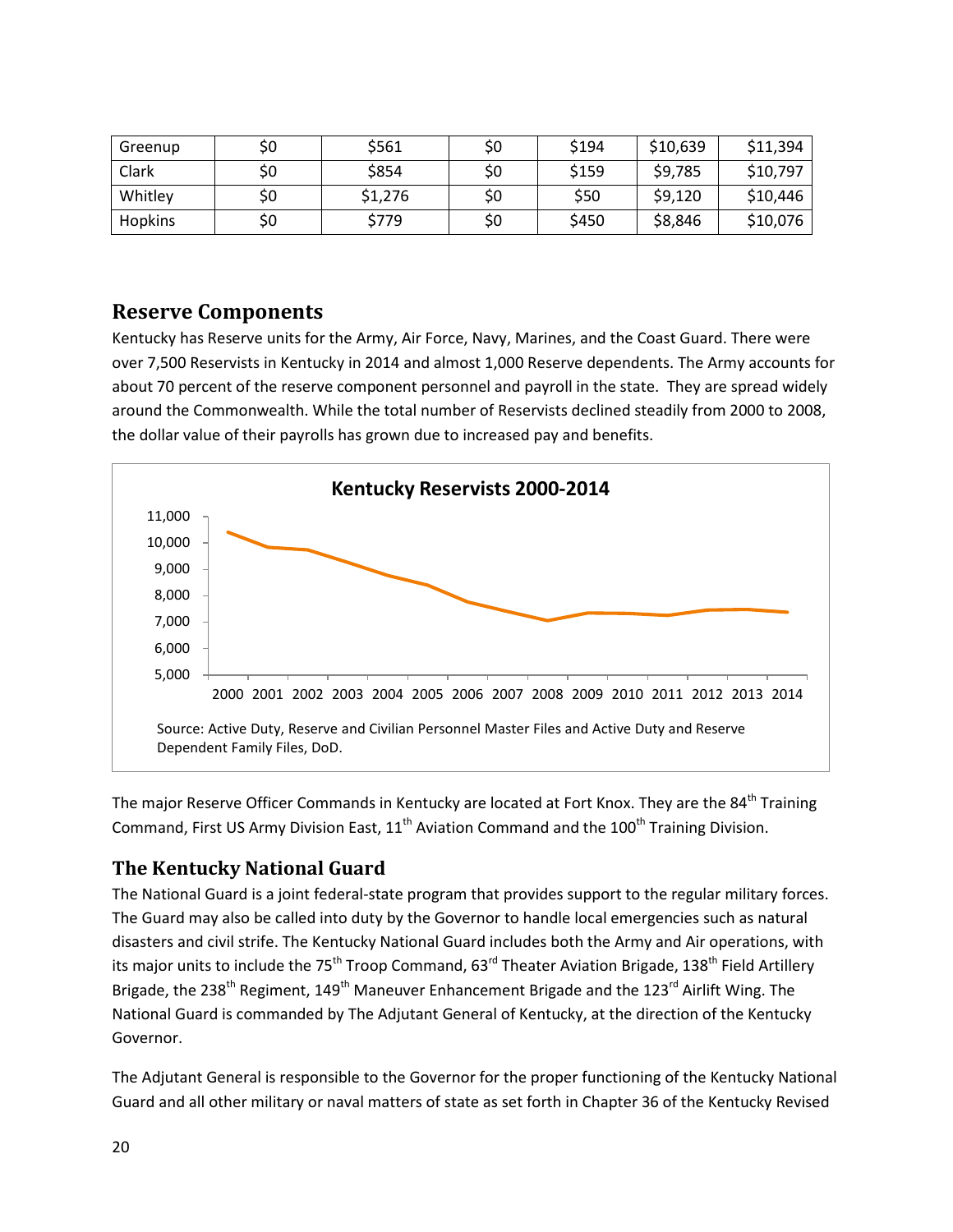Statutes. The Adjutant General has a dual role as both head of the Kentucky National Guard and also as the head of the Kentucky Department of Military Affairs, a state agency.

Funding for the Guard is shared between the federal and state governments, with almost 90 percent of funding from the federal government. The DoD is responsible for the payroll of Guard personnel as they conduct their monthly training. Kentucky state government covers the personnel costs when the Guard is activated for a state emergency, as well as most of the annual cost of supervising the program.



In FY 2015 there were 7,751 traditional (part-time members who drill one weekend per month, plus a two week period each year) Army and Air National Guard personnel authorized for the state of Kentucky. The total FY 2015 payroll for traditional National Guard personnel in Kentucky was about \$68.6 million. The average member earns about \$8,848 per year for his/her service.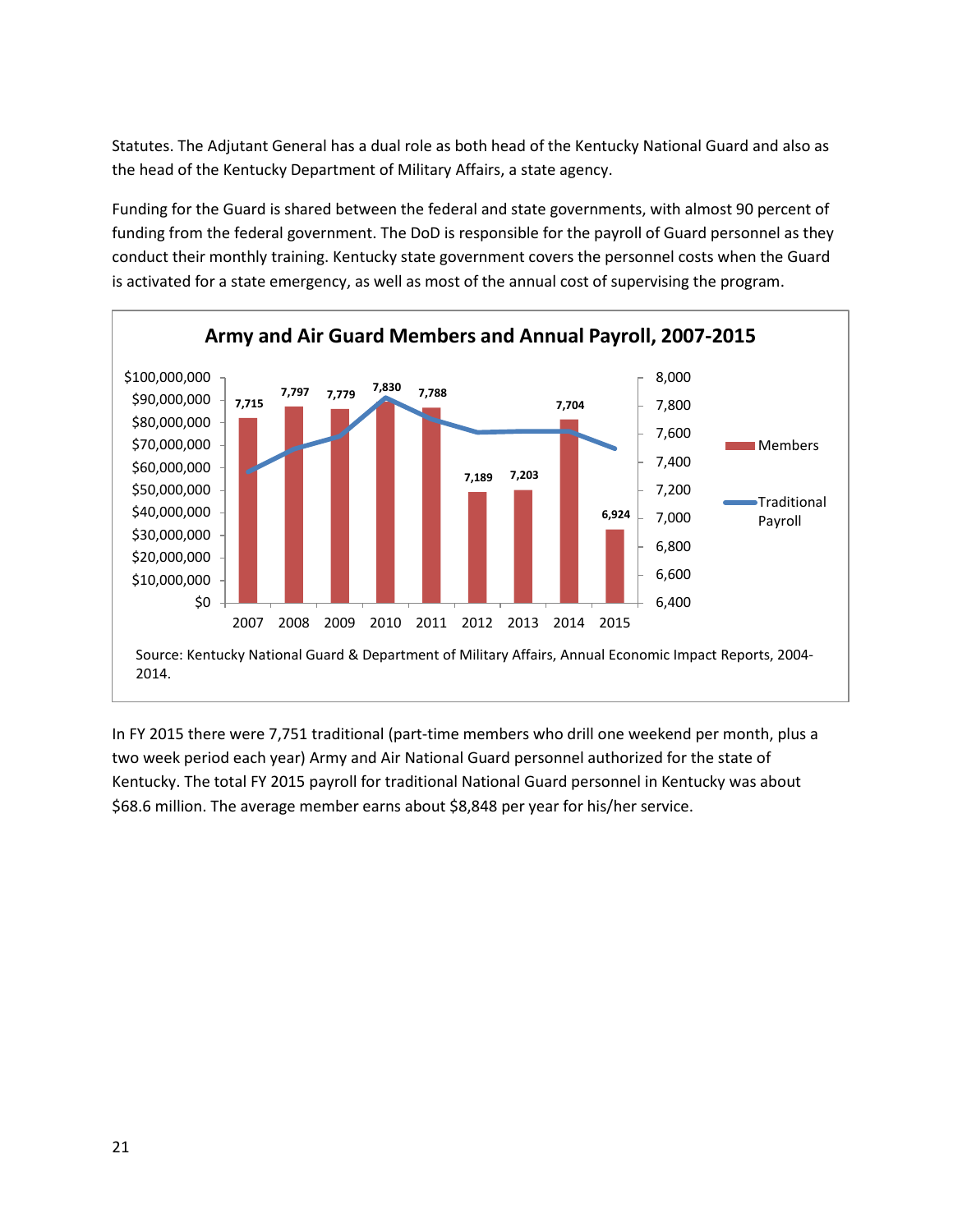|                |           | Annual      |
|----------------|-----------|-------------|
| County         | Personnel | Payroll     |
| Jefferson      | 1,128     | \$9,662,913 |
| Fayette        | 610       | \$4,928,976 |
| Madison        | 271       | \$2,159,937 |
| Hardin         | 248       | \$1,935,180 |
| Franklin       | 248       | \$1,760,031 |
| Kenton         | 211       | \$1,749,033 |
| Warren         | 218       | \$1,677,078 |
| Boone          | 188       | \$1,513,161 |
| Oldham         | 126       | \$1,174,563 |
| Scott          | 149       | \$1,142,505 |
| <b>Daviess</b> | 141       | \$1,111,383 |
| <b>Bullitt</b> | 150       | \$1,090,206 |
| Pulaski        | 122       | \$1,021,293 |
| Whitley        | 130       | \$1,002,456 |
| Shelby         | 123       | \$942,318   |

While most Kentucky Guard members reside in Kentucky, 827 reside in other states and commute to Kentucky for their training and other activities. Most come from bordering states:

|                  | <b>KY Guard</b> |
|------------------|-----------------|
| <b>State</b>     | <b>Members</b>  |
| <b>Tennessee</b> | 168             |
| Ohio             | 124             |
| Indiana          | 94              |
| Virginia         | 30              |
| Illinois         | 27              |
| Florida          | 16              |
| Georgia          | 12              |
| Alabama          | 10              |
| North Carolina   | 10              |

Additionally, most counties have at least one full-time National Guard employee, funded either by the federal or state government. The federal government payroll for these full-time employees (including training and travel) was about \$128.5 million in 2015.

DoD and Kentucky state government share construction, operations and maintenance cost of Guard facilities. Over \$127 million was spent on facilities and operations in FY 2015. Another \$1 million in federal dollars was spent for contract services and miscellaneous expenditures.

Bluegrass Station, located just outside Lexington, Kentucky is a self-sustaining military industrial complex which has ties to the US Department of Defense. The complex does not use state funding to operate. The tenant, Kentucky Logistics Operations Center, is operated by the National Guard as a warehouse and distribution center for military uniforms.

The National Guard Materiel Management Center (NGMMC), in partnership with the National Guard Bureau (NGB), is a fully funded NGB program, distributing ground and air equipment to all 54 states and territories. The Central Clothing Distribution Facility is a web based catalog ordering system for military clothing. Some \$41 million of inventory is stored there to support over 900,000 soldiers, sailors, marines and air personnel. Supported organizations include: 350,000 Army National Guard soldiers across the nation; 40,000 Marine Corp Reserves; 67,000 Naval Reserve Force Command; 24,000 Naval Construction Brigade SEABEEs; 3,000 amphibious SEABEEs; 8,000 Naval Special Warfare (SEALS) and the Naval Coastal, 107,000 Air National Guard members and 207,000 members of the Army reserves. They also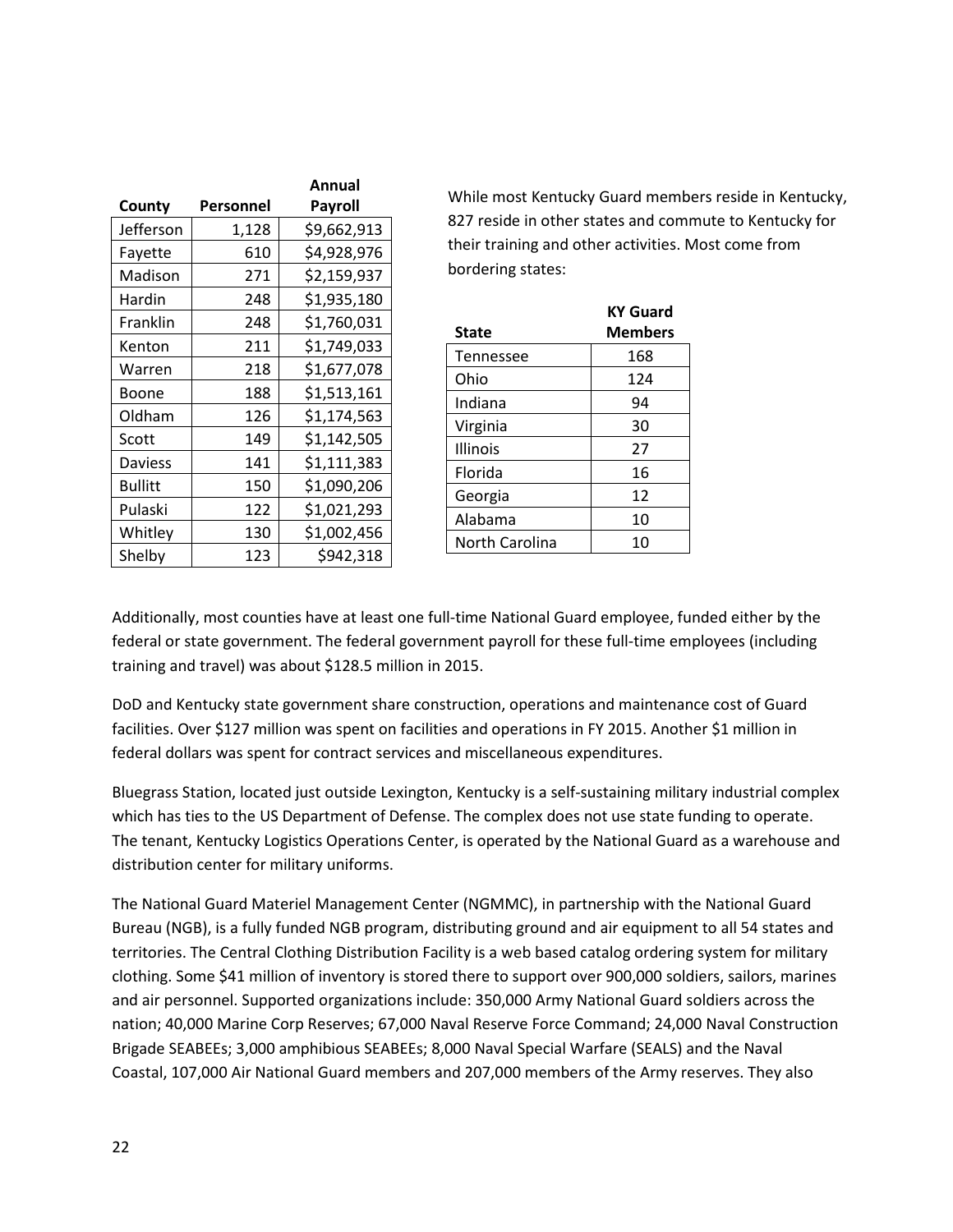provide the Army Direct Ordering program that has supported sustainment of war fighters in Afghanistan, the Horn of Africa AOR and Iraq.

The Kentucky National Guard operates the Wendell H. Ford Regional Training Center (WHFRTC), approximately 12,000 acres capable of supporting medium sized training requirements of a large number of units from all the Services. Thousands of Kentucky National Guard troops, active duty members from all branches of service and even civilians have trained at the facility.

# <span id="page-25-0"></span>**Defense Spending as Share of Kentucky Gross State Product**

Total defense spending has been declining since 2011, attributable to both the drawdown in Iraq and Afghanistan, along with federal budget sequestration, mandating spending reductions across-the-board. As a result, the DoD, and Army in particular, have seen reduction to assigned force structure size and/or installation missions. It is currently projected that defense spending will continue to be decreased or redirected, not all states are equally impacted. One measure of the contribution of defense spending to a state economy is the percent of a state's gross state product (the total value of goods and services produced in Kentucky in a year). In 2013 the military's contribution to GSP was about \$4.5 billion and federal civilian (defense and non-defense) was about \$4.2 billion for a combined \$8.7 billion contribution to GSP. This contribution rises and falls with employment and compensation changes over time as shown below.



<span id="page-25-1"></span>Defense spending makes another contribution to GSP in the form of procurement contracts and grants for defense purposes to private companies and public organizations. The next section describes those contracts and compares the amount to GSP.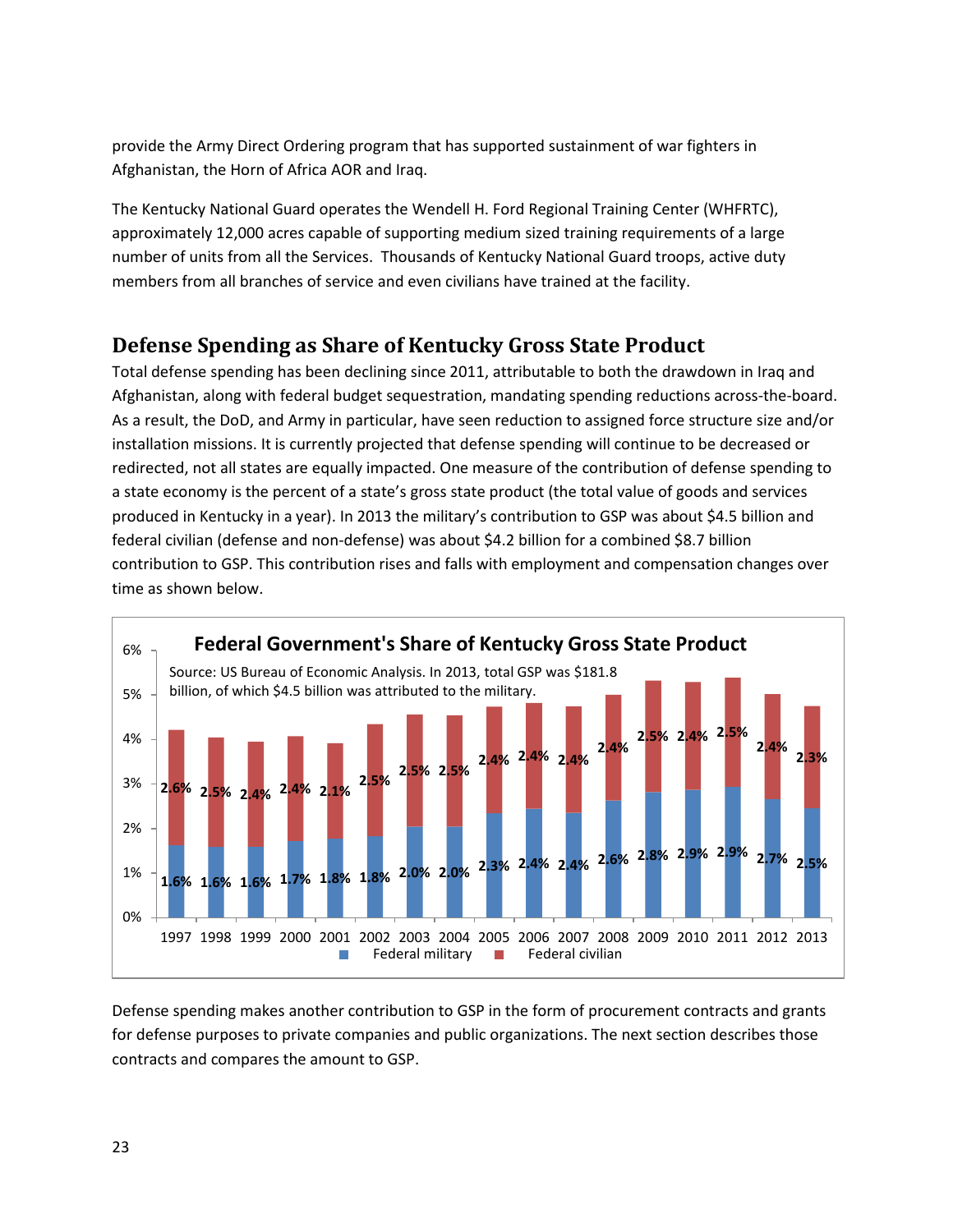## **Contract and Grant Spending**

Kentucky military installations and activities annually contribute significant dollars to local economies through contract funding. In 2015 Kentucky received about \$4.8 billion in procurement contracts and about \$34.5 million in grants from DoD. The amount of spending varies by year, but the trend is increasing over time. Grant spending peaked in 2011 and returned to typical levels in subsequent years.



The DoD Office of Economic Adjustment publishes annual figures on defense spending by state, with breakouts for contracts and payroll spending. The total for FY14 was \$9 billion for Kentucky,  $17<sup>th</sup>$  highest among the 50 states. They also divide the total defense spending by each state's gross domestic product to put the dollars in perspective to the size of the economy. Kentucky ranks 8<sup>th</sup> highest in this ratio, indicating how important military spending is to the state<sup>[2](#page-26-0)</sup>. The following table shows the top states in terms of the ratio of defense spending to GDP.

<span id="page-26-0"></span> $2$  This calculation can be misleading since contract spending is treated as revenue to firms in each state while GDP is a value added concept (not a revenue concept). For example, in Kentucky the largest contractor is Humana, with about \$3.6 billion in revenues in FY14, to administer health insurance benefits to members of the military (under the TRICARE program). However, not all of that revenue amount 'sticks' to Louisville or Kentucky, as much of the administrative work is handled out of Humana's regional office in San Antonio, Texas. Value added refers to the amount that sticks in the region, in this case the amount of employee compensation and other Humana expenses incurred in Kentucky to manage the health care benefits. Of course, this point applies to the DoD calculations for all states. Our Implan model of Kentucky estimates that the insurance carriers industry overall in the state had 'Output' of \$6.553 billion, but only \$3.079 billion in 'Value Added'.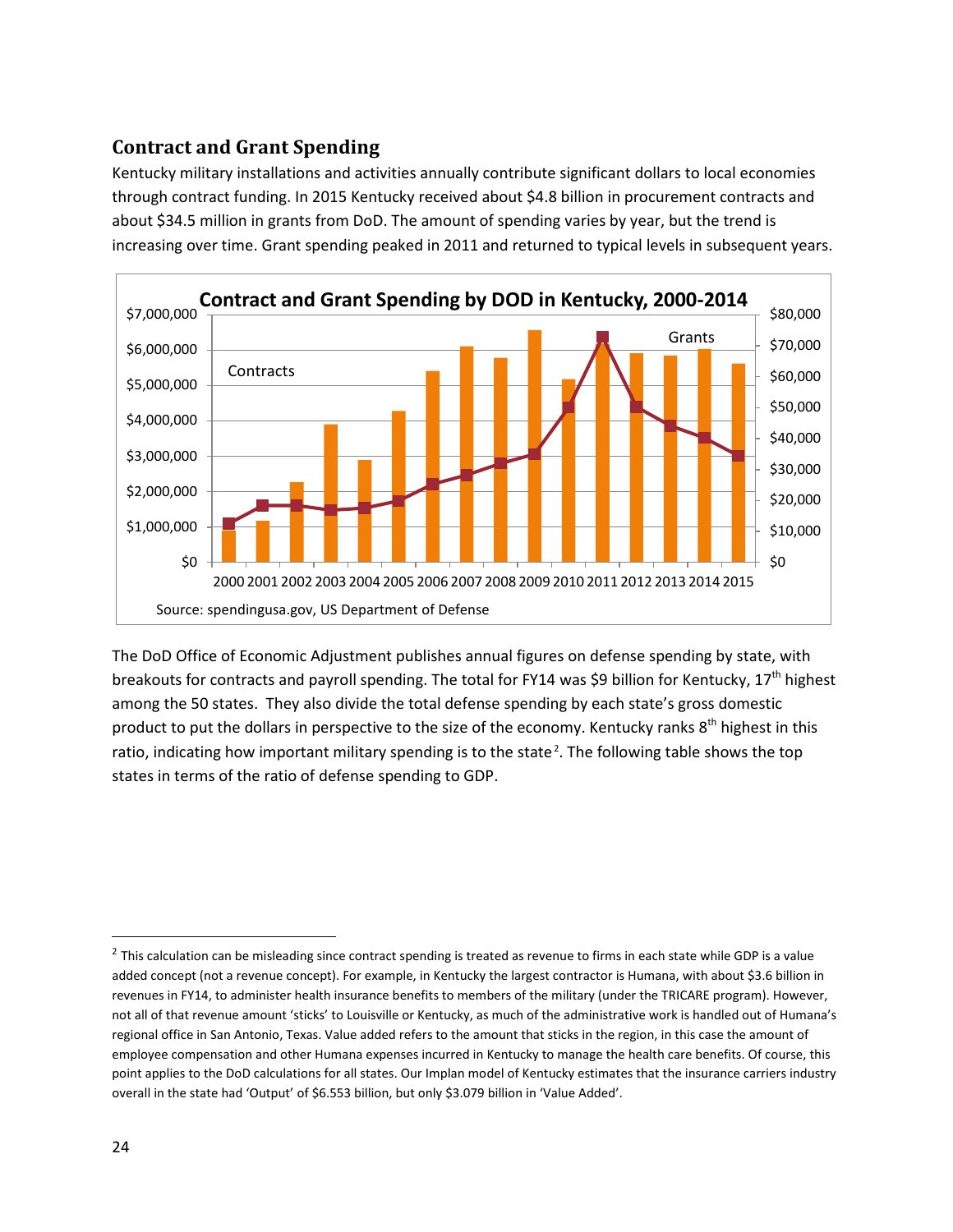|                 | Spending in     | Percent of       | Spending Per |
|-----------------|-----------------|------------------|--------------|
| State           | <b>Billions</b> | <b>State GDP</b> | Resident     |
| Virginia        | \$54.7          | 11.8%            | \$6,567      |
| Hawaii          | \$7.6           | 9.9%             | \$5,352      |
| Alabama         | \$11.5          | 5.9%             | \$2,363      |
| Alaska          | \$3.4           | 5.7%             | \$4,576      |
| Maryland        | \$19.6          | 5.7%             | \$3,287      |
| Mississippi     | \$5.5           | 5.1%             | \$1,833      |
| <b>Kentucky</b> | \$9.0           | 4.9%             | \$2,048      |
| Maine           | \$2.5           | 4.4%             | \$1,855      |
| Arizona         | \$11.2          | 4.0%             | \$1,659      |
| Connecticut     | \$9.9           | 3.9%             | \$2,758      |

Source: US Department of Defense Office of Economic Adjustment

Humana Military is the administrator of the TRICARE contract in the south region. TRICARE is the health care program for active duty service members, National Guard and Reserve members, retirees, and their families. It serves approximately 9.5 million beneficiaries nationally. The South region, for which Humana Military is the provider, serves approximately 2.45 million beneficiaries, or 25 percent of the United States total.

|                                 | Contract        |                              |                      |
|---------------------------------|-----------------|------------------------------|----------------------|
|                                 | Award           |                              | Primary              |
|                                 | Amount in       |                              | Kentucky             |
| <b>Contractors</b>              | <b>Millions</b> | Industry                     | Location             |
| Humana                          | \$3,600.0       | Health Insurance             | Louisville           |
| Lockheed Martin                 | \$459.2         | Aerospace                    | Lexington            |
| <b>Bechtel Parsons</b>          | \$284.4         | General Contractor           | <b>BG Army Depot</b> |
| Raytheon                        | \$146.0         | Aerospace                    | Louisville           |
| <b>Boeing</b>                   | \$93.1          | Aerospace                    | Lexington            |
| Treviicos Soletanche            | \$79.1          | <b>General Contractor</b>    | Jamestown            |
| <b>BAE Systems</b>              | \$70.8          | Aerospace                    | Louisville           |
| <b>Strategic Communications</b> | \$55.4          | <b>IT Services</b>           | Louisville           |
| <b>DRS Technologies</b>         | \$54.0          | <b>Environmental Systems</b> | <b>Florence</b>      |
| Serco Group                     | \$53.7          | <b>Business Management</b>   | Louisville           |

<span id="page-27-0"></span>Source: US Department of Defense Office of Economic Adjustment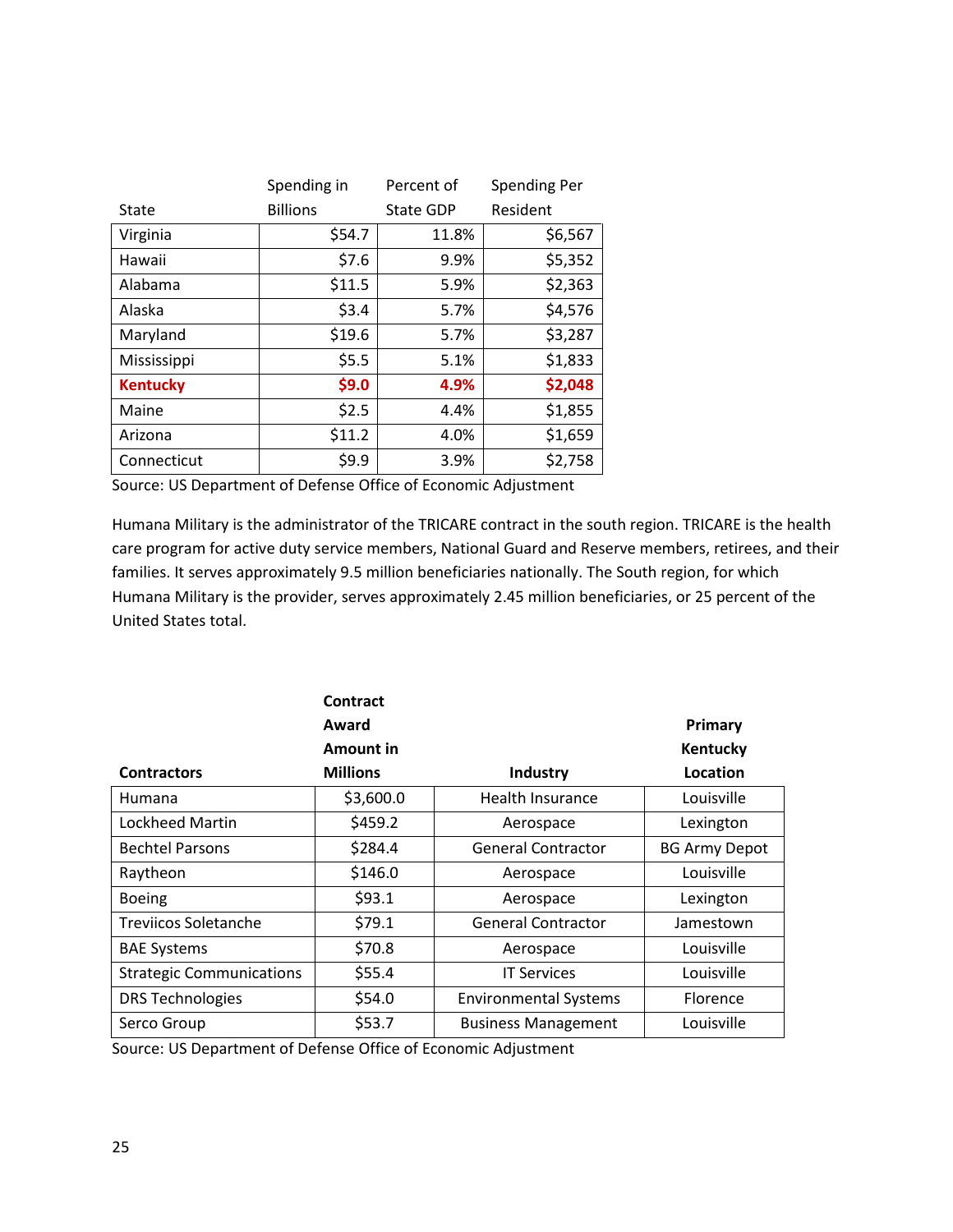#### **Grant and Contract Spending by County**

The Humana contract puts Jefferson County (\$3.6 billion) far in the lead of all Kentucky counties in terms of DoD spending and contracts in FY 2015. Fayette County is second with DoD spending of about \$600 million. The Department of Military Affairs received over \$43 million in DoD revenue.

The location of installations in Christian (Fort Campbell), Hardin (Fort Knox) and Madison (Blue Grass Army Depot) counties explains their position at the top of the DoD list. Fourteen Kentucky counties received more than \$10 million in DoD spending. Thirty-four counties had DoD receipts in excess of \$1 million.

| County                  | <b>DOD Spending</b> |                          | <b>DOD Spending</b> |
|-------------------------|---------------------|--------------------------|---------------------|
| Jefferson County        | \$3,919,438,736     | Lyon County              | \$5,621,577         |
| <b>Fayette County</b>   | \$602,434,420       | <b>Russell County</b>    | \$4,423,687         |
| <b>Christian County</b> | \$344,308,001       | Daviess County           | \$3,733,100         |
| <b>Hardin County</b>    | \$309,586,809       | <b>Muhlenberg County</b> | \$3,221,087         |
| <b>Madison County</b>   | \$245,401,657       | <b>Henderson County</b>  | \$2,739,134         |
| <b>Boone County</b>     | \$50,322,915        | <b>McCreary County</b>   | \$2,700,588         |
| <b>Franklin County</b>  | \$21,910,158        | <b>Wayne County</b>      | \$2,687,759         |
| Livingston County       | \$18,161,843        | Campbell County          | \$2,657,765         |
| <b>Menifee County</b>   | \$16,521,655        | <b>Clark County</b>      | \$2,178,349         |
| <b>Floyd County</b>     | \$12,955,330        | <b>Bell County</b>       | \$2,161,586         |
| <b>Whitley County</b>   | \$11,480,593        | <b>Hopkins County</b>    | \$1,628,808         |
| <b>Carter County</b>    | \$10,723,114        | <b>Kenton County</b>     | \$1,602,263         |
| <b>Taylor County</b>    | \$10,296,686        | <b>Greenup County</b>    | \$1,420,625         |
| <b>Grayson County</b>   | \$10,121,147        | <b>Warren County</b>     | \$1,281,130         |
| Calloway County         | \$9,304,340         | Jessamine County         | \$1,274,234         |
| <b>Nelson County</b>    | \$6,990,553         | <b>Fulton County</b>     | \$1,213,061         |
| <b>Gallatin County</b>  | \$5,732,606         | Jackson County           | \$1,074,897         |

## <span id="page-28-0"></span>**Military-Related Federal Spending**

The DoD is the largest contributor of grants and contracts supporting the military in Kentucky, but is not the only federal agency. In fiscal year 2015 the Kentucky Department of Military Affairs received over \$130 million in revenue from the Department of Homeland Security for emergency management and domestic preparedness. The Department of Military Affairs also received federal funds from Health and Human Services (\$220,898), and other federal agencies (\$530,204).

The Impact Aid Program of the US Department of Education provides financial assistance to local school districts that include parcels of land owned by the federal government, to include military installations (http://www.dodea.edu/Partnership/impact.cfm). The purpose of the program is to compensate school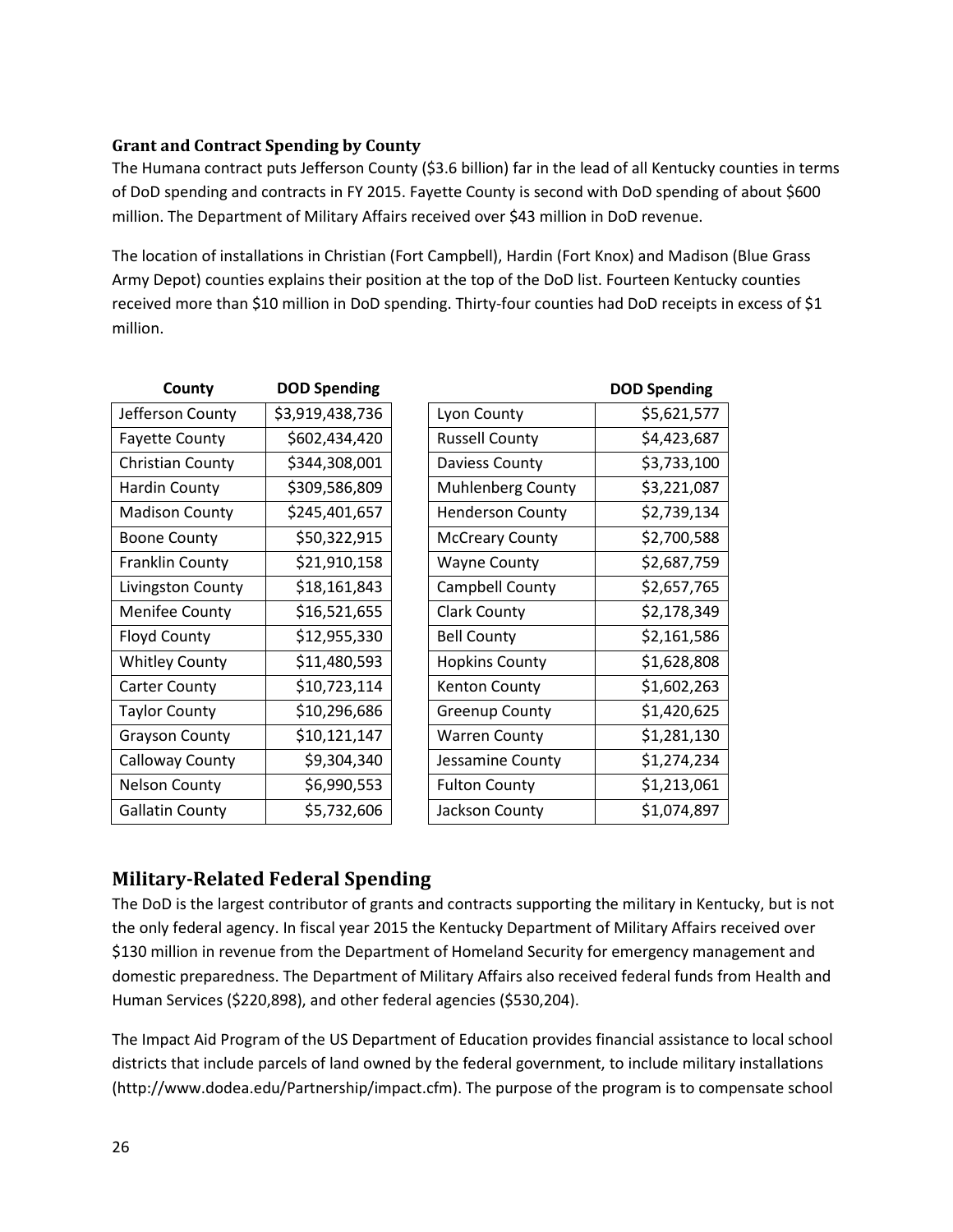districts for the opportunity cost of property tax revenue, a critical source of funding for most school districts. There are four components of the Impact Aid Program.

Payments for federal property (section 8002) are received by the school district when the assessed valuation of at least 10 percent of real property in the district belongs to the federal government. Clinton, Edmonson, Lyon, Russell, Taylor and Trigg counties together received \$1.6 million in 8002 payments in FY 2014.

Basic support payment (section 8003b) goes to school districts that educate children of members of the uniformed services and is earmarked for services for those children. Section 8003d provides additional assistance to military children eligible for services under the Individuals with Disabilities Act.

| <b>Local Education Agency Recipient</b>    | 8003(b)   | 8003(d)   |
|--------------------------------------------|-----------|-----------|
| <b>Bell County Board of Education</b>      | \$1,670   |           |
| Campbellsville Independent School District | \$3,781   |           |
| Christian County School District           | \$183,974 | \$37,475  |
| Corbin Independent Schools                 | \$2,360   |           |
| Covington Independent Schools              | \$25,963  |           |
| Elizabethtown Independent Schools          | \$10,934  | \$4,305   |
| Eminence Independent School District       | \$7,740   |           |
| <b>Fayette County Public Schools</b>       | \$14,905  |           |
| Glasgow Independent School District        | \$2,409   |           |
| Hardin County Board of Education           | \$250,785 | \$43,953  |
| Jefferson County School District           | \$19,665  |           |
| Lyon County Schools                        | \$8,044   |           |
| Meade County Board of Education            | \$23,591  | \$16,790  |
| Middlesboro Board of Education             | \$2,776   |           |
| Owensboro Independent Schools              | \$7,949   |           |
| Paducah Independent Schools                | \$15,306  |           |
| Pineville Independent Schools              | \$12,886  |           |
| Russellville Independent Schools           | \$12,724  |           |
| <b>Trigg County School District</b>        | \$12,242  | \$6,216   |
| <b>Total</b>                               | \$619,704 | \$108,739 |

Source: National Association of Federally Impacted Schools 800e Blue Book FY 2015

DoD Impact Aid is provided to school districts near military installations in addition to the US Department of Education Impact Aid program. Supplemental funds can be used by the school district without restriction. Special funding for districts having at least two military children with severe disabilities must be used for programs for disabled students. No school districts in Kentucky were eligible for the DoD supplemental funding. Christian County School district received about \$17,000 for children with disabilities.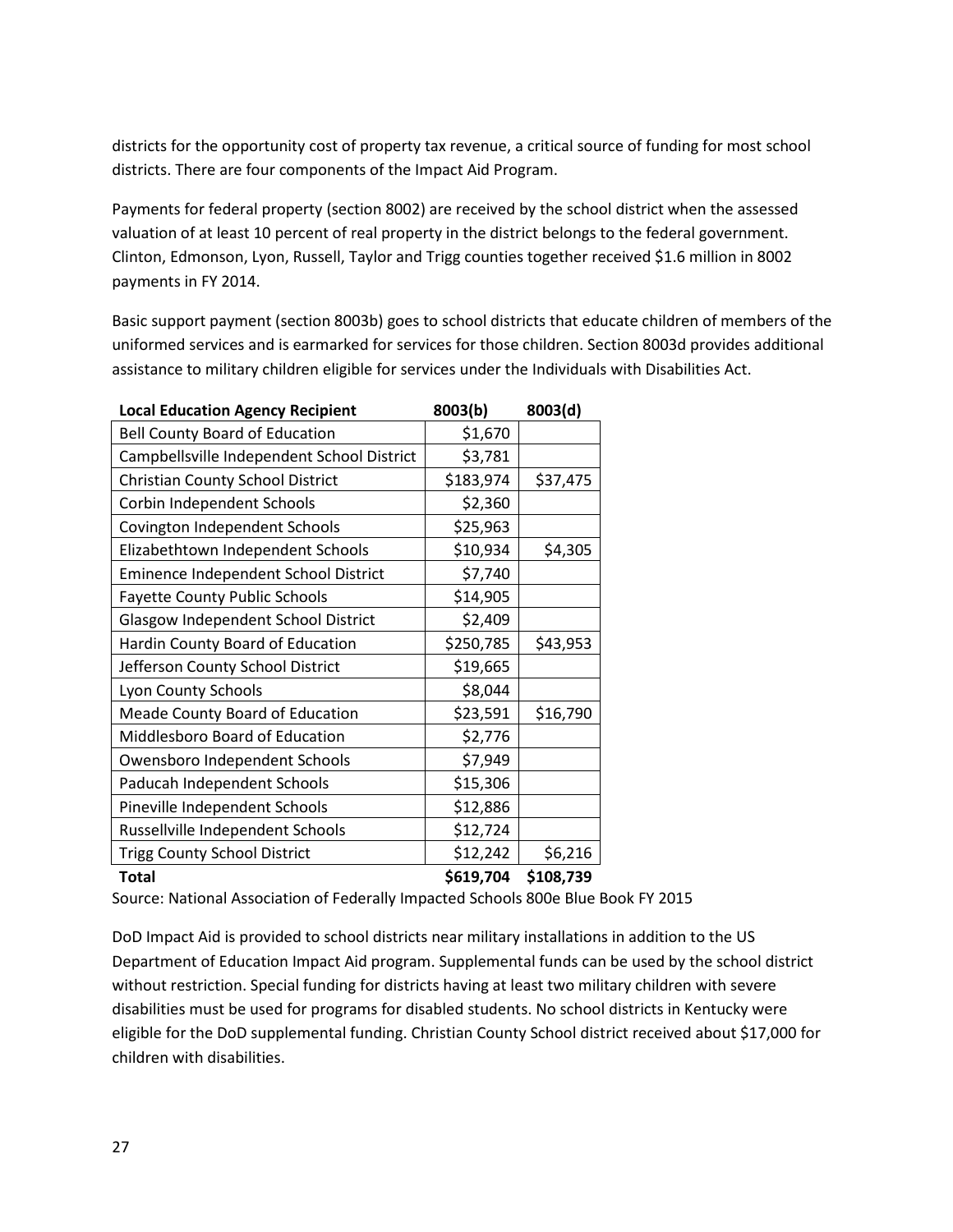# <span id="page-30-0"></span>**Major Military Sites and Operations in Kentucky**

Kentucky is home to two major Army military installations - Fort Campbell and Fort Knox. These have large residential and daytime populations, and are essentially self-contained cities surrounded by tens of thousands of acres of rugged training areas. The Blue Grass Army Depot, adjacent to Richmond, is another large Army facility. It is a storage, distribution and demilitarization center for ammunition and chemical defense weapons, with specialty manufacturing facilities. Nearly all of its employees are civilians.

Louisville has a number of important military activities, including a district headquarters of the U.S. Army Corps of Engineers, the U.S. Coast Guard, the Air National Guard, and the Airport Industrial Center (formerly the Technology Park of Greater Louisville, and prior to that the Naval Ordnance Station). Other military personnel are scattered throughout Kentucky, generally distributed according to the population at large. Training reservists, National Guard units, military recruiters, and ROTC students are present in all major Kentucky cities. Frankfort serves as the state headquarters for the National Guard.

Military retirees and veterans reside across the state, though they tend to cluster around Fort Campbell and Fort Knox. According to federal data, there are military personnel in almost every Kentucky county.

One can see the relative importance of Fort Campbell and Fort Knox in the chart. This shows employee compensation to military personnel over the last fifteen years, breaking out Christian and Hardin counties.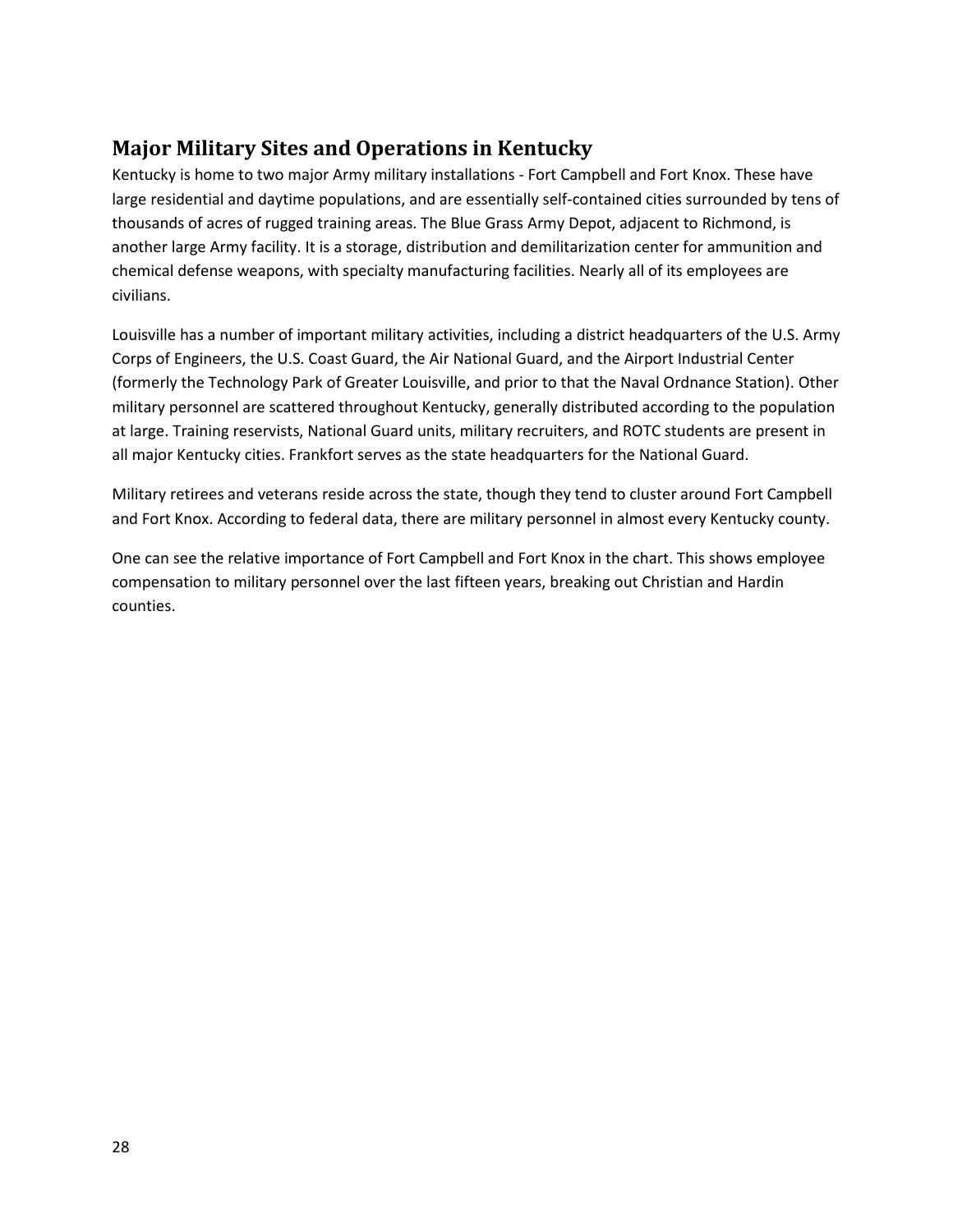

In 2014, Christian County accounted for 70 percent of the state total, and Hardin County accounted for 19 percent. Most of the remaining 11 percent is spread over the other Kentucky counties based on their populations, reflecting Reserve and National Guard membership around the state.

## <span id="page-31-0"></span>**Fort Campbell**

Fort Campbell is an Army maneuver installation hosting significant Army force structure, particularly aviation assets. The installation occupies 112,000 acres of land astride the Kentucky/Tennessee border. Fort Campbell supports the fifth largest military population in the Army and is home to the  $101<sup>st</sup>$ Airborne Division (Air Assault), a rapid deployment unit that stands ready to go anywhere in the world at any time. Other major tenants include  $5<sup>th</sup>$  Special Forces Group, 160 $<sup>th</sup>$  Special Operations Aviation</sup> Regiment, 86<sup>th</sup> Combat Support Hospital and the Blanchfield Army Community Hospital. The Campbell Army Airfield (CAAF) is one of the largest DoD aerodromes in the continental United States. The US Department of Defense provides an [online fact sheet](http://www.militaryinstallations.dod.mil/MOS/f?p=132:CONTENT:0::NO::P4_INST_ID%2CP4_INST_TYPE:2695%2CINSTALLATION) for Fort Campbell, which further describes the installation activity.

Since FY 2014 changes occurred in the installation's population resulting from Army force structure reduction and restructuring actions. These changes resulted in the the inactivation of the 4<sup>th</sup> Brigade of the 101<sup>st</sup> Airborne Division (Air Assault), a 300 soldier loss in restructuring the Division's three remaining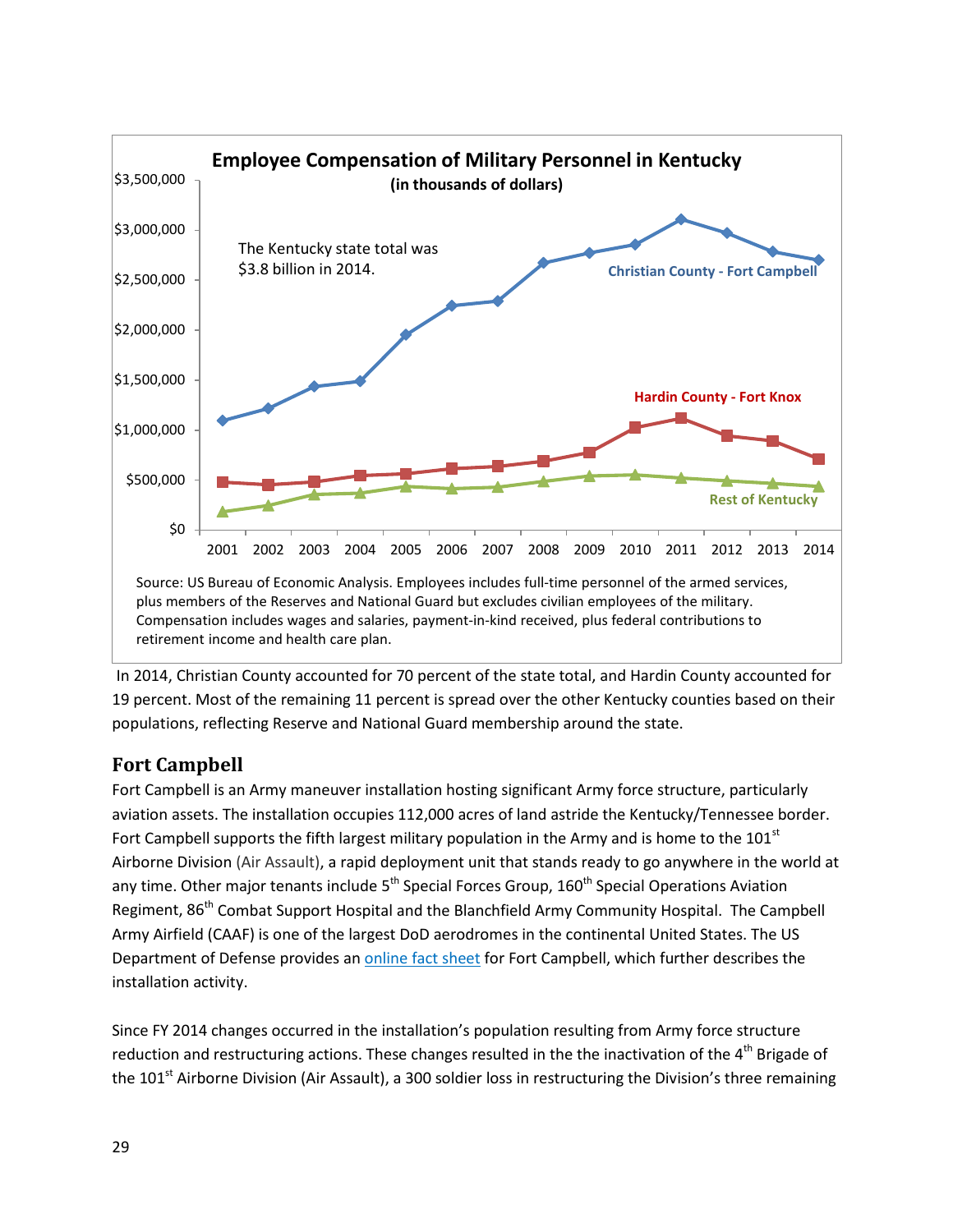Brigade Combat Teams. Additionally, the 159<sup>th</sup> Combat Aviation Brigade, 101<sup>st</sup> Airborne Division was inactivated with a loss of 2,400 soldiers and 3,800 dependents.

#### <span id="page-32-0"></span>**Employment**

Fort Campbell has the largest number of military personnel in Kentucky. According the US Bureau of Economic Analysis, in 2014 there were about 30,000 military employees in Christian County, KY. Deployments are down from the peak in 2011, consistent with patterns we see elsewhere in the state and nation.



The US Office of Personnel Management reports 2,300 civilian employees of the US Department of Defense. There are also several thousand other employees on the installation, including those of contractors, schools, non-appropriated activities, and tenants. The annual total employee compensation (including direct payroll, the value of housing and in-kind services, plus health care, pension and other benefits) for military and DoD civilian employees was about 2.9 billion in 2014. Compensation of military personnel is down somewhat from its 2011 peak, but is still about \$1.2 billion higher than a decade ago, due to a net gain in soldiers and increases in average pay and benefits. Compensation of DoD civilians at Fort Campbell has risen five-fold over the last decade, to about \$188 million last year. This is due to a tripling of the workforce and a 38 percent increase in average pay and benefits.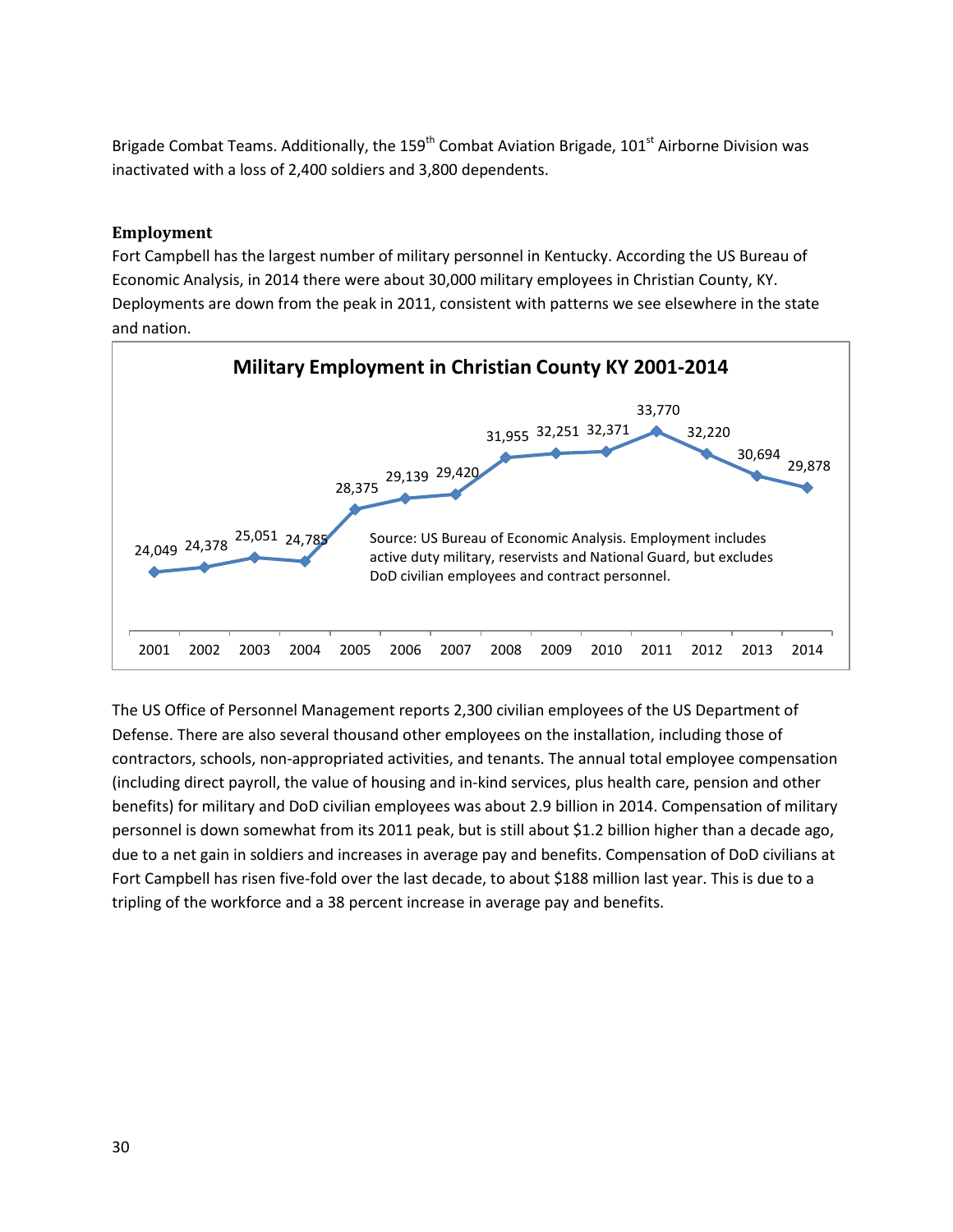

#### <span id="page-33-0"></span>**Residential Patterns**

Fort Campbell straddles the Kentucky-Tennessee border, with the majority of the land area in Tennessee, but with the headquarters on the Kentucky side. Hence, the total employment at the installation is counted as being located in Christian County, Kentucky. While the place of work is in Kentucky, the place of residence is increasingly in Tennessee. Civilians and off-base personnel and their families can choose to live where they like.

It is clear from Census and other data that most are choosing the Tennessee side, with the City of Clarksville

| <b>County of Residence for Workers in</b><br><b>Christian County KY</b> |        |  |  |  |
|-------------------------------------------------------------------------|--------|--|--|--|
| <b>Christian County KY</b>                                              | 25,292 |  |  |  |
| Montgomery County TN                                                    | 19,567 |  |  |  |
| <b>Trigg County KY</b>                                                  | 1,552  |  |  |  |
| <b>Todd County KY</b>                                                   | 1,133  |  |  |  |
| <b>Hopkins County KY</b>                                                | 793    |  |  |  |
| <b>Steward County TN</b>                                                | 597    |  |  |  |
| <b>Top Six Counties</b>                                                 | 48,935 |  |  |  |
| <b>Other Counties</b>                                                   | 2,722  |  |  |  |
| <b>Total Workers</b>                                                    | 51,657 |  |  |  |
| Source: US Census Bureau 5-Year ACS,<br>Journey to Work                 |        |  |  |  |

(in Montgomery County) being the primary residence. A majority of federal employees live in Montgomery County, and with Christian County KY, account for over 95 percent of *federal government employees*, indicating a very tight commuting shed for the installation.

Trigg County, along with Montgomery and Christian, make up the Clarksville-Hopkinsville, TN-KY metropolitan statistical area. One can see from the table on commuting patterns of *workers in all industries* that the three counties account for 90 percent of all workers in Christian County. The Clarksville-Hopkinsville MSA then is a good geographic choice for studying the regional economic impacts of developments at Fort Campbell. Military and civilian workers are purchasing everyday items in the local metropolitan economy and local businesses supply the installation.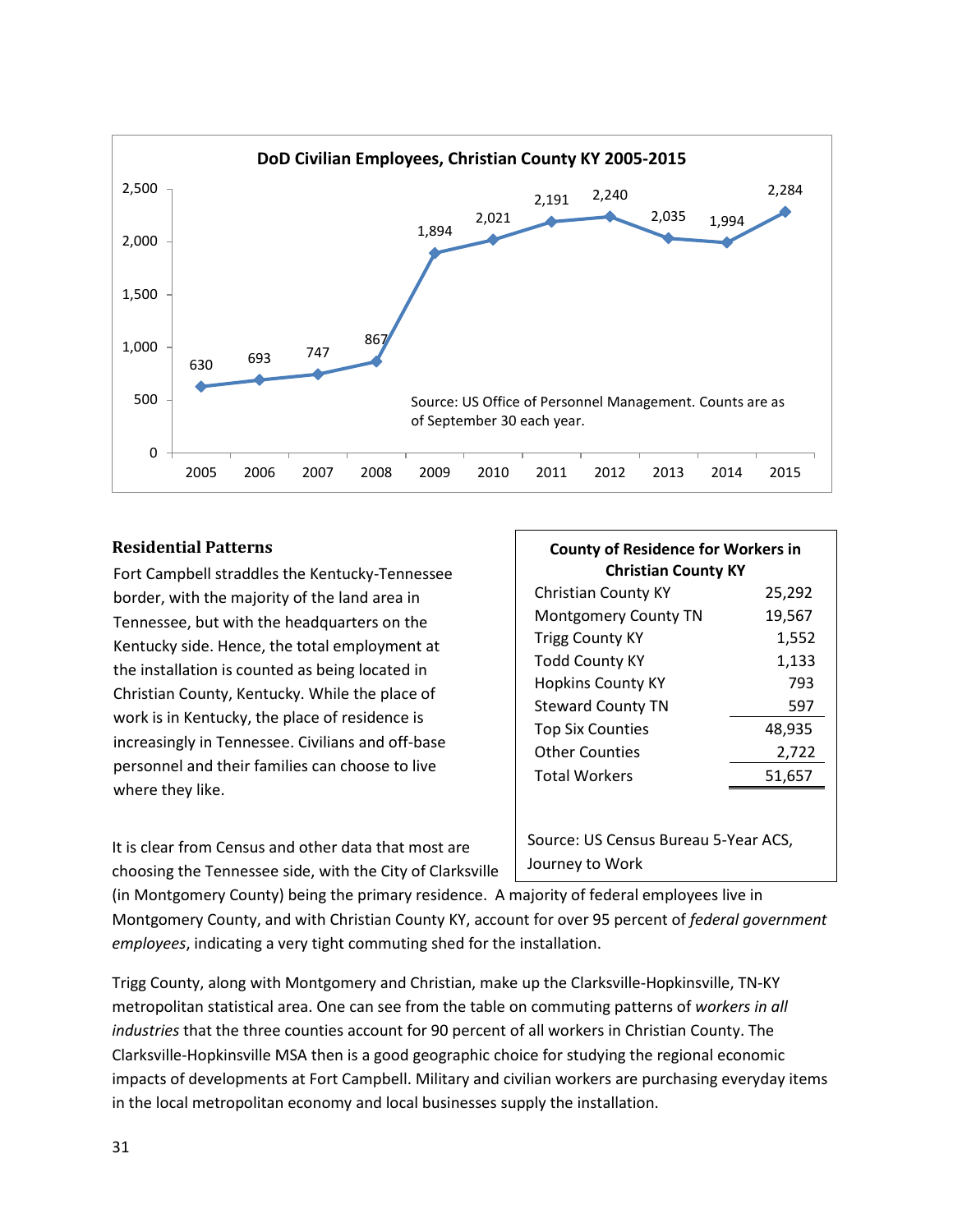Soldiers and their families increasingly live off the installation, using their Basic Allowance for Housing to rent or purchase in the open market. Both the soldiers and the civilian employees that live off-base tend to choose the Tennessee side of the border for their residence. This is a decades-long trend, as is evident from the chart. There are three Kentucky counties (Christian, Todd, Trigg) and three Tennessee counties (Montgomery, Robertson, Stewart) surrounding Fort Campbell, a region containing 367,000 residents. In 1970, the Kentucky counties contained 43 percent of the regional population, but by 2014 the Kentucky share had fallen to 27 percent. Montgomery County TN, home of the City of Clarksville, dominated the growth. It added 127,000 persons since 1970, accounting for two-thirds of all population growth in the six-county region. In contrast, Christian County KY, home of the City of Hopkinsville, as well as nearly all the installation structures, added only 17,000 persons over those decades.



#### <span id="page-34-0"></span>**Contract Activity**

The US Department of Defense spent \$342 million in contracts related to Fort Campbell in FY15, of which \$149 million were with Kentucky vendors. One can see from the chart that contracting is down somewhat from the 2007-12 peak years, with the amount in 2015 about the same as a decade earlier. Boeing Sikorsky dominates the list of vendors, accounting for three-fourths of all contracts with Kentucky organizations.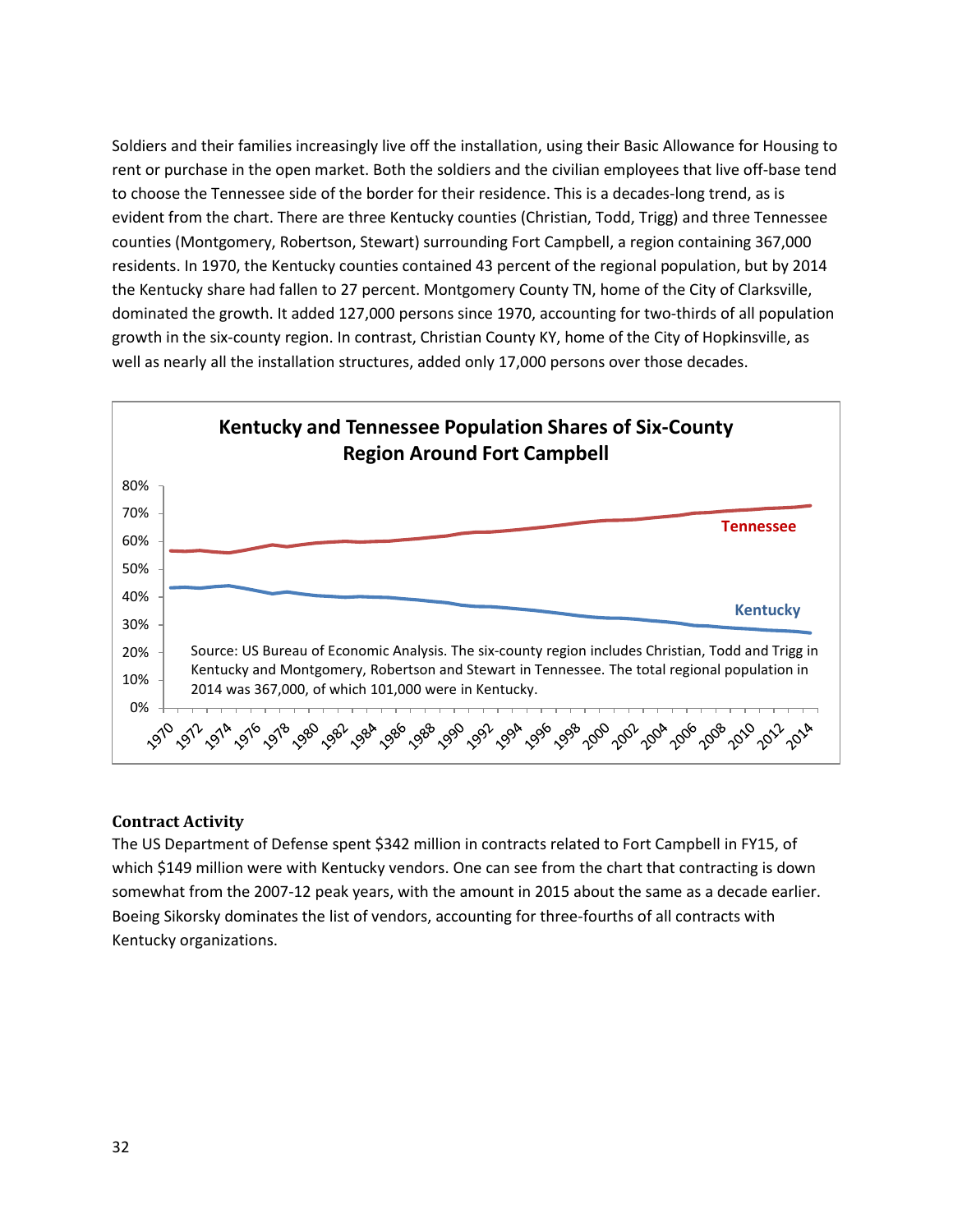

| Top Kentucky Vendors for Fort Campbell Spending, 2015 |                |               |  |
|-------------------------------------------------------|----------------|---------------|--|
| <b>BOEING SIKORSKY AIRCRAFT SUPPORT</b>               | Fort Campbell  | \$111,514,269 |  |
| GCCS, INC.                                            | Louisville     | \$14,282,258  |  |
| HOWARD W. PENCE, INC.                                 | Elizabethtown  | \$11,632,573  |  |
| DAKOTA MEYER ENTERPRISES, INC.                        | Campbellsville | \$3,211,497   |  |
| BRYMAK & ASSOCIATES, INC.                             | Hopkinsville   | \$1,954,922   |  |
| K C A CORPORATION                                     | Hopkinsville   | \$1,394,336   |  |
| KENTUCKY OFFICE FOR THE BLIND                         | Frankfort      | \$1,295,128   |  |
| INTERNATIONAL SYSTEMS OF AMERICA, LLC                 | Louisville     | \$1,038,248   |  |
| LEXMARK INTERNATIONAL, INC.                           | Lexington      | \$901,437     |  |
| COLEMAN - B & R LLC                                   | Morgantown     | \$681,235     |  |

Source: usaspending.gov Department of Defense

## <span id="page-35-0"></span>**Fort Knox**

Fort Knox is a multi-functional Army installation consisting of approximately 109,000 acres located in north-central Kentucky, south of Louisville in portions of Hardin, Meade and Bullitt Counties. The 2005 Base Realignment and Closure (BRAC) decisions resulted in new missions and infrastructure investments for the installation that has transformed into the headquarters of US Army Cadet Command, US Army Human Resources Command, and US Army Recruiting Command. It is also home to the multiple General Officer Commands to include the 84<sup>th</sup> Training Command, First US Army Division East, 11<sup>th</sup> Theater Aviation Command, and 100<sup>th</sup> Training Division, along with other installation partners. The US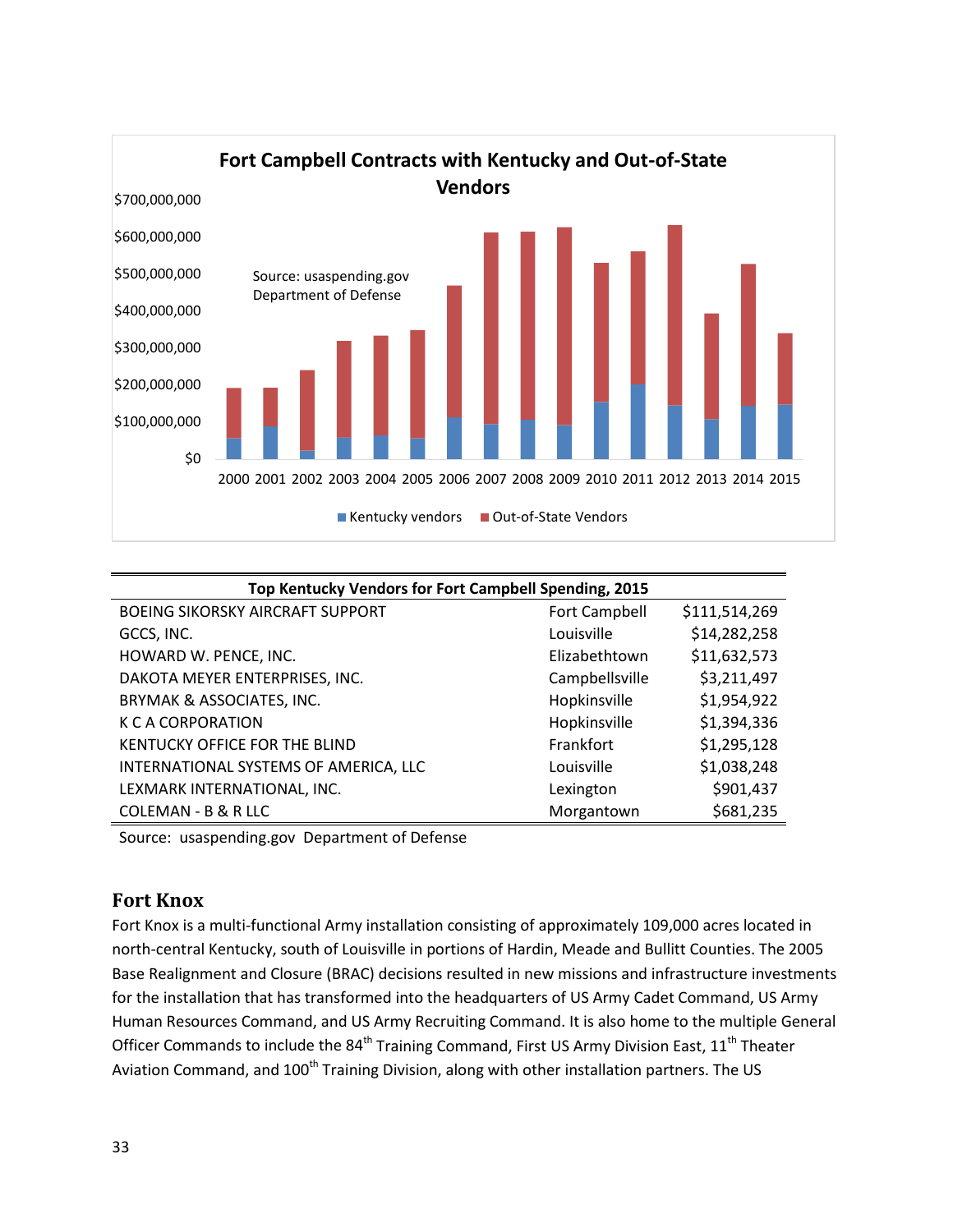Department of Defense provides an *online fact sheet* for Fort Knox, which further describes the installation activity.

#### <span id="page-36-0"></span>**Employment and Compensation**

The most dramatic changes in mission over the last decade for Fort Knox was the departure of the Army's Armor Center and associated school activities (year 2011), the discontinued Accessions Command (2012), inactivation of the 3/1 Infantry Brigade Combat Team (2014), along with the arrival of the US Army Human Resources Command and US Army Cadet Command. The net result is a decline in the number of active duty Army personnel and a growth in civilian employees and total payroll. According to the US Bureau of Economic Analysis, Hardin County had about 6,900 military employees in 2014, down 2,500 from a decade earlier.



According to the US Office of Personnel Management, there were 4,800 DoD civilian employees in the County, up 1,200 from a decade earlier. The growth in civilian employees has been primarily in white collar occupations, including information technology, and management, resulting in higher average pay than before the BRAC-induced changes.

There are also several thousand other employees on the installation, including those of contractors, schools, non-appropriated activities, and tenants. The whole region has felt the economic impact of Fort Knox's transformation over the past ten years, as labor, housing, and retail markets respond to the new residents and their dollars.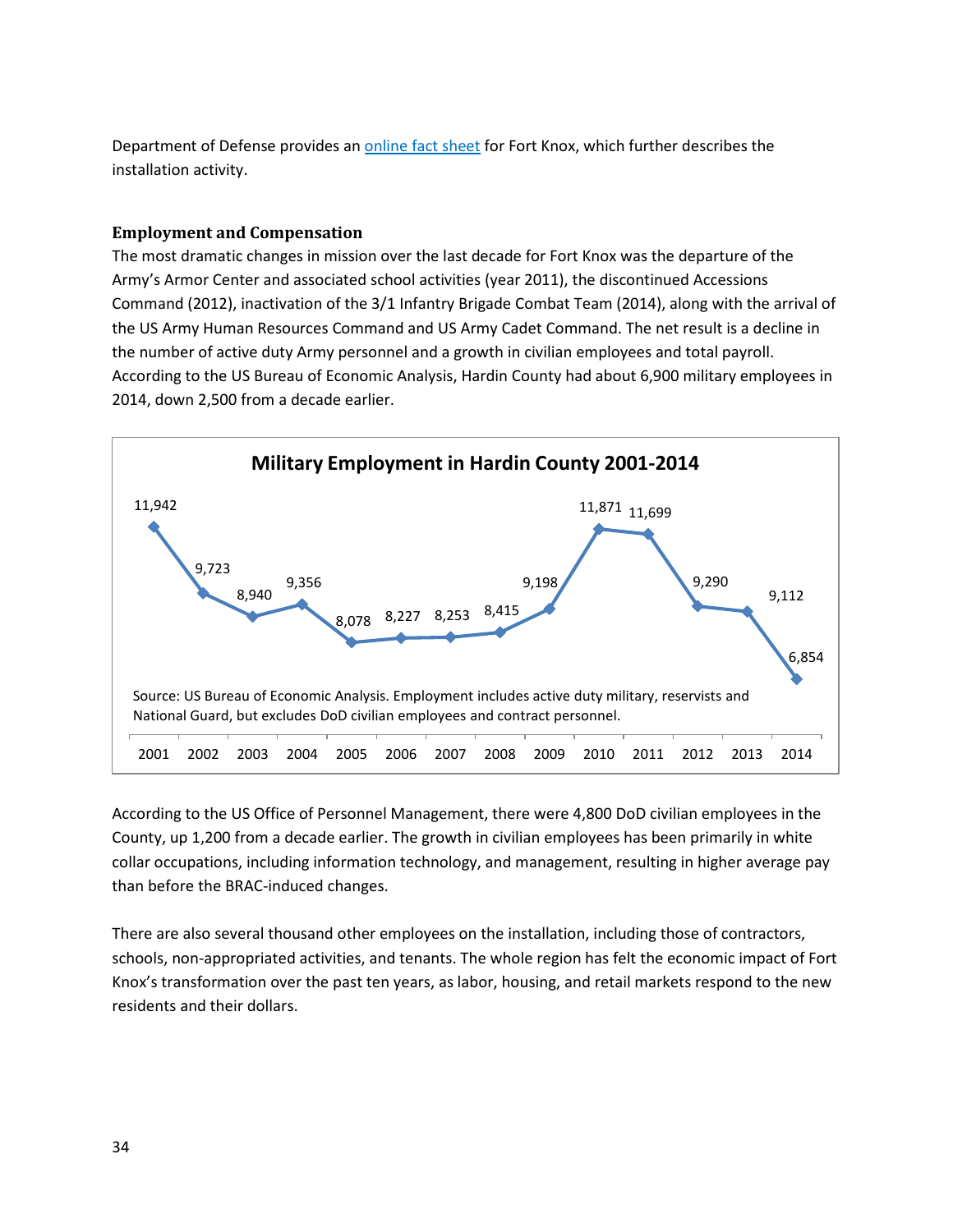

The annual total employee compensation (including direct payroll, the value of housing and in-kind services, plus health care, pension and other benefits) for military and DoD civilian employees was over \$1.2 billion in 2014. While military compensation has declined since its peak in 2011, the amount is still about \$160 million more than a decade ago. Meanwhile, DoD civilian employee compensation has doubled, and is now over \$450 million annually in Hardin County. The growth in civilian compensation is due both to an increase in personnel and in average annual pay and benefits.

#### <span id="page-37-0"></span>**Contract Activity**

The US Department of Defense spent \$306 million in contracts for Fort Knox in FY15, of which \$57 million were with Kentucky vendors. One can see from the next chart that contracts peaked at over \$500 million in 2008, as the 2005 Base Realignment and Closure (BRAC) decisions resulted in new missions for the installation, requiring major investments in buildings and other infrastructure. Last year, the major Kentucky vendors were primarily utilities and construction companies around central Kentucky.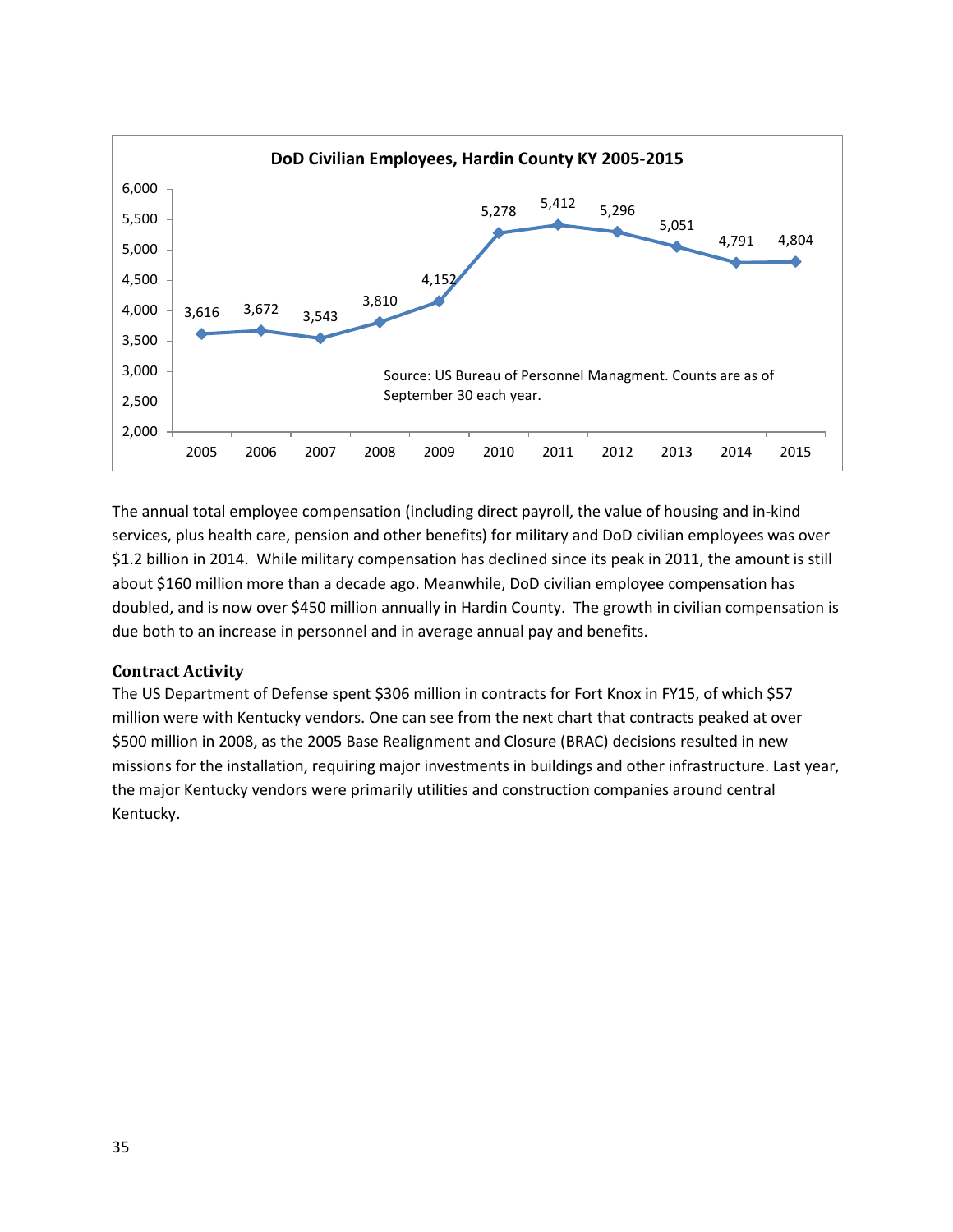

| Top Kentucky Vendors for Fort Knox Spending, 2015 |               |              |  |
|---------------------------------------------------|---------------|--------------|--|
| OFFICE FOR THE BLIND                              | Frankfort     | \$13,881,733 |  |
| NOLIN RURAL ELECTRIC COOPERATIVE CORPORATION      | Elizabethtown | \$10,999,888 |  |
| ABM GOVERNMENT SERVICES, LLC                      | Hopkinsville  | \$8,468,794  |  |
| <b>HARDIN COUNTY WATER DISTRICT 1</b>             | Radcliff      | \$7,750,492  |  |
| <b>HARDIN COUNTY WATER DISTRICT #1</b>            | Radcliff      | \$4,584,731  |  |
| NATIONAL CONTRACTING SERVICES, LLC                | Louisville    | \$3,363,379  |  |
| T & T CONSTRUCTION ENTERPRISES, LLC               | Leitchfield   | \$1,842,787  |  |
| AAECON GENERAL CONTRACTING LLC                    | Louisville    | \$1,692,864  |  |
| HOWARD W. PENCE, INC.                             | Elizabethtown | \$837,150    |  |
| BRYMAK & ASSOCIATES, INC.                         | Hopkinsville  | \$618,096    |  |

Source: usaspending.gov Department of Defense

#### <span id="page-38-0"></span>**Residential Patterns**

Activity at Fort Knox ripples through Hardin and surrounding counties, both through the vendor contracts and the retail spending of impacted households. There is a clear regional pattern in the commuting patterns of *federal* workers. Ninety percent of those employees live in just two counties, Hardin and Meade. Three other counties – Jefferson, Bullitt, and Breckenridge – account for most of the remaining employees.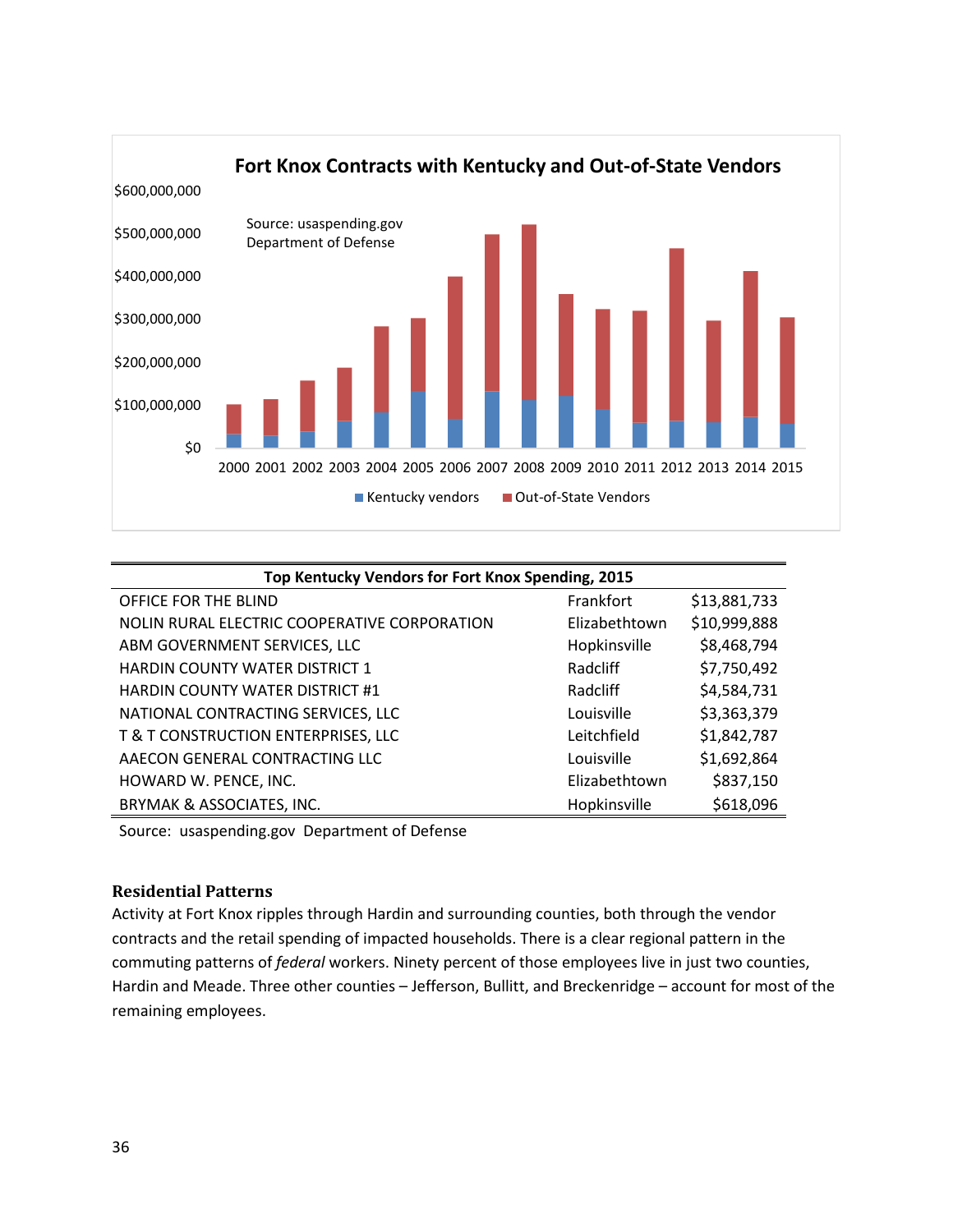The accompanying table reveals a similar pattern for Hardin County workers in *all industries*, with the top eight counties of residence accounting for 95 percent of all workers. Hardin County has many industries other than the military, including high paying manufacturing operations, and hence draws workers from a large area.

## <span id="page-39-0"></span>**Military Operations in Louisville**

Beyond its traditionally strong linkages to Fort Knox, Louisville has a number of important military sites. These include the U.S. Army Corps of Engineers, the Coast Guard, the Naval gun re-manufacturing facility at the Airport Industrial Center (formerly Naval Ordnance Station), and the Air National

| <b>County of Residence for Workers in</b><br><b>Hardin County KY</b> |        |  |  |  |
|----------------------------------------------------------------------|--------|--|--|--|
| Hardin County KY                                                     | 40,494 |  |  |  |
| Meade County KY                                                      | 3,678  |  |  |  |
| Jefferson County KY                                                  | 2,201  |  |  |  |
| Larue County KY                                                      | 2,193  |  |  |  |
| <b>Grayson County KY</b>                                             | 1,187  |  |  |  |
| <b>Nelson County CY</b>                                              | 826    |  |  |  |
| Breckinridge County KY                                               | 757    |  |  |  |
| <b>Bullitt County KY</b>                                             | 696    |  |  |  |
| Hart County KY                                                       | 610    |  |  |  |
| <b>Top Nine Counties</b>                                             | 52,642 |  |  |  |
| <b>Other Counties</b>                                                | 2,065  |  |  |  |
| <b>Total Workers</b>                                                 | 54,707 |  |  |  |
| Source: US Census Bureau ACS 2009-2013, Journey to                   |        |  |  |  |
| Work                                                                 |        |  |  |  |

Guard. Most employees are civilians working for the Corps of Engineers. The 100th Division of the Army Reserves was moved from Louisville to Fort Knox as part of the 2005 Base Realignment and Closure (BRAC) round. Overall, DoD civilian employment in Louisville has declined steadily over the last decade, from around 1,200 to 1,000 employees.



#### <span id="page-39-1"></span>**The U.S. Army Corps of Engineers**

The Louisville office manages the Ohio River watershed, its eighteen locks and dams, and eighteen reservoirs in Kentucky. The Corps also provides design and contract management services for all major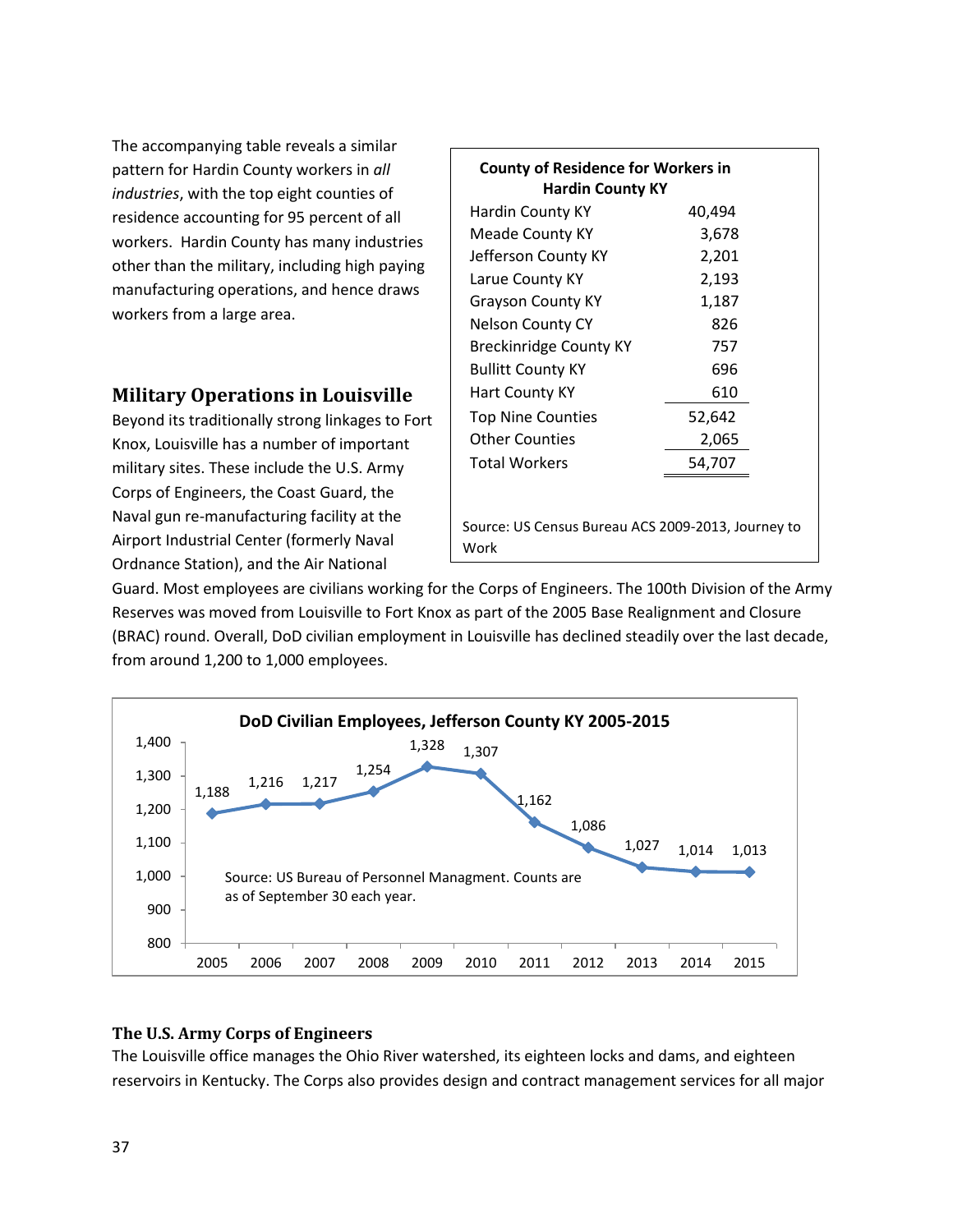military construction projects in five states, including those at Fort Campbell, Fort Knox, and Blue Grass Army Depot.

Established in 1886, the Louisville District employs about 1,100 people in the five-state area of Illinois, Indiana, Kentucky, Michigan and Ohio. There are 60 field offices. The civilian workforce is made up of professional engineers, architects, planners, economists, biologists and other specialists and support staff.

The civil works boundary encompasses nearly 76,000 square miles of the lower Ohio River basin. This includes the Ohio River (from river mile 438 at Foster, Kentucky to river mile 981 at Cairo, Illinois) and its tributaries. Primary civil works services include flood damage reduction; navigation; regulatory activities; water supply; water quality; hydropower; environmental conservation and enhancement; recreation; and emergency response.

Louisville's military construction mission is in support of the Army, Air Force, and Department of Defense facilities within 306,000 square miles located in the 5-state area. The District's military construction services include engineering design, plans and specifications, construction, real estate services (including leasing for recruiting and reserve centers) and base realignment and closure. The district managed about \$902 million of projects in FY15, including about \$557 million in construction operations for the military in the region.

#### <span id="page-40-0"></span>**The United States Coast Guard**

Louisville is the headquarters of Sector Ohio Valley, responsible for maintaining the safety and security for all commercial and recreational traffic on waterways encompassing all or part of ten states. Sector Ohio Valley's area of responsibility ranges from the eastern portion of Missouri to the southwestern corner of Pennsylvania, and from northern Alabama to Ohio.

Major waterways throughout its area of responsibility include the Ohio, Mississippi, Tennessee, Cumberland, Allegheny and Monongahela Rivers. There are many other smaller tributary rivers, as well as major lakes such as Kentucky Lake, Lake Barkley, and Lake Cumberland, just to name a few. Sector Ohio Valley's area of responsibility also includes 85 navigation locks and 211 major dams.

In addition to the Sector Office in downtown Louisville, Sector Ohio Valley consists of Marine Safety Units Pittsburgh, Huntington, and Paducah. There are also Marine Safety Detachments in Cincinnati and Nashville. Sector Ohio Valley has 6 buoy tenders located in Sewickley PA, Owensboro, KY, Hickman KY, Chattanooga, TN, and 2 cutters located in Buchanan, TN.

Throughout the whole Sector, the Coast Guard employs a total of 408 personnel, of which 273 are active duty, 115 are reserves, and 20 are civilians. The force also has 1,531 Auxiliarists. The combined payroll assigned in Kentucky is approximately \$3.5 million annually, and another \$1 million is spent regionally on operations, maintenance, fuel, and food.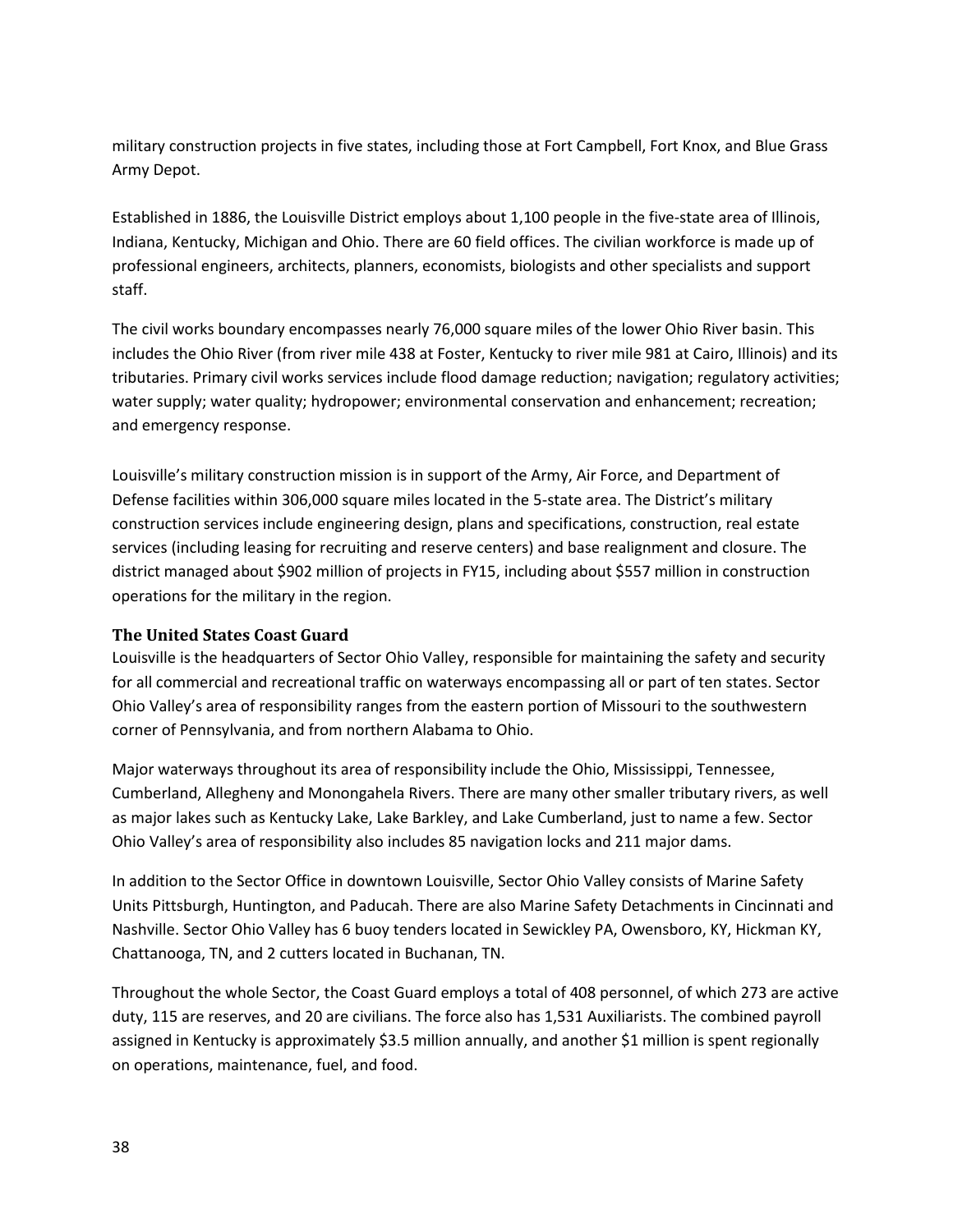An agency of the US Department of Homeland Security, the U.S. Coast Guard is tasked with conducting search and rescue operations, environmental protection, port and waterways management (including aids to navigation, vessel traffic systems, and general port safety), drug interdiction, and illegal migrant interdiction. Sector Ohio Valley primarily focuses on aids to navigation, search and rescue, and maritime safety, security, and environmental protection. Kentucky has over a century of Coast Guard history, dating back to an 1881 life boat station in Louisville.

## <span id="page-41-0"></span>**Military Operations in Central Kentucky**

There are two major military operations in central Kentucky – the Blue Grass Army Depot in Richmond, and the Bluegrass Station industrial park in Lexington.

#### <span id="page-41-1"></span>**Blue Grass Army Depot**

The Blue Grass Army Depot (BGAD) located near Richmond, KY is a multifunctional installation that is home to varied organizations and missions focused on either conventional munitions or chemical weapons.

BGAD performs a variety of standard depot operations surrounding conventional (non-chemical) and non-standard munitions, to include receiving, shipping, storing, renovating, maintaining and demilitarizing (destroying) a complete range of bullets and bombs. It is the primary munitions depot serving Army units in the Southeast U.S. region with its command headquarters' Joint Munitions Command. BGAD also provides munitions to U.S. military services around the world, supported by its reporting units Anniston Munitions Center (ANMC) in Alabama and Scranton Army Ammunition Plant (SCAAP) in Pennsylvania. Additionally, BGAD is the sole-source provider of chemical defense equipment (protective suits and masks) to the Army. Although commanded by an Army Colonel, the BGAD workforce is comprised of federal civilian employees.

BGAD also is home to tenants Blue Grass Chemical Activity (BGCA) and the Blue Grass Chemical Agentdestruction Pilot Plant (BGCAPP).

BGCA, under the Army's Chemical Materials Activity (CMA), is responsible for the secure and safe storage of 523 tons of chemical weapons, including nerve agents GB and VS, and mustard agent in projectiles, warheads and rockets.

BGCAPP, under the Department of Defense's Assembled Chemical Weapons Alternatives (ACWA) program, is responsible for construction of a chemical demilitarization plant and the eventual safe and effective destruction in accordance with international treaty of the country's last remaining stockpile of banned chemical weapons. The destruction technology is known as neutralization followed supercritical water oxidation or SCWO. Operations to destroy the mustard rounds are scheduled to begin in 2017, with main plant operations to destroy the nerve agent scheduled to begin in 2020. Construction of the plan was essentially completed in 2015. Since the chemical plant construction began, more than \$153 million has been spent with Kentucky companies and more than \$90 million with companies in Madison or surrounding counties. Payroll to date (December 2015) has been nearly \$800 million.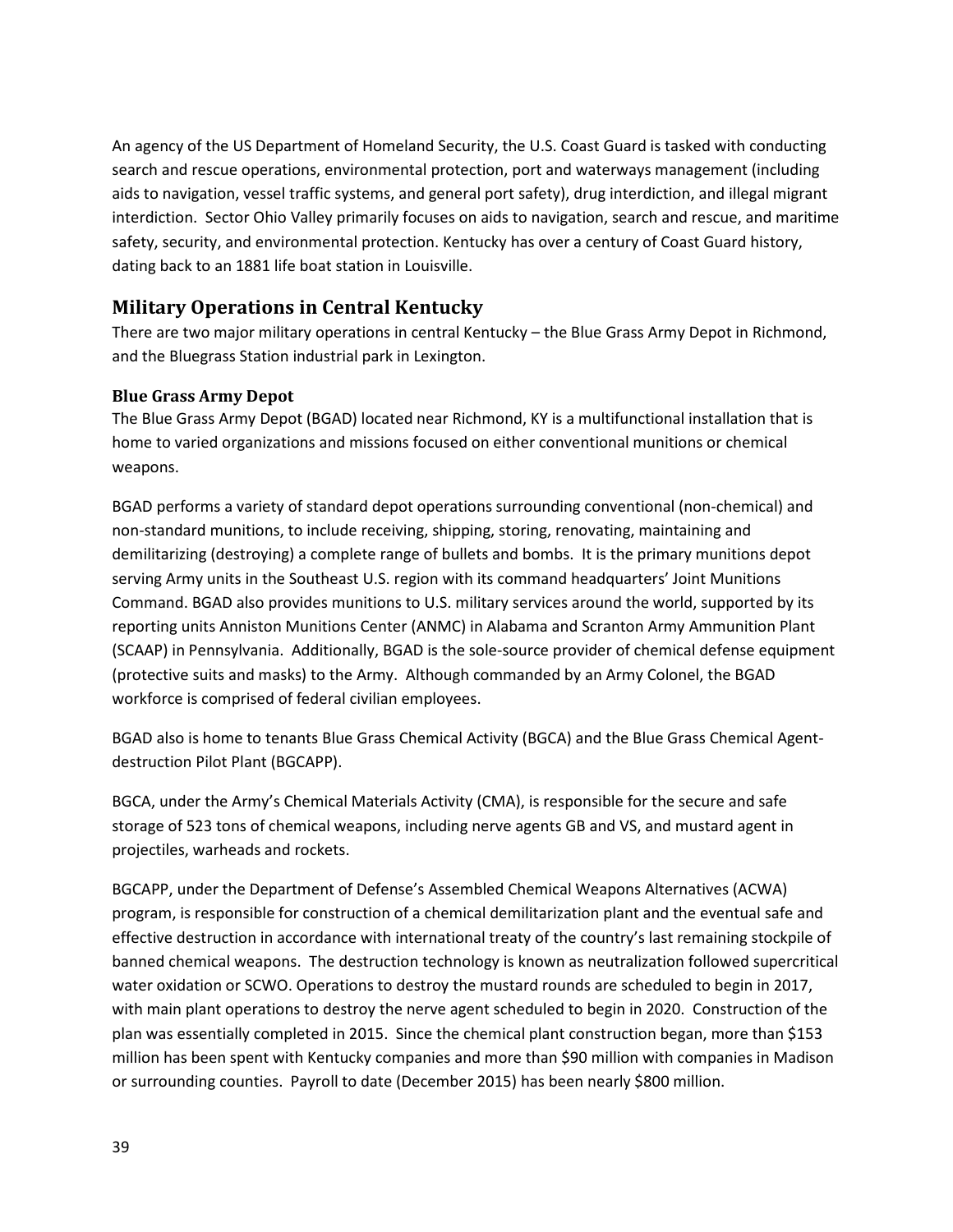Although the Depot's Commander has oversight of all installation and tenant activities, BGAD, BGCA and BGCAPP all have separate missions, higher headquarters, leadership and funding sources – all working seamlessly together toward completing their individual objectives.

#### <span id="page-42-0"></span>**Employment and Compensation**

One can see from the chart below that DoD civilian employment was about 900 last year, down from its peak in 2010. The chart does not reflect the substantial employment at private defense contractors, such as Bechtel.



In 2015, DoD civilian employees earned \$49 million in wages and salaries. Adding fringe benefits for pensions and health insurance, the estimated total exceeds \$71 million in total employee compensation.

#### <span id="page-42-1"></span>**Contract Activity**

Over the last decade, BGAD has become a major source of contracts for Kentucky vendors. One can see in the chart that contract amounts were in the \$10 to \$50 million range in the early 2000s, but have increased to the \$250 to \$450 million range in recent years. The top Kentucky vendors are shown in the accompanying table, with a clear geographic concentration around the Lexington and Richmond areas.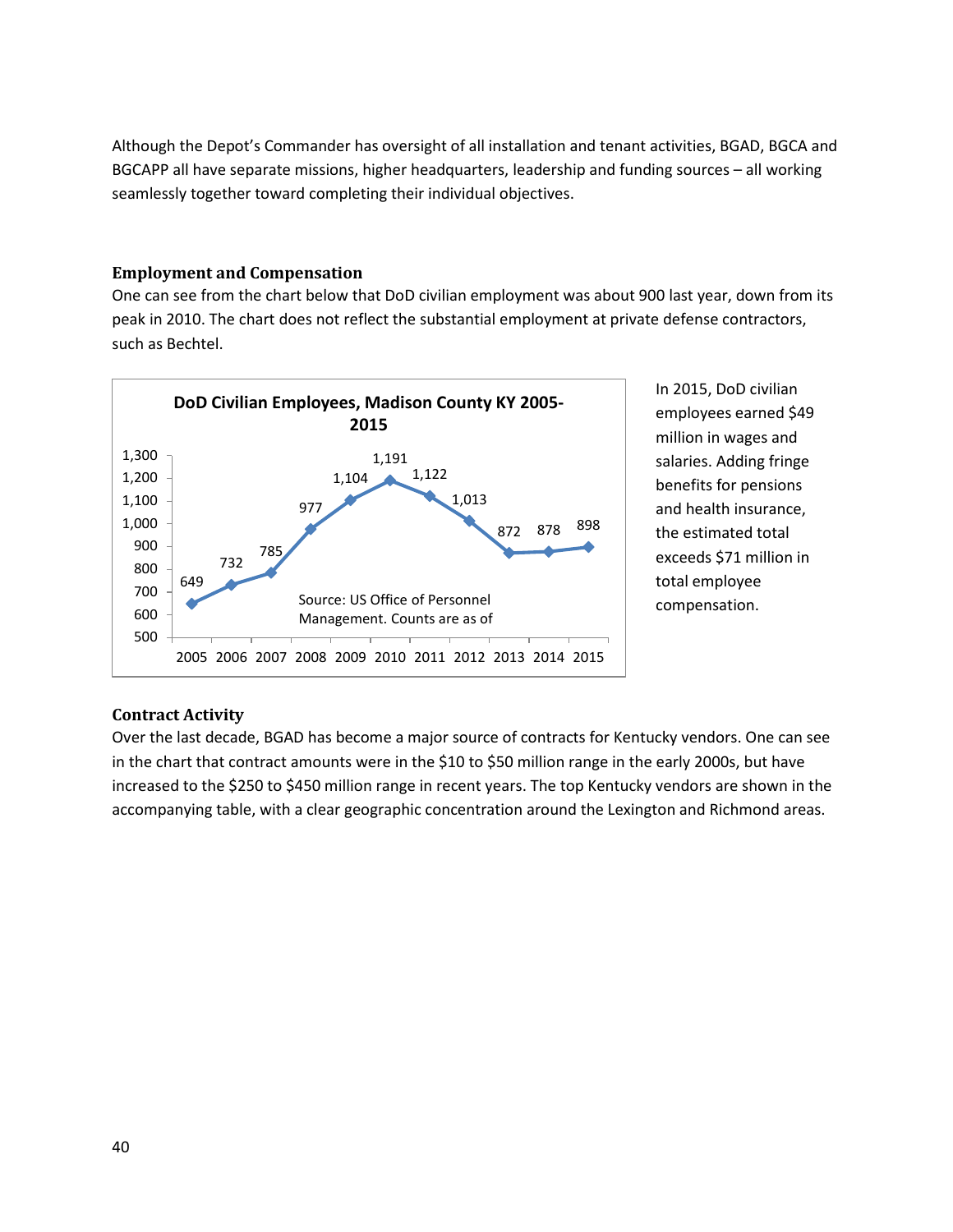

| Top Kentucky Vendors for Blue Grass Army Depot Spending, 2015 |            |               |  |
|---------------------------------------------------------------|------------|---------------|--|
| BECHTEL PARSONS BLUE GRASS, A JOINT VENTURE                   | Richmond   | \$218,138,789 |  |
| LOCKHEED MARTIN CORPORATION                                   | Lexington  | \$15,429,863  |  |
| <b>LECGI INC</b>                                              | Louisville | \$1,401,483   |  |
| K. HAYES LIMITED                                              | Lexington  | \$1,370,604   |  |
| <b>TETRA TECH/POND &amp; COMPANY</b>                          | Louisville | \$844,395     |  |
| GP NEW ENTERPRISE GROUP, LLC                                  | Louisville | \$769,999     |  |
| HEPBURN CONSULTANTS, INC                                      | Richmond   | \$479,375     |  |
| CLEM'S PLUMBING, INC.                                         | Winchester | \$459,903     |  |
| ADVANCED DISPOSAL SERVICES SOLID WASTE MIDWEST, LLC           | Irvine     | \$242,194     |  |
| S & S FIRESTONE, INC.                                         | Lexington  | \$150,000     |  |

Source: usaspending.gov Department of Defense

#### <span id="page-43-0"></span>**Bluegrass Station**

Bluegrass Station is an industrial park a few miles east of Lexington, KY. It is owned by Kentucky state government, and managed by the Kentucky Department of Military Affairs. Bluegrass Station covers 780 acres, and has around 100 buildings, with about 2 million square feet of retail, office and warehouse space. The largest tenant is Lockheed Martin, a major defense contractor, with up to 1,000 employees there. They work on helicopters such as this MH-60M Blackhawk for the 160th Special Operations Aviation Regiment at Fort Campbell. The DoD contract with Lockheed Martin in Lexington was \$508 million in FY15, the second largest such contract in Kentucky.

#### <span id="page-43-1"></span>**Residential Patterns**

A slight majority of Depot employees live in Madison, the host county. However, Fayette County and several other Lexington area counties supply a significant number of employees. One can see from the accompanying table on commuting patterns that six counties account for 94 percent of all workers in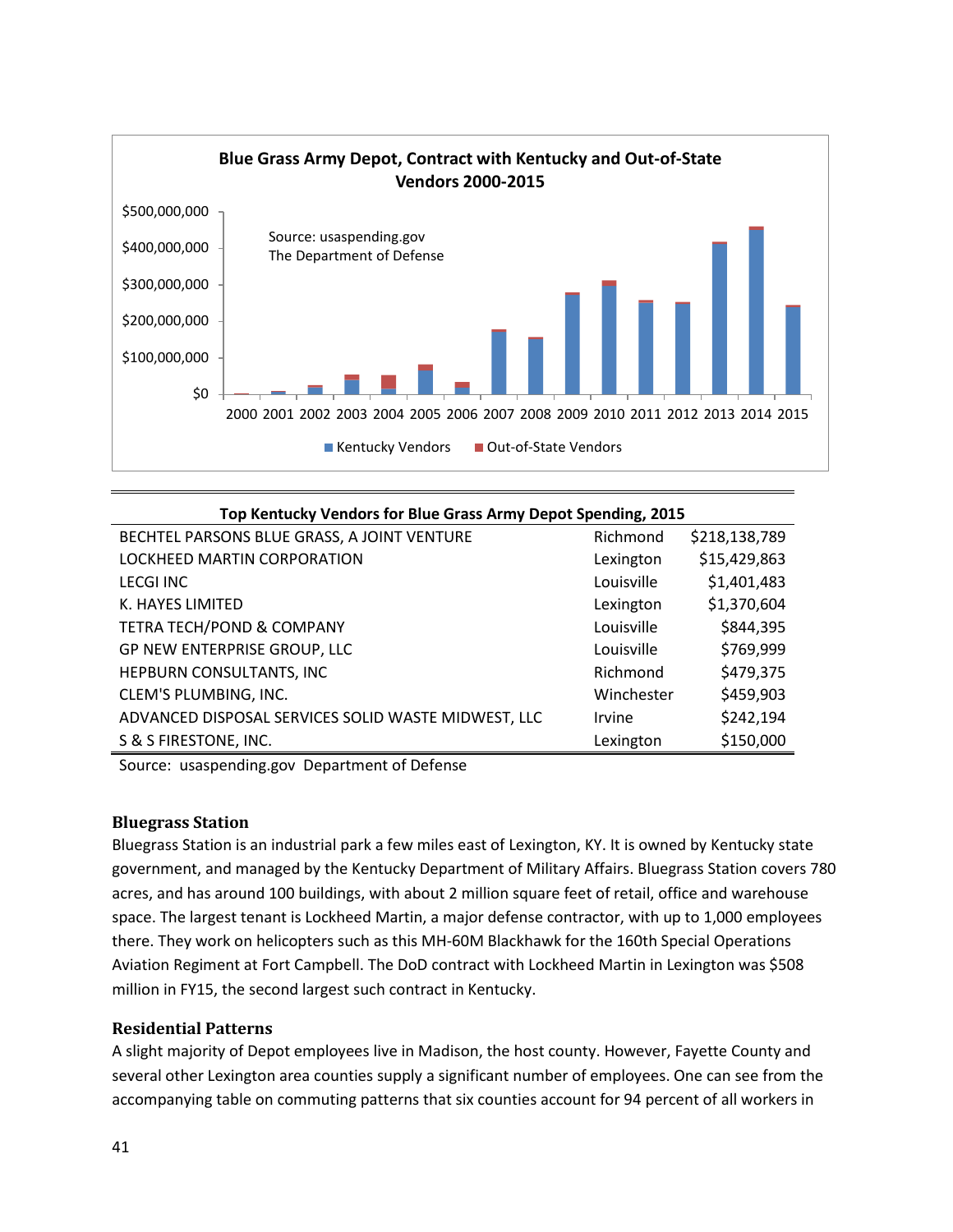Madison County. The link with Lexington is clear, given that it supplies the largest number of nonresident workers to Madison. Rockcastle County is next, and together with Madison defines the Richmond Micropolitan Statistical Area. Estill, Jackson, and Garrard counties are not part of any metropolitan or micropolitan area, yet clearly supply a lot of workers to Madison County.

Bluegrass Station is in Fayette County and has contract links to BGAD. Since the Lexington and Richmond market areas are adjacent and intimately linked through industrial vendors and employee commuting, one can think of the combined region as the primary impact area for changes in activity at BGAD or Bluegrass Station: Richmond micropolitan statistical area (Madison and Rockcastle counties), the three more rural counties (Estill, Jackson, Garrard), and the Lexington metropolitan statistical area (Bourbon, Clark, Fayette, Jessamine, Scott and Woodford counties).

## <span id="page-44-0"></span>**Economic and Fiscal Impacts of Changes in Military Activity**

Military activity has a direct and quantifiable impact where dollars are first received - soldiers' pay, pension checks, defense contracts awarded, and the like. However, the total economic impact is significantly greater. Soldiers and civilians working at the installations spend much of their military pay in surrounding local economies. The installations spend millions with local vendors for maintenance, utilities, food, and supplies. Kentucky defense contractors use local subcontractors to perform some of the work. Their employees spend their military-induced incomes throughout the region. And much of the income of all of these workers and retirees ends up in the pockets of grocery stores, restaurants, car dealerships, hospitals, law firms, banks, insurance companies, and construction firms, all of whom respend the dollars.

Economists have developed models to estimate the spinoff effects of changes in activity for any industry in a region. The most popular impact models are called input-output models, and these are capable of predicting the effects of changes in activity for any of 500 local industries, as well as household and other spending. These models are the basis for economic multipliers, commonly used to predict the additional inter-industry and household spending impacts of a change in activity in, for example, the local military sector. We have developed such models for regional economies around Kentucky, and use them to provide illustrative impact statements. In this section, we describe the models and then use them to make some estimates of the impact of recent changes in military activity.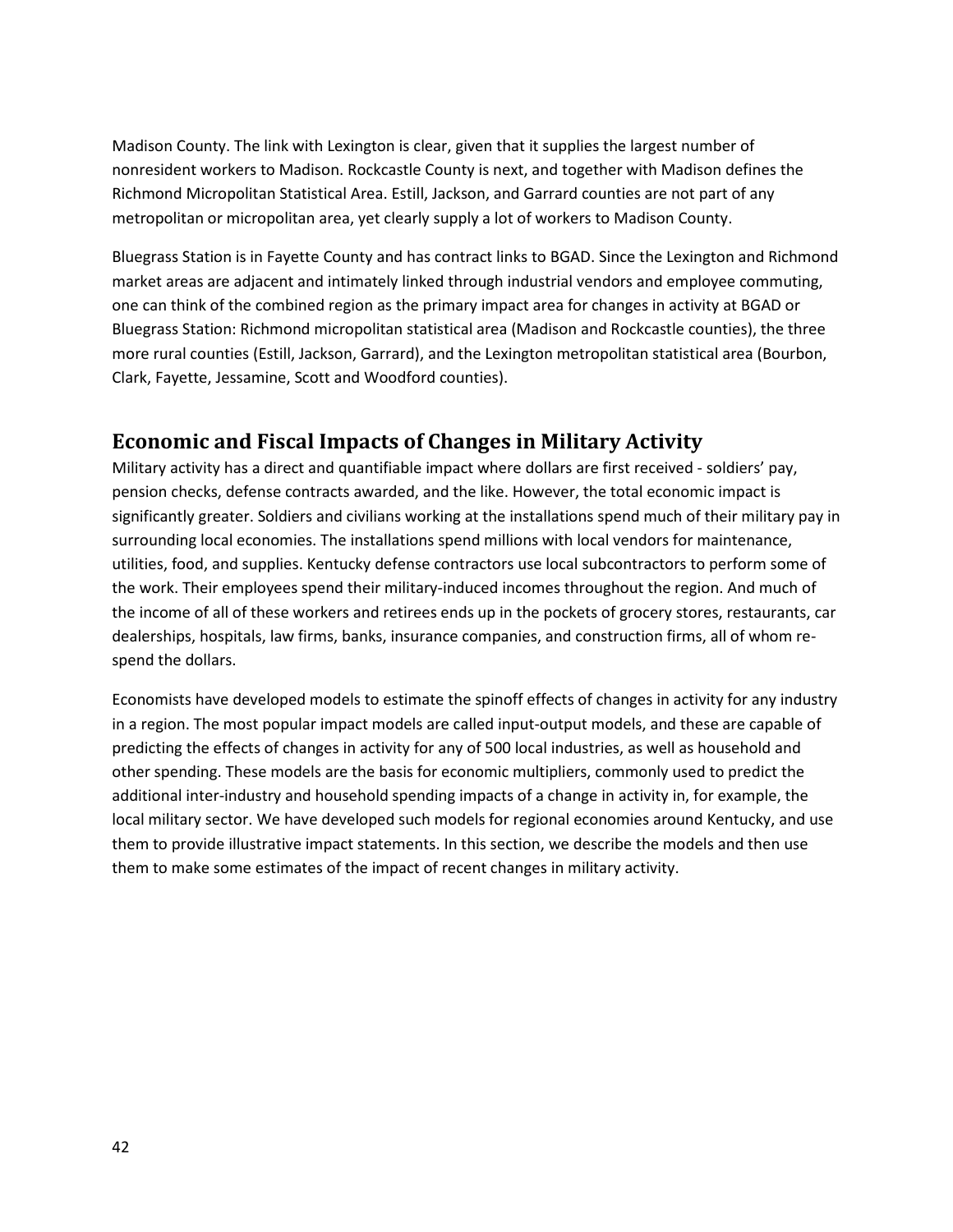#### **Caveats about Economic Impact Statements**

Some people believe it is valid to treat all federal spending in Kentucky as new dollars that create additional multiplier effects throughout the state. Thus if the federal government spent \$2 billion on military payrolls in Kentucky, and models predict a multiplier of 1.5, the total payroll impact would be \$3 billion. This is not a defensible exercise, for several reasons.

First, treating the federal spending as new dollars to Kentucky ignores where the dollars come from. Kentuckians pay federal taxes to support the military, and to be consistent one would have to take account of the negative impact of tax dollars flowing out of the state. For tax year 2013, Kentuckians paid \$10.2 billion in individual income taxes to the federal government.\* This amounts to 0.83 percent of all individual income tax payments to the federal government. Applying that percentage to the 607.8 billion in Department of Defense expenditures in 2013 implies that Kentuckians paid for about \$5.1 billion of that.\*\* So, to analyze the economic impact of the total spending, one should examine the net of what comes in minus what goes out.

Second, there are inherent limitations in our regional impact models that prevent making reliable predictions from very large changes in industrial activity. Regional input-output models, which are the primary tool for impact studies, represent well the linkages among industries and can predict how modest changes in one industry ripple through other industries and across households. But when major changes occur, the static nature of the models makes the tool inadequate to answer the question.

For example, if an installation were lost as a result of base realignment and closure, regional inputoutput models could predict the immediate annual loss of jobs and payroll in the region. But they could not predict the dynamic economic pattern of events that would follow. How many military people would choose to stay in the region, starting other businesses? What would happen to regional wage rates, and how would that impact local business hiring? What would happen to home prices, and how would that impact regional affordability? How might a massive military complex be redeveloped, as an industrial park, a civilian city, a resort? We simply do not have the tools to accurately predict these dynamic changes. Thus, simply applying economic multipliers to huge economic changes is not defensible.

\* [See IRS Statistics of Income, Table 2. Individual Income and Tax Data, by State](http://www.irs.gov/uac/SOI-Tax-Stats-Historic-Table-2) .

<span id="page-45-0"></span>\*\* See [Economic Report of the President, 2015, Table B-21](http://www.whitehouse.gov/sites/default/files/docs/2015_erp_appendix_b.pdf) For federal defense expenditures by fiscal year.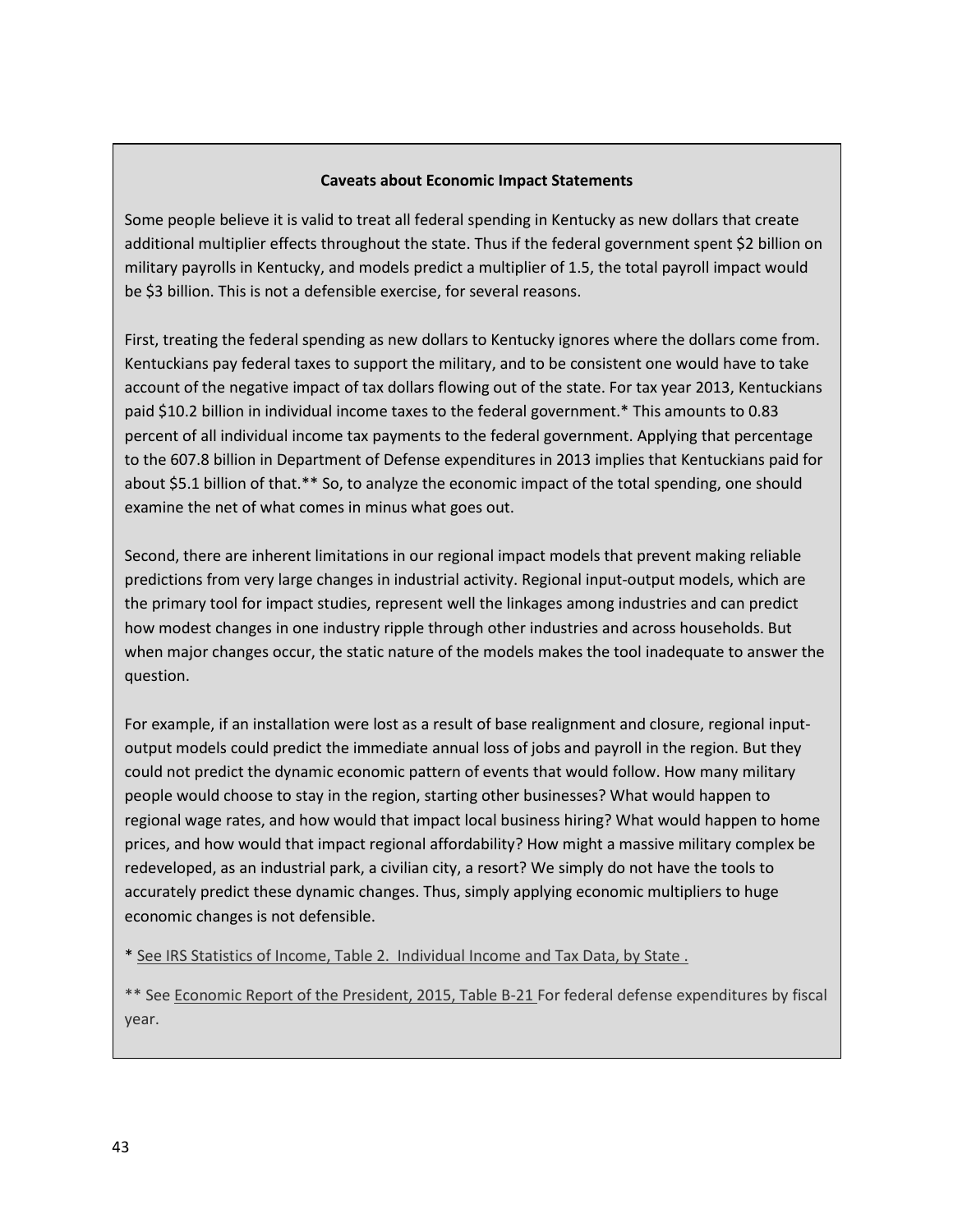## **The Military Production Process**

The "production process" at Fort Campbell and Fort Knox primarily involves training soldiers and managing information. Soldiers use vehicles, fire weapons, drill on practice landscapes, learn military doctrine and use traditional classroom materials to train for the battlefield. The vehicles, weapons, computers and books are supplied by the Department of Defense, which in turn acquires these from the private sector through central purchasing. The US Army Human Resources Command at Fort Knox needs telecommunications and computer equipment, software, office furniture and supplies, utilities and travel support.

Some major purchases are handled centrally by the Defense Department and some are handled by the installation procurement office. While companies in the Fort Campbell and Fort Knox region are able to bid on these requirements, there is no real advantage to proximity except for purchases of high frequency (utilities, building maintenance services) and perishable items (food service). Of course, major defense contractors maintain offices and staff on the installation to manage projects with the military.

Active duty military personnel receive a basic monthly salary and, except those living in barracks, and also receive basic allowances for housing and subsistence. Soldiers in barracks receive housing and meals directly from the Army. Using some reasonable assumptions about the mixture of enlistees, officers, dependents, and rank, we estimate that these allowances add on average 38 percent to the basic pay of military personnel.

Except for the solider living in barracks, military personnel can spend their basic allowance for housing (BAH) on or off installation. Housing operations on Fort Knox and Fort Campbell are carried out today through a public-private partnership made possible by the Military Housing Privatization Initiative. MHPI is a tool to help the military improve its installation housing inventory in an efficient and expedient manner through private sector financing, expertise and innovation. For example, Lendlease is the private sector "partner" at Fort Campbell and Fort Knox. The homes are on federal property and are not liable for property taxes to state and local government. The Lendlease employees are private sector civilians and liable for state income taxes on their wages and salaries.

Similarly, the Army and Air Force Exchange Services (AAFES) provides merchandise and services to active duty and retired military personnel and their families. This includes the installation exchange, where members can purchase food, alcohol, clothing, and supplies at an average 20 percent discount from market prices. AAFES also runs gasoline stations and fast food restaurants. Net earnings from the sales are distributed back to Army Morale, Welfare and Recreation (MWR), which in turn provides other installation services like child care, bowling alleys, golf courses, libraries, gyms, full service restaurants and hotels. Members pay for these services, but prices are generally below those in the private market.

The major organizations (AAFES, MWR) providing services on site are called non-appropriated funds (NAF), since their financial viability is not guaranteed directly by the federal government. They charge members for goods and services, and use the funds to pay for materials, facilities, and labor. Twenty-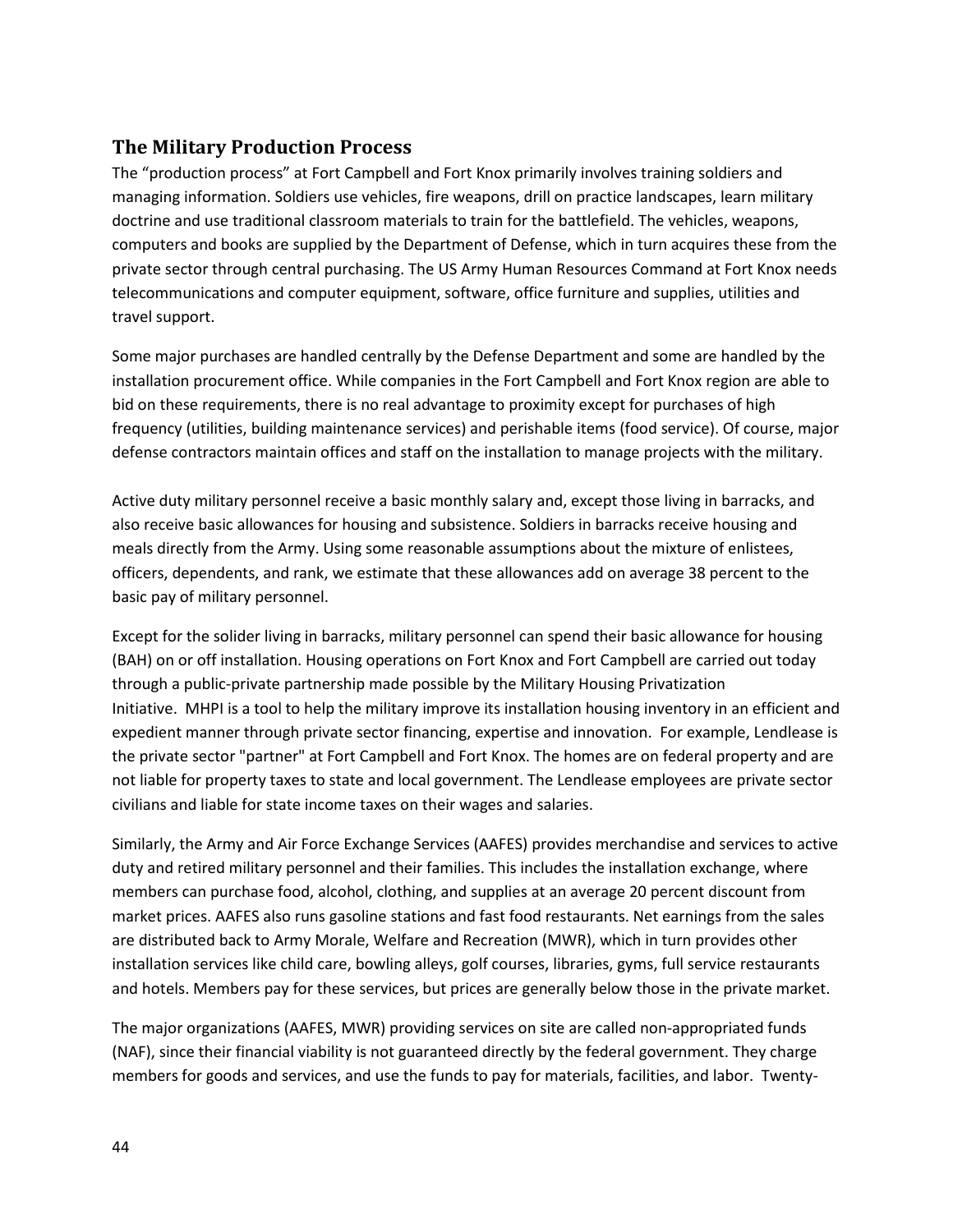five percent of AAFES employees are military family members<sup>[3](#page-47-1)</sup>. For an economic analysis of a private sector operation, economists would predict how the pay of employees lifts retail and other activity in a regional economy. In regional input-output studies these are called the induced impacts, and are often the most important component of the economic multiplier. However, with an installation like Fort Campbell or Fort Knox, most of the spending of military personnel is captured on the installation. Even the civilian employees, such as in the installation schools and hospitals, are eligible to purchase basic household items at the exchange. This absorbs a portion of their pay, with the remaining disposable income of civilian employees finding its way to the private economy. All these factors serve to lower the regional economic spinoff impacts relative to that by a comparable private sector activity.

## <span id="page-47-0"></span>**Impact of Changes in Military Activity, 2011 to 2014**

There has been a distinct decline in military personnel and compensation in Kentucky since the peak year 2011. One can see in the next table that on net there was a reduction of 9,100 military personnel in the state as well as a loss of about 1,200 civilian employees of the US Department of Defense. Even with increased average pay and benefits, the compensation of both military and civilian employees fell over the period. DoD contracts also declined by \$300 million between 2011 and 2014. However, retiree pay and veterans benefits both rose significantly. For all dollar-denominated categories, we use national price deflators to put everything in 2014 dollars (shaded in table), and use the net changes over the period to simulate the annual impact of the changes on the state of Kentucky.

|                                                                                                         | 2011          | 2012                                                                            | 2013              | 2014              | change            |
|---------------------------------------------------------------------------------------------------------|---------------|---------------------------------------------------------------------------------|-------------------|-------------------|-------------------|
| Military employment, BEA                                                                                | 59,445        | 55,564                                                                          | 53,700            | 50,331            | $-9,114$          |
| DoD civilian employees, OPM                                                                             | 10,789        | 10,522                                                                          | 9,857             | 9,567             | $-1,222$          |
|                                                                                                         | \$83,720.01   | \$81,572.51                                                                     | \$78,316.36       | \$76,478.19       |                   |
| Compensation of military personnel, BEA \$4,750,672,000 \$4,408,532,000 \$4,146,497,000 \$3,849,224,000 |               |                                                                                 |                   |                   | $-$ \$901,448,000 |
|                                                                                                         |               | in 2014 dollars \$4,976,735,913 \$4,532,494,830 \$4,205,588,398 \$3,849,224,000 |                   |                   | $-$1,127,511,913$ |
|                                                                                                         | \$86,111.55   | \$87,467.90                                                                     | \$89,139.75       | \$89,540.91       |                   |
| Compensation (est), DoD civilian employees, OPM                                                         | \$886,855,883 | \$895,166,216                                                                   | \$866,304,835     | \$856,637,881     | $-$ \$30,218,002  |
| in 2014 dollars                                                                                         | \$929,057,515 | \$920,337,257                                                                   | \$878,650,476     | \$856,637,881     | $-$72,419,634$    |
|                                                                                                         |               |                                                                                 |                   |                   |                   |
| DoD contracts by vendor place, DOD \$5,258,411,992 \$4,747,566,022 \$4,892,593,894 \$4,958,178,731      |               |                                                                                 |                   |                   | $-$ \$300,233,262 |
|                                                                                                         |               | in 2014 dollars \$5,508,637,053 \$4,881,062,097 \$4,962,317,860 \$4,958,178,731 |                   |                   | $-$ \$550,458,322 |
|                                                                                                         |               |                                                                                 |                   |                   |                   |
| Retiree payroll, $DOD \S$                                                                               | 568,920,000   | 597,052,853<br>Ś.                                                               | 609,751,683<br>\$ | 622,594,541<br>S. | \$53,674,541      |
| in 2014 dollars                                                                                         | \$595,992,440 | \$613,841,290                                                                   | \$618,441,205     | \$622,594,541     | \$26,602,101      |
|                                                                                                         |               |                                                                                 |                   |                   |                   |
| Veterans' benefits, FY, VA \$1,995,997,732 \$1,976,386,063 \$2,157,378,201 \$2,425,357,923              |               |                                                                                 |                   |                   | \$429,360,191     |
|                                                                                                         |               | in 2014 dollars \$2,090,978,622 \$2,031,959,757 \$2,188,122,826 \$2,425,357,923 |                   |                   | \$334,379,301     |

## **Changes in Military Activity, 2011 to 2014, Kentucky State Totals**

For each category we simulated the change in dollars hitting Kentucky, using our custom input-output model to represent how the dollars flow among industries and households. For contracts, we allocated the dollars among the industries impacted. DoD publishes data on contracts by firm and industry, as described earlier this report so we know how the changes in contracts affect distribution industries

l

<span id="page-47-1"></span><sup>3</sup> Se[e www.aafes.com/pa/factsheet19.pdf](http://www.aafes.com/pa/factsheet19.pdf) and other links on the aafes.com website.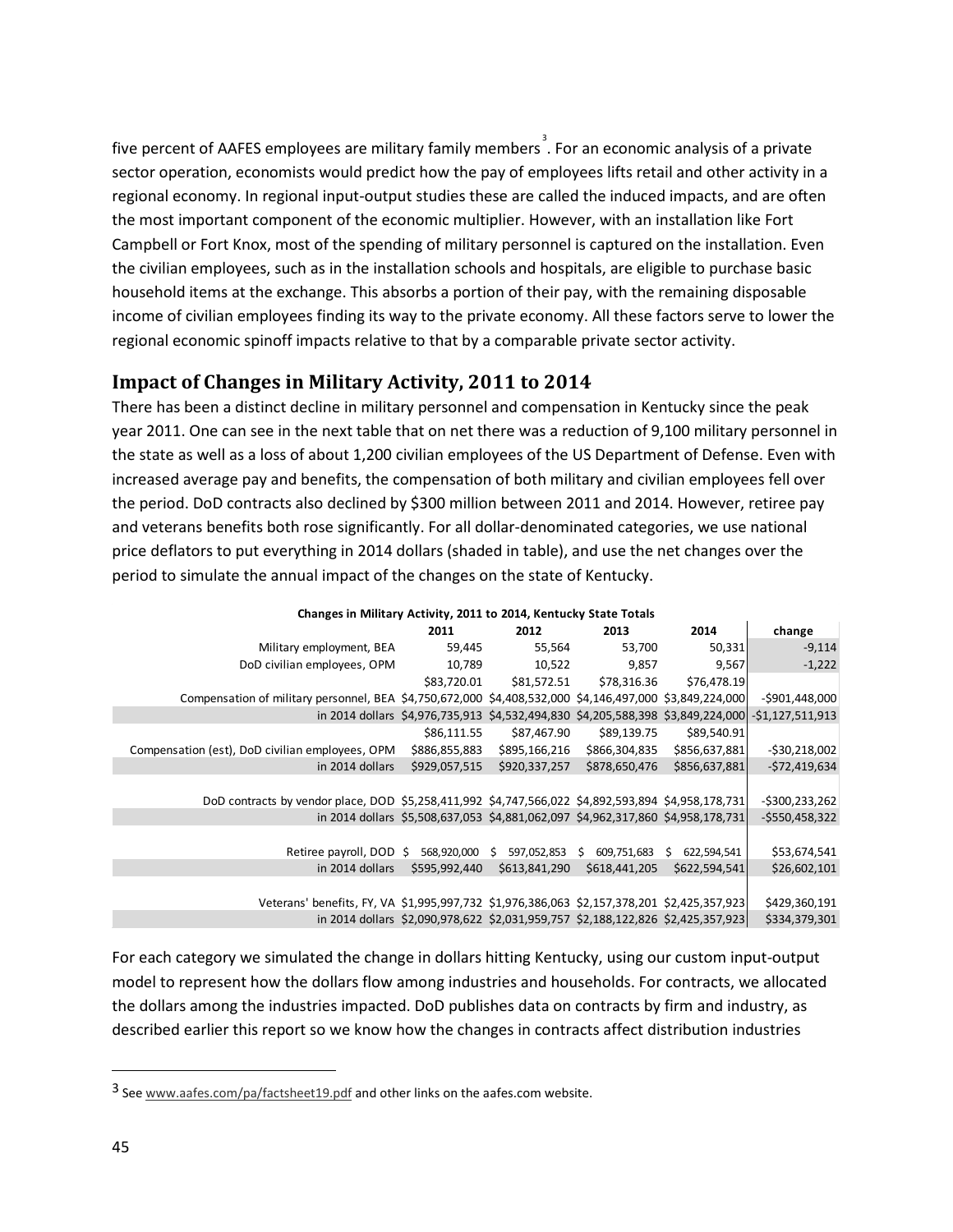relative to, say, the insurance industries. One can see in the summary impact table that the declines in compensation and contracts more than offset increases in spending on veterans affairs. The last section of the table combines the two impact estimates, and predicts a total net annual employment decline of over 14,700 jobs in Kentucky. Similarly, we predict the changes resulted in about \$1.3 billion in lost employee compensation in 2014.

|                                                                               | Veterans Affairs Spending in Kentucky from 2011 to 2014 |                                              |                   |                   |  |
|-------------------------------------------------------------------------------|---------------------------------------------------------|----------------------------------------------|-------------------|-------------------|--|
| Department of Defense Spending on Military and Civilian Compensation, Retiree |                                                         |                                              |                   |                   |  |
|                                                                               |                                                         | Payroll, and Contracts with Kentucky Vendors |                   |                   |  |
| Employee                                                                      |                                                         |                                              |                   |                   |  |
| Impact Type                                                                   | Employment                                              | Value Added                                  | Compensation      | Payroll           |  |
| Direct Effect                                                                 | $-11,691$                                               | $-$1,445,745,344$                            | $-$1,276,943,019$ | $-$ \$904,974,443 |  |
| Indirect Effect                                                               | $-182$                                                  | $-$ \$8,955,856                              | $-55, 163, 296$   | $-54,398,132$     |  |
| Induced Effect                                                                | $-7,307$                                                | $-$ \$500,852,924                            | $-$ \$249,452,829 | $-$ \$207,226,351 |  |
| <b>Total Effect</b>                                                           | $-19.180$                                               | $-51,955,554,124$                            | $-51,531,559,144$ | $-$1,116,598,926$ |  |

#### **Economic Impact of Changes in Department of Defense and Department of Veterans Affairs Spending in Kentucky from 2011 to 2014**

#### **Veterans Affairs Spending on Compensation & Pension, Education, & Insurance Benefits, Patient Medical Care, and Contracts with Kentucky Vendors**

|                        |            |               | Employee      |               |
|------------------------|------------|---------------|---------------|---------------|
| Impact Type            | Employment | Value Added   | Compensation  | Payroll       |
| Direct Effect          | 2,069      | \$132,846,425 | \$114,359,207 | \$94,695,579  |
| <b>Indirect Effect</b> | 505        | \$34,689,694  | \$18,136,557  | \$15,129,662  |
| Induced Effect         | 1,828      | \$126,105,576 | \$62,668,376  | \$51,959,915  |
| <b>Total Effect</b>    | 4,402      | \$293,641,695 | \$195,164,140 | \$161,785,156 |

| Total Impacts from DoD and VA Spending Changes from 2011 to 2014 |            |                   |                   |                   |  |
|------------------------------------------------------------------|------------|-------------------|-------------------|-------------------|--|
|                                                                  |            | Employee          |                   |                   |  |
| Impact Type                                                      | Employment | Value Added       | Compensation      | Payroll           |  |
| Direct Effect                                                    | $-9.621$   | $-51,312,898,919$ | $-51,162,583,812$ | $-$ \$810,278,864 |  |
| <b>Indirect Effect</b>                                           | 323        | \$25,733,838      | \$12,973,261      | \$10,731,530      |  |
| Induced Effect                                                   | $-5,480$   | $-5374,747,348$   | $-$186,784,453$   | $-$155,266,436$   |  |
| <b>Total Effect</b>                                              | $-14,778$  | $-$1,661,912,429$ | $-$1,336,395,004$ | $-$ \$954,813,770 |  |

Note: The results are a summary of nine separate economic impact models based upon subsets of Department of Defense and Veterans Affairs spending in Kentucky. We used IMPLAN version 3.1 with 2014 data. All inputs were converted to 2014 dollars and all outputs are expressed in 2014 dollars.

One can see in the table above that the total estimated impacts are the sum of the direct, indirect, and induced impacts. This is a standard way to present impact results and allows us to distinguish between the impacts due to linkages among industries (indirect) and those due to household spending (induced). For military-related spending the household spending impacts are greater than the interindustry impacts. That is, there are more spinoff jobs and payrolls stimulated through the channel of household spending than through vendors to the military industry. The federal dollars flow through to Kentucky mainly in the form of more or less pay to soldiers, civilian workers, retirees and veterans. The industrial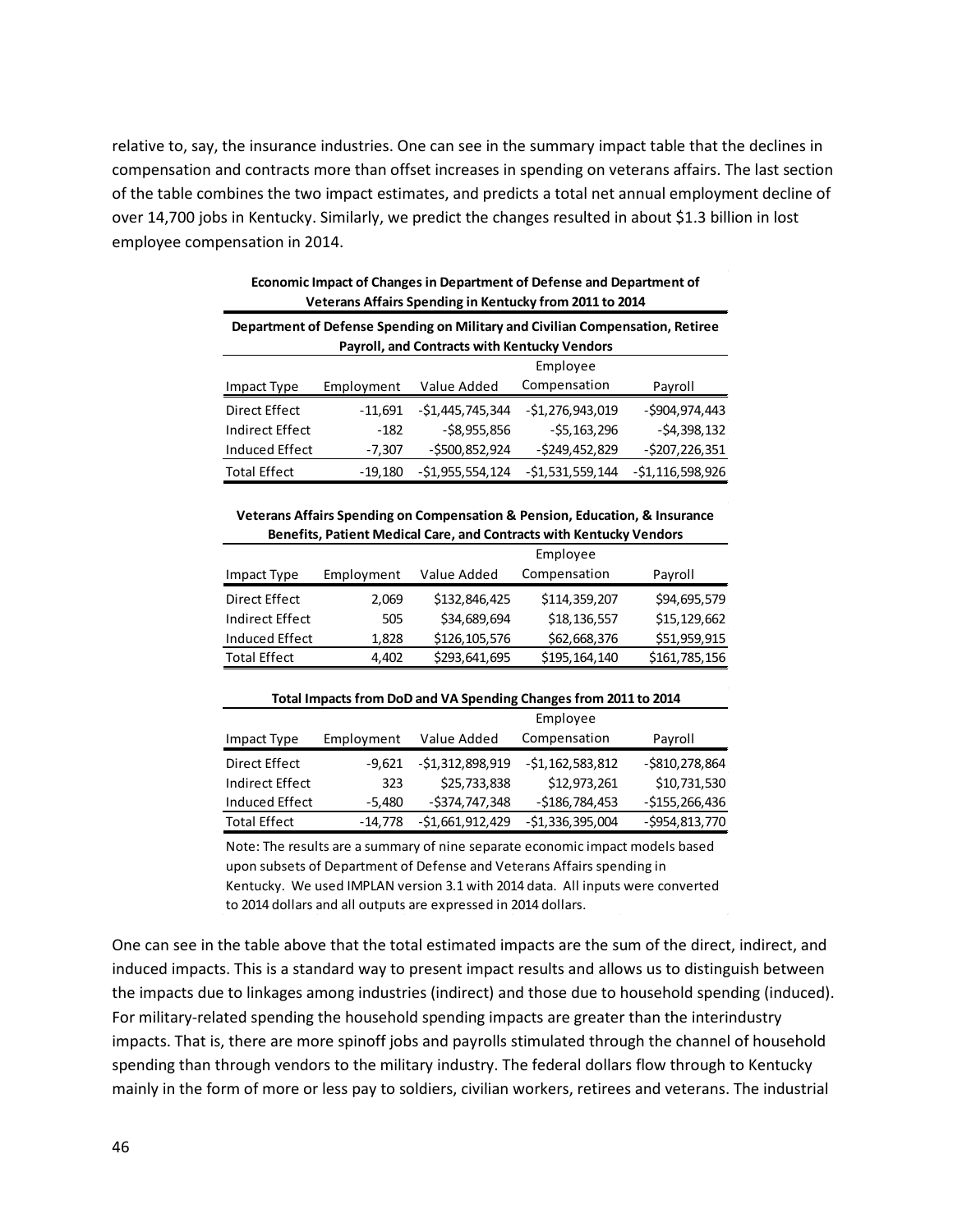"product" is primarily a service - a more ready military force. Contrast the military industry to, say, automobile production, where there are wide and deep linkages to suppliers of parts, and the workforce compensation share of the total value of a car is much smaller. It is common that the indirect portion of an economic impact study is greater than the induced portion in manufacturing industries.

## <span id="page-49-0"></span>**Regional Issues**

When military activity increases or decreases at one of the major installations in Kentucky, the primary area of impact is the county hosting the installation, followed by adjacent and nearby counties that supply workers and sell retail items to soldiers and civilian employees. We have rich data from the Census Bureau on the place of residence and place of work of people, by county and by industry. We use these to define the respective impact areas, and then to build models that predict the linkages of military activity to industries in the surrounding area.

For each region we model the impact of three scenarios. First, a change of one thousand uniformed military employees, second, a change of one hundred federal Department of Defense civilian employees, and third, a change of ten million dollars in DoD contracts to Kentucky vendors. We model different numbers of uniformed and civilian jobs because there are over five times more uniformed military employees in Kentucky than military civilian employees and we wanted the impacts to comparable in scope. Our procurement contract change models, rather than arbitrarily choosing industries that are affected, assume that the change in spending reflects the same industry distribution of spending that occurred in fiscal year 2015 in each region.

#### <span id="page-49-1"></span>**Fort Campbell Region**

Fort Campbell straddles the Kentucky-Tennessee border, with the majority of the land area in Tennessee, but with the headquarters on the Kentucky side. Employment at the installation is counted as being located in Christian County, Kentucky. A majority of federal employees live in Montgomery County TN, and together with Christian County account for over 95 percent of federal government employees, indicating a very tight commuting shed for the installation. Stewart County, TN and Trigg County, KY supplied another 2 percent of employees. These two counties, along with Montgomery and Christian, make up the Clarksville-Hopkinsville, TN-KY metropolitan statistical area.

The Clarksville-Hopkinsville MSA then is a good geographic choice for studying the regional economic impacts of developments at Fort Campbell. Military and civilian workers are purchasing everyday items in the local metropolitan economy and many of the supplies to the installation are also obtained from local businesses. Our input-output model is able to predict what and how much must be imported from outside the region to satisfy the demands of local industries and consumers.

In the Fort Campbell region, a change of 1,000 uniformed employees would result in an additional change of about 370 jobs in the private sector and about \$10.4 million in compensation. A change of 100 civilian employees would impact another 33 jobs with slightly less than \$1 million in compensation. For these changes, the impact is through household spending so there are no indirect, or business-tobusiness, impacts. Of course, a change of 1,000 soldiers or 100 civilians from the base might very well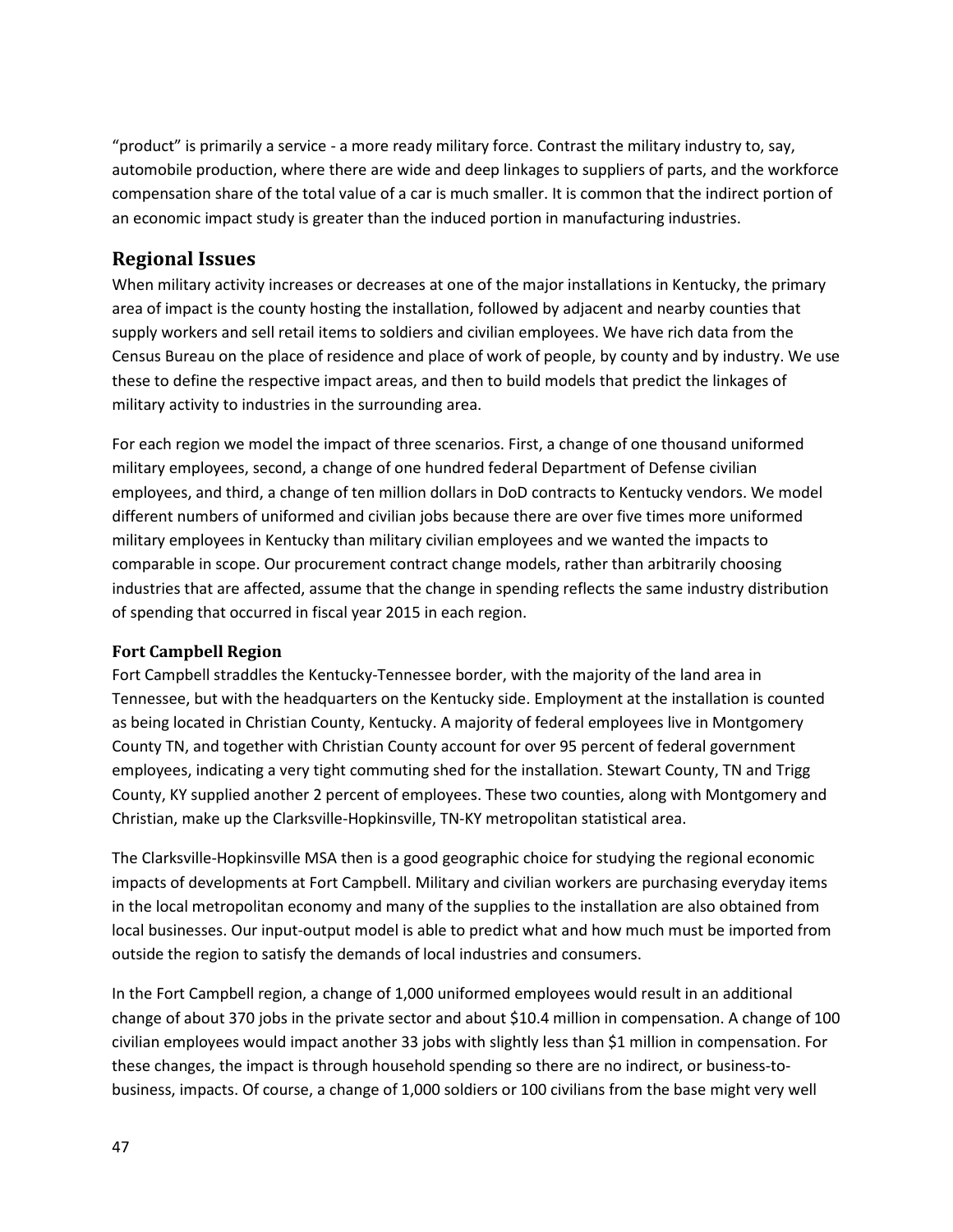mean other changes to its operations, but these impacts would be captured through operational spending by the federal government, much of which would be in procurement contracts. Our model indicates that a \$10 million dollar change in contracts going to Kentucky vendors, assuming it is broad based in the same distribution as current spending, would result in a direct impact of 72 jobs with \$3.3 in compensation; an additional 26 jobs with compensation of \$1 million would be affected, and household spending related to those 98 jobs would result in a change of 22 more jobs with about \$600,000 in compensation. All told, the contract change would impact 120 jobs with payroll of nearly \$5 million.

Because input-output models are inherently linear, the analysis holds for both gains and losses of jobs or contracts. The table presents the results as job gains, but for a similar reduction in jobs or contracts we would simply multiply each number in the table by negative one.

| Economic Impact of Changes in Department of Defense Spending in the |
|---------------------------------------------------------------------|
| <b>Fort Campbell Region</b>                                         |

| <b>One Thousand Uniformed Military Employees</b> |     |                     |                                     |                           |
|--------------------------------------------------|-----|---------------------|-------------------------------------|---------------------------|
|                                                  |     |                     | Employee                            |                           |
| Impact Type                                      |     |                     | Employment Value Added Compensation | Payroll                   |
| Direct Effect                                    |     | 1,000 \$107,151,600 |                                     | \$92,680,872 \$64,818,427 |
| <b>Indirect Effect</b>                           | 0   | S0                  | S0                                  | SO.                       |
| Induced Effect                                   | 368 | \$23,978,767        | \$10,438,657                        | \$8,727,161               |
| <b>Total Effect</b>                              |     | 1,368 \$131,130,367 | \$103,119,530                       | \$73,545,589              |

| <b>One Hundred Civilian Military Employees</b> |          |              |                                     |             |
|------------------------------------------------|----------|--------------|-------------------------------------|-------------|
|                                                | Employee |              |                                     |             |
| Impact Type                                    |          |              | Employment Value Added Compensation | Payroll     |
| Direct Effect                                  | 100      | \$11,610,054 | \$8,395,530                         | \$5,892,089 |
| <b>Indirect Effect</b>                         | 0        | \$0          | \$0                                 | \$0         |
| Induced Effect                                 | 33       | \$2,172,125  | \$945,589                           | \$790,553   |
| <b>Total Effect</b>                            | 133      | \$13,782,179 | \$9,341,119                         | \$6,682,642 |

| <b>Ten Million Dollars in Contracts to Kentucky Vendors</b> |     |             |                                     |             |
|-------------------------------------------------------------|-----|-------------|-------------------------------------|-------------|
|                                                             |     |             | Employee                            |             |
| Impact Type                                                 |     |             | Employment Value Added Compensation | Payroll     |
| Direct Effect                                               | 72  | \$4,897,574 | \$3,315,692                         | \$2,758,425 |
| Indirect Effect                                             | 26  | \$1,520,398 | \$1,009,886                         | \$780,210   |
| Induced Effect                                              | 22  | \$1,403,075 | \$610,863                           | \$510,731   |
| <b>Total Effect</b>                                         | 120 | \$7,821,048 | \$4,936,441                         | \$4,049,366 |

Note: We model a thousand uniformed compared to a hundred DoD civilian employees in order to reflect more comparable impacts. Statewide there are over five times as many uniformed employees as civilian. The Contract model is based upon the distribution of spending among industries that occurred in FY2014. We used IMPLAN version 3.1 with 2014 data. All results are expressed in 2014 dollars.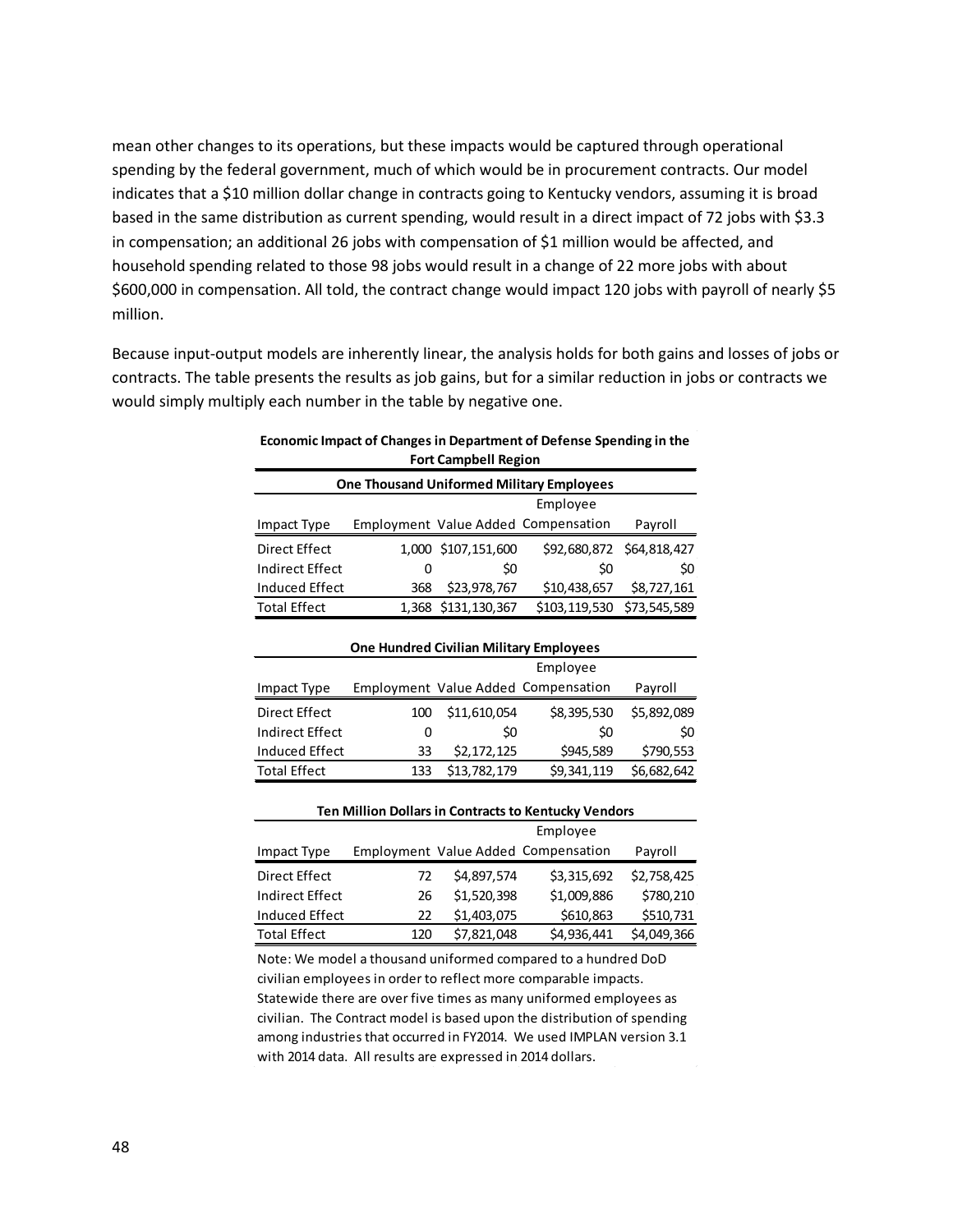#### <span id="page-51-0"></span>**Fort Knox Region**

Similarly, there is a clear pattern in the commuting patterns of federal workers in Hardin County, the home of Fort Knox. Ninety percent of those employees live in just two counties, Hardin and Meade. Three other counties – Jefferson, Bullitt, and Breckenridge – account for most of the remaining employees. Hence, we will use these five counties to develop a model of economic linkages as a basis for impact analysis.

| <b>Fort Knox Region</b>                          |              |                     |                                     |         |
|--------------------------------------------------|--------------|---------------------|-------------------------------------|---------|
| <b>One Thousand Uniformed Military Employees</b> |              |                     |                                     |         |
|                                                  |              |                     | Employee                            |         |
| Impact Type                                      |              |                     | Employment Value Added Compensation | Payroll |
| Direct Effect                                    | 1.000        | \$98,095,697        | \$85,359,528 \$59,698,083           |         |
| Indirect Effect                                  | $\mathbf{0}$ | \$0                 | S0                                  | \$0     |
| Induced Effect                                   | 463          | \$35,794,844        | \$17,733,985 \$14,772,789           |         |
| <b>Total Effect</b>                              |              | 1,463 \$133,890,541 | \$103,093,513 \$74,470,871          |         |

#### **Economic Impact of Changes in Department of Defense Spending in the Fort Knox Region**

| <b>One Hundred Civilian Military Employees</b> |              |              |                                     |             |  |
|------------------------------------------------|--------------|--------------|-------------------------------------|-------------|--|
|                                                | Employee     |              |                                     |             |  |
| Impact Type                                    |              |              | Employment Value Added Compensation | Payroll     |  |
| Direct Effect                                  | 100          | \$13,700,873 | \$9,997,762                         | \$7,016,556 |  |
| <b>Indirect Effect</b>                         | $\mathbf{0}$ | S0           | \$0                                 | \$0         |  |
| Induced Effect                                 | 54           | \$4,192,482  | \$2,077,099                         | \$1,730,268 |  |
| <b>Total Effect</b>                            | 154          | \$17,893,356 | \$12,074,860                        | \$8,746,824 |  |
|                                                |              |              |                                     |             |  |

#### Impact Type Employment Value Added Compensation Payroll Employee **Ten Million Dollars in Contracts to Kentucky Vendors**

| Direct Effect   | 102 | \$5,117,990 | \$3,501,457 | \$2,779,369 |
|-----------------|-----|-------------|-------------|-------------|
| Indirect Effect | 20  | \$1,748,124 | \$895,579   | \$747,609   |
| Induced Effect  | 30  | \$2,284,859 | \$1,132,929 | \$943,812   |
| Total Effect    | 152 | \$9,150,973 | \$5,529,965 | \$4,470,790 |

Note: We model a thousand uniformed compared to a hundred DoD civilian employees in order to reflect more comparable impacts. Statewide there are over five times as many uniformed employees as civilian. The Contract model is based upon the distribution of spending among industries that occurred in FY2014. We used IMPLAN version 3.1 with 2014 data. All results are expressed in 2014 dollars.

In the results for the Fort Knox region we can see the influence of Jefferson County. For example, even though military compensation is a bit lower on average at Fort Knox than it is at Fort Campbell, the induced effects are significantly greater in the Fort Knox region because less household spending is "leaking" outside of the region. In the Fort Knox region, a change of 1,000 uniformed employees would result in an additional change of about 460 jobs in the private sector with \$17.7 million in compensation. A change of 100 civilian employees would impact another 54 jobs with \$2 million in compensation. Our model indicates that a \$10 million dollar change in contracts going to Kentucky vendors, assuming it has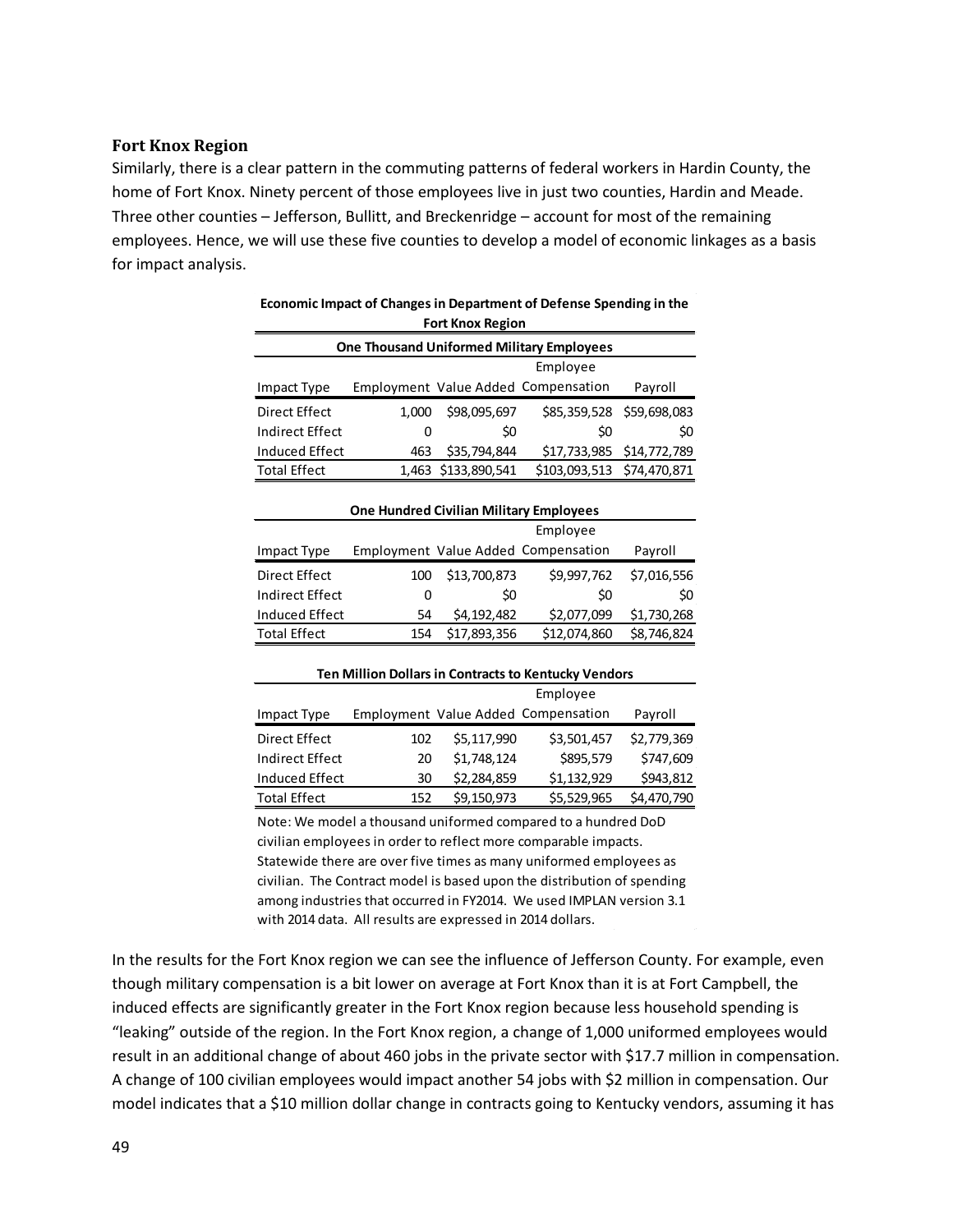the same distribution as current spending, would result in a direct impact of 102 jobs with \$3.5 in compensation; an additional 20 jobs with compensation of \$900,000 would be affected, and household spending related to those 122 jobs would result in a change of 30 more jobs with about \$1.1 million in compensation. All told, the contract change would impact 152 jobs with payroll of \$5.5 million.

#### <span id="page-52-0"></span>**Louisville Region**

The 13-county Louisville-Jefferson, KY-IN metropolitan statistical area has been defined by the federal government using detailed commuting patterns data for the region. Hence, for Louisville area impacts, we simply use the MSA-level model. While we modeled the entire Louisville MSA, we were able to isolate the Kentucky side of the MSA from the Indiana side and report just impacts for the Kentucky portion of the Louisville MSA.

| <b>One Thousand Uniformed Military Employees</b> |          |                                                |                                                      |              |
|--------------------------------------------------|----------|------------------------------------------------|------------------------------------------------------|--------------|
|                                                  | Employee |                                                |                                                      |              |
| <b>Impact Type</b>                               |          |                                                | <b>Employment Value Added Compensation</b>           | Payroll      |
| Direct Effect                                    | 1,000    | \$43,368,004                                   | \$37,737,356                                         | \$26,392,458 |
| <b>Indirect Effect</b>                           | 0        | \$0                                            | \$0                                                  | \$0          |
| <b>Induced Effect</b>                            | 229      | \$17,730,515                                   | \$8,790,954                                          | \$7,325,260  |
| <b>Total Effect</b>                              | 1,229    | \$61,098,519                                   | \$46,528,310                                         | \$33,717,718 |
|                                                  |          |                                                |                                                      |              |
|                                                  |          | <b>One Hundred Civilian Military Employees</b> |                                                      |              |
|                                                  |          |                                                | Employee                                             |              |
| <b>Impact Type</b>                               |          |                                                | Employment Value Added Compensation                  | Payroll      |
| <b>Direct Effect</b>                             | 100      | \$14,544,930                                   | \$10,613,685                                         | \$7,448,819  |
| <b>Indirect Effect</b>                           | 0        | \$0                                            | \$0                                                  | \$0          |
| <b>Induced Effect</b>                            | 64       | \$4,986,732                                    | \$2,472,468                                          | \$2,060,240  |
| <b>Total Effect</b>                              | 164      | \$19,531,662                                   | \$13,086,153                                         | \$9,509,058  |
|                                                  |          |                                                |                                                      |              |
|                                                  |          |                                                | Ten Million Dollars in Contracts to Kentucky Vendors |              |
|                                                  |          |                                                | Employee                                             |              |
| <b>Impact Type</b>                               |          |                                                | Employment Value Added Compensation                  | Payroll      |
| Direct Effect                                    | 27       | \$4,725,007                                    | \$2,599,416                                          | \$2,198,135  |
| <b>Indirect Effect</b>                           | 32       | \$2,817,092                                    | \$1,795,328                                          | \$1,521,380  |
| Induced Effect                                   | 28       | \$2,162,611                                    | \$1,072,276                                          | \$893,515    |
| <b>Total Effect</b>                              | 87       | \$9,704,710                                    | \$5,467,020                                          | \$4,613,030  |

#### **Economic Impact of Changes in Department of Defense Spending in the Kentucky Portion of the Louisville MSA Region**

Note: We model a thousand uniformed compared to a hundred DoD civilian employees in order to reflect more comparable impacts. Statewide there are over five times as many uniformed employees as civilian. The Contract model is based upon the distribution of spending among industries that occurred in FY2014. We used IMPLAN version 3.1 with 2014 data. All results are expressed in 2014 dollars.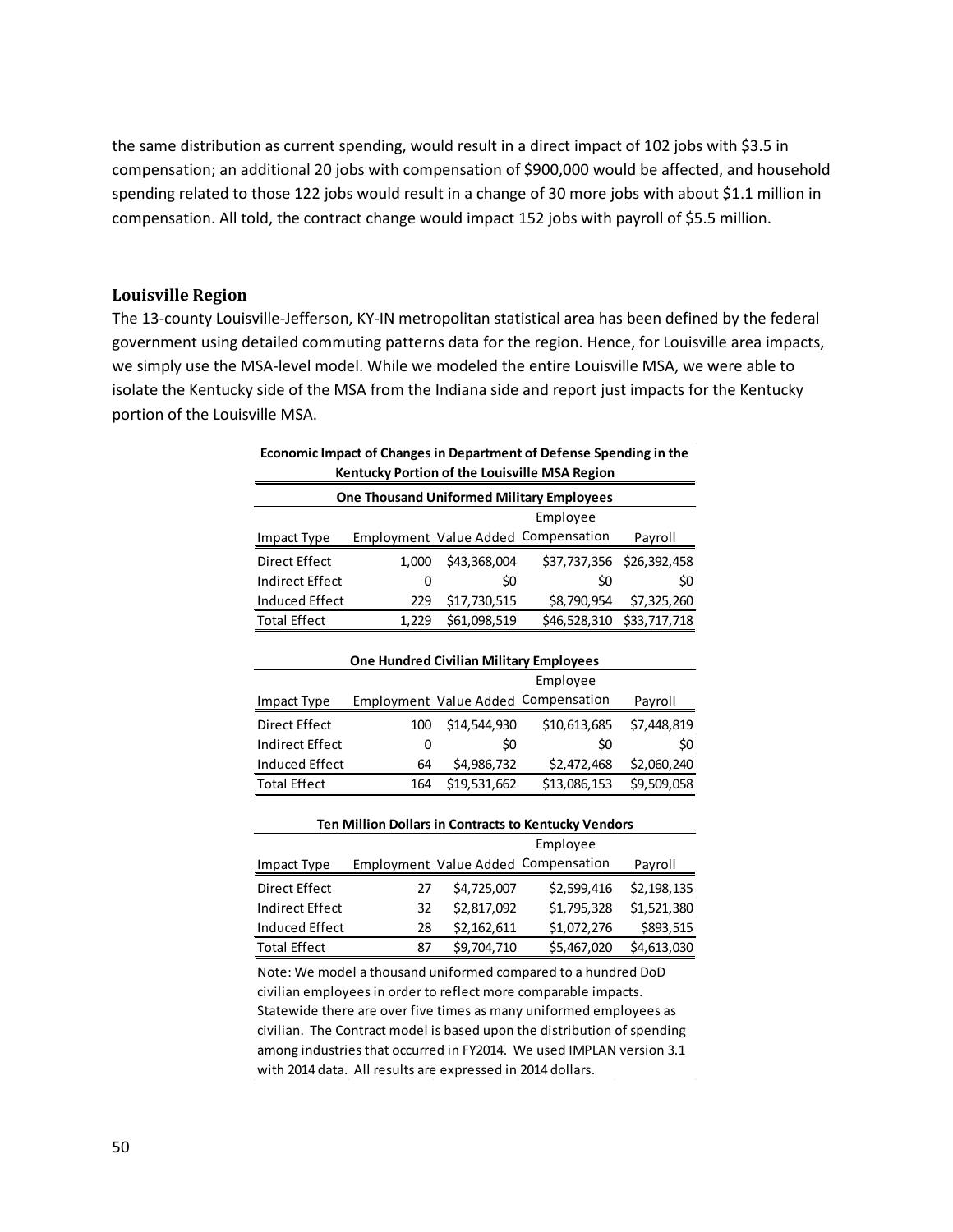Since most of the uniformed military employees in Louisville are members of the National Guard, and some are part-time, their average compensation is not nearly as high as their counterparts at Fort Campbell and Fort Knox. As such, their impact on the surrounding community is not as great comparatively. A change of 1,000 uniformed employees in Louisville would impact an additional 229 jobs with compensation of \$8.8 million. On the other hand, civilian DoD employees in Louisville are very well compensated, so the impact of 100 civilian employees is relatively greater; 64 additional jobs would be affected, with total compensation of nearly \$2.5 million. In Louisville the \$10 million in contracts is heavily weighted towards insurance carriers, which requires far fewer jobs to generate \$10 million in sales than do the industries receiving the bulk of the contracts at the two Army installations. So the direct effect of the change in Louisville would be just 27 jobs, but since average pay would be very good they would result in \$2.6 million in compensation. The business-to-business spending impact would be 32 jobs with \$1.8 million in compensation, while the household spending would affect another 28 jobs with a further \$1.1 million in compensation.

#### <span id="page-53-0"></span>**Blue Grass Army Depot (BGAD) and Bluegrass Station**

The Blue Grass Army Depot is located in Richmond Kentucky, just a few miles south of Eastern Kentucky University. A slight majority of Depot employees live in Madison, the host county. However, Fayette County and several other Lexington area counties supply a significant number of employees. Bluegrass Station is in Fayette County and has contract links to BGAD. Since the Lexington and Richmond market areas are adjacent and intimately linked through industrial vendors and employee commuting, we combine the two areas for our impact analyses. In particular, we combine into one region the Richmond micropolitan statistical area (Madison and Rockcastle counties) with the Lexington metropolitan statistical area (Bourbon, Clark, Fayette, Jessamine, Scott and Woodford counties).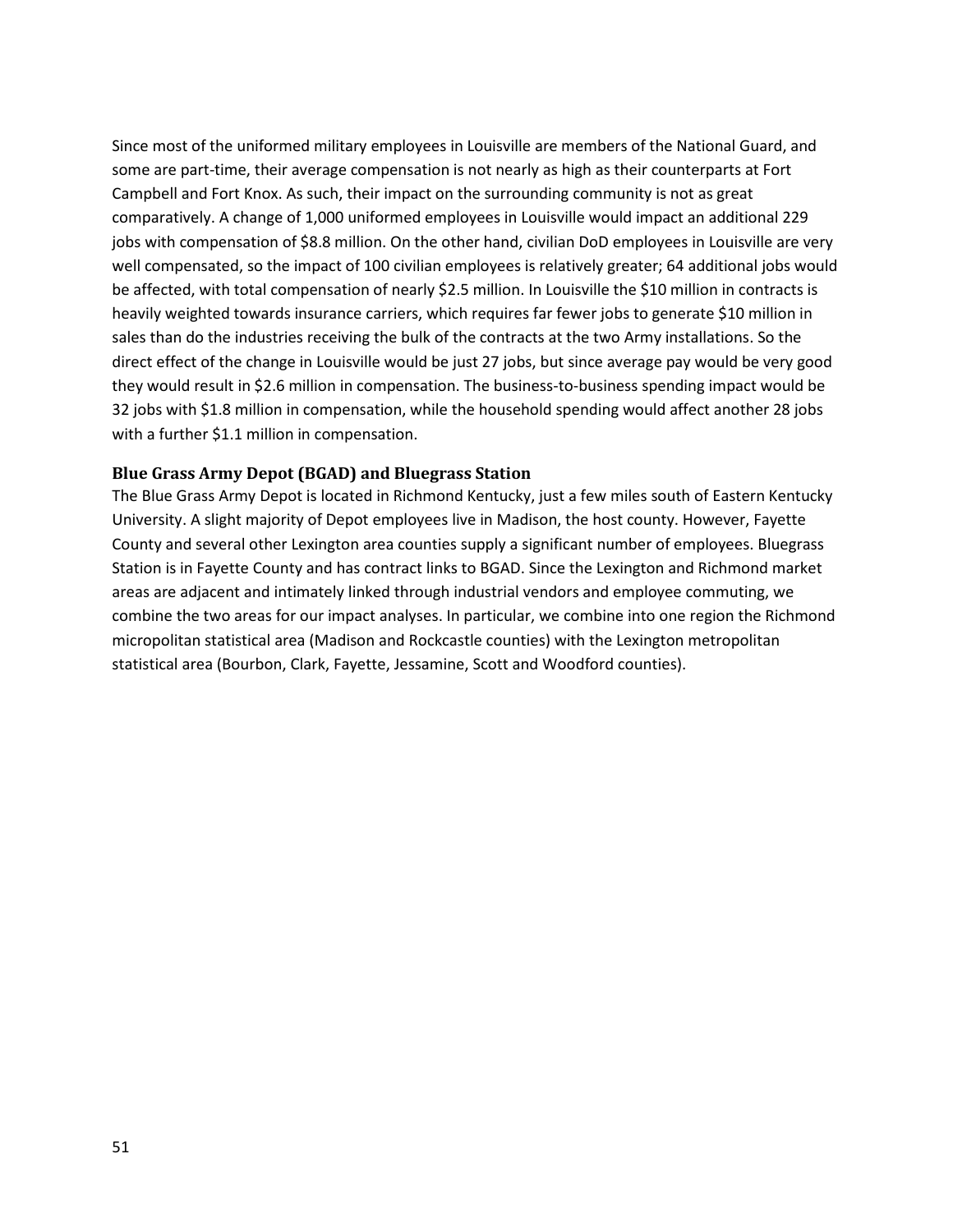| <b>One Thousand Uniformed Military Employees</b> |              |              |              |  |
|--------------------------------------------------|--------------|--------------|--------------|--|
|                                                  |              | Employee     |              |  |
| Employment                                       | Value Added  | Compensation | Payroll      |  |
| 1.000                                            | \$41,373,250 | \$36,001,589 | \$25,178,511 |  |
| O                                                | \$0          | S0           | \$0          |  |
| 202                                              | \$13,737,020 | \$6,862,641  | \$5,634,031  |  |
| 1,202                                            | \$55,110,270 | \$42,864,230 | \$30,812,542 |  |
|                                                  |              |              |              |  |

**Economic Impact of Changes in Department of Defense Spending in the Blue Grass Army Depot & Bluegrass Station Region**

| <b>Direct Effect</b>                                 | 100 | \$13,730,463 | \$10,019,354 | \$7,031,710 |  |  |
|------------------------------------------------------|-----|--------------|--------------|-------------|--|--|
| <b>Indirect Effect</b>                               | 0   | \$0          | \$0          | \$0         |  |  |
| Induced Effect                                       | 56  | \$3,823,055  | \$1,909,894  | \$1,567,968 |  |  |
| <b>Total Effect</b>                                  | 156 | \$17,553,518 | \$11,929,248 | \$8,599,677 |  |  |
| Ten Million Dollars in Contracts to Kentucky Vendors |     |              |              |             |  |  |
| Employee                                             |     |              |              |             |  |  |

Impact Type Employment Value Added Compensation Payroll

**One Hundred Civilian Military Employees**

Employee

|                        |            |             | Employee     |             |
|------------------------|------------|-------------|--------------|-------------|
| Impact Type            | Employment | Value Added | Compensation | Payroll     |
| Direct Effect          | 123        | \$4,126,370 | \$3,072,904  | \$2,551,641 |
| <b>Indirect Effect</b> | 39         | \$2,263,438 | \$1,331,799  | \$1.127.481 |
| Induced Effect         | 31         | \$2,113,973 | \$1,056,575  | \$867,408   |
| <b>Total Effect</b>    | 193        | \$8,503,781 | \$5,461,278  | \$4,546,530 |

Note: We model a thousand uniformed compared to a hundred DoD civilian employees in order to reflect more comparable impacts. Statewide there are over five times as many uniformed employees as civilian. The Contract model is based upon the distribution of spending among industries that occurred in FY2014. We used IMPLAN version 3.1 with 2014 data. All results are expressed in 2014 dollars.

The BGAD and Bluegrass Station region is very much like the Louisville region in terms of the impact of uniformed and civilian employees. In this region, the household spending of those 1,000 uniformed employees affects another 202 jobs with total compensation of \$6.8 million. One hundred civilian employees impact 56 additional jobs with compensation totaling \$1.9 million. The \$10 million in contracts, however, create the most jobs of all the regions, though they pay relatively less. Those contracts create 123 jobs with compensation of \$3.1 million. The business-to-business spending results in another 39 jobs with \$1.3 million in compensation, and the household spending adds an additional 31 jobs and \$1 million in compensation.

#### <span id="page-54-0"></span>**Economic Multipliers**

The economic multipliers in the table provide a summary measure of the indirect and induced impacts of changes in any regional industry. Multipliers measure the total regional impact divided by the direct impact in an industry or sector, in this case military. For example, the first employment multiplier entry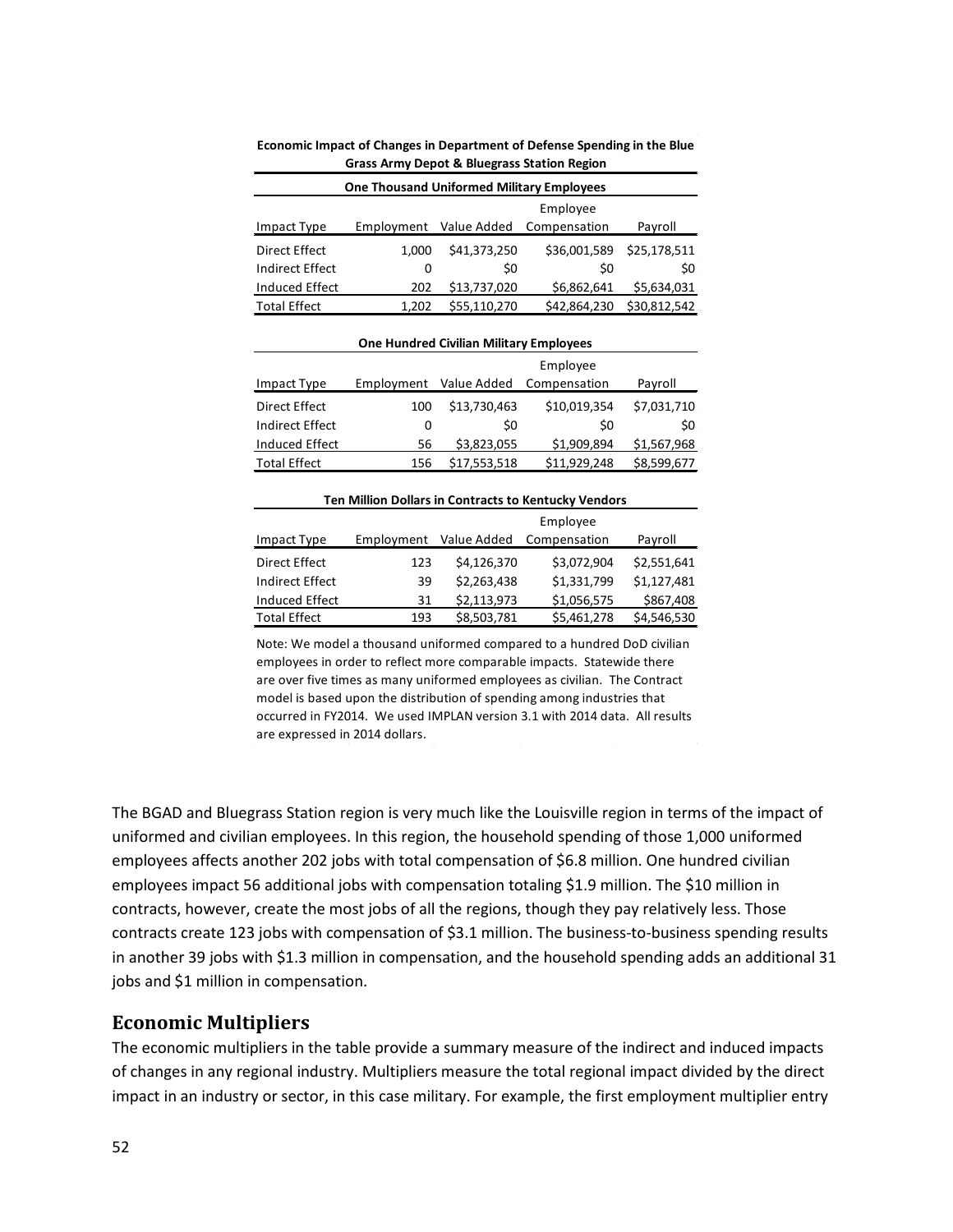for uniformed service members at Fort Campbell means that for an additional active duty military job at the installation another 0.368 jobs are created in the Clarksville-Hopkinsville TN-KY MSA regional economy. They are called multipliers because the total impact is equal to the direct impact times the respective multiplier, that is, in this case 1 times 1.368.

| Contract Munphers for the Fort Campbell, Fort Knox, Louisville,<br>and Bluegrass Regions of Kentucky |                                   |                                   |  |  |  |  |
|------------------------------------------------------------------------------------------------------|-----------------------------------|-----------------------------------|--|--|--|--|
|                                                                                                      | Employment<br><b>Multiplier</b>   | Compensation<br><b>Multiplier</b> |  |  |  |  |
|                                                                                                      | <b>Fort Campbell Region</b>       |                                   |  |  |  |  |
| <b>Uniformed Military</b>                                                                            | 1.368                             | 1.113                             |  |  |  |  |
| Civilian Employee                                                                                    | 1.333                             | 1.113                             |  |  |  |  |
| DoD Contract                                                                                         | 1.658                             | 1.489                             |  |  |  |  |
|                                                                                                      | <b>Fort Knox Region</b>           |                                   |  |  |  |  |
| <b>Uniformed Military</b>                                                                            | 1.463                             | 1.208                             |  |  |  |  |
| Civilian Employee                                                                                    | 1.542                             | 1.208                             |  |  |  |  |
| <b>DoD Contract</b>                                                                                  | 1.487                             | 1.579                             |  |  |  |  |
|                                                                                                      | Louisville MSA (Kentucky portion) |                                   |  |  |  |  |
| <b>Uniformed Military</b>                                                                            | 1.202                             | 1.191                             |  |  |  |  |
| Civilian Employee                                                                                    | 1.561                             | 1.191                             |  |  |  |  |
| <b>DoD Contract</b>                                                                                  | 1.563                             | 1.777                             |  |  |  |  |
| <b>Blue Grass Army Depot &amp; Bluegrass Station Region</b>                                          |                                   |                                   |  |  |  |  |
| <b>Uniformed Military</b>                                                                            | 1.229                             | 1.233                             |  |  |  |  |
| Civilian Employee                                                                                    | 1.643                             | 1.233                             |  |  |  |  |
| <b>DoD Contract</b>                                                                                  | 3.215                             | 2.103                             |  |  |  |  |

# **Uniformed and Civilian Military and Department of Defense Contract Mulipliers for the Fort Campbell, Fort Knox, Louisville,**

Note: Multipliers are from the IMPLAN models of the regions.

#### <span id="page-55-0"></span>**Fiscal Effects**

Military activity in the Kentucky area generates hundreds of millions of dollars annually in tax and other revenues for state and local governments in the region. Federal installations are exempt from property taxes, and military pensions are largely exempt from Kentucky state income taxes. However, there are many other tax categories that are affected by military activity. Civilian employees are subject to state income taxes, as are those who work for suppliers to military activities. They and their families pay state sales taxes when they spend their incomes. They pay property taxes on their homes and cars. Employees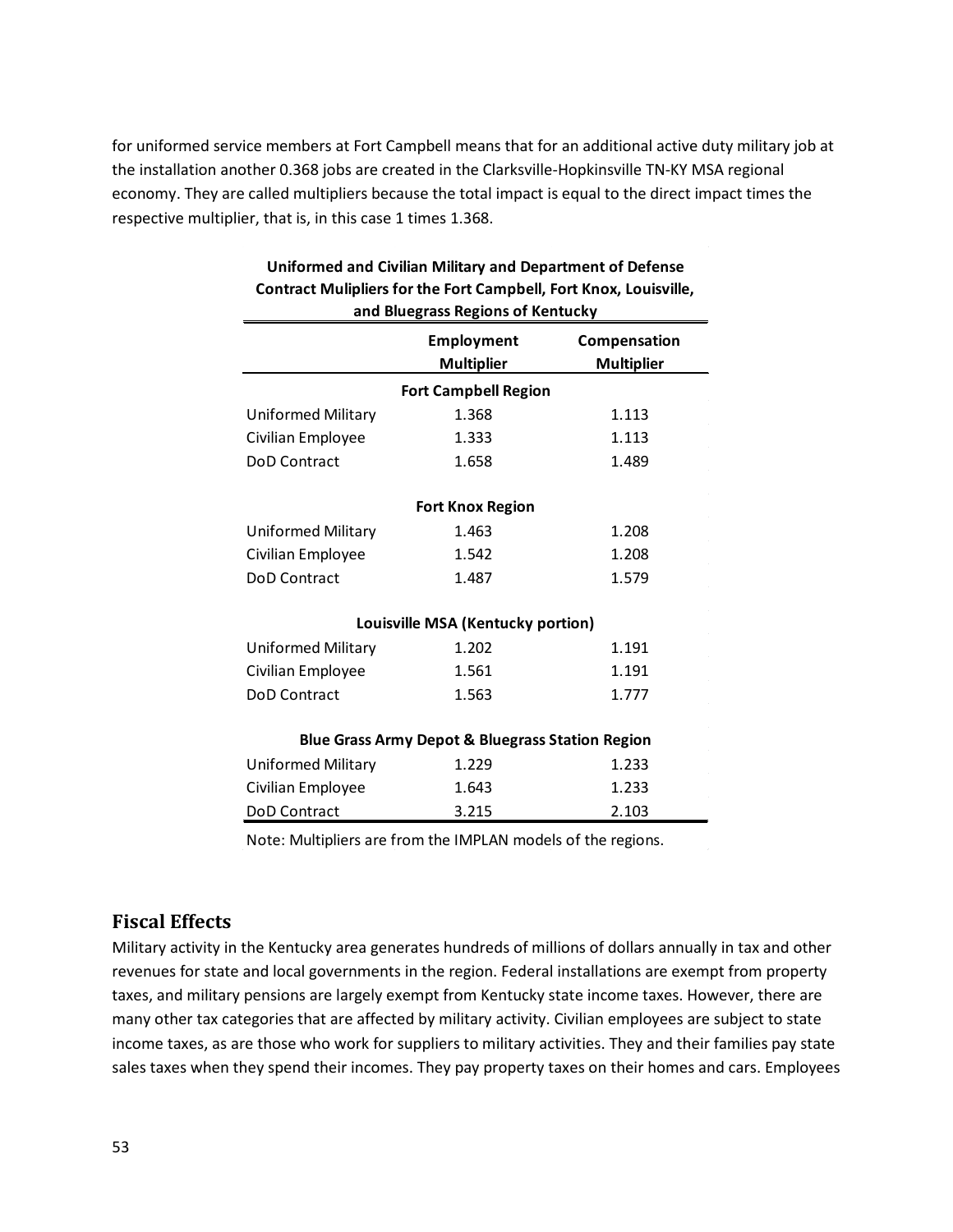of linked non-military industries are liable for the whole array of state and local taxes, including the occupational license taxes and insurance premiums sales taxes levied by most cities.

It is beyond the scope of the present project to ferret out all of these detailed state and local tax revenues. We can, however, make some calculations concerning the major sources of tax receipts - the Kentucky state income and sales taxes, as well as local occupational taxes. In the table, we provide our effective state tax rate calculations. Kentucky state tax collections by county are divided by the total employee compensation of workers in the impact areas. The resulting effective tax rates can be used to calculate the fiscal impact of changes in military activity.

For example, consider the Fort Knox area. Here we divide state income and sales tax collections for the five counties in the region (Breckenridge, Bullitt, Hardin, Jefferson, and Meade) by the total wages and salaries in those two counties. The effective Kentucky individual income tax rate is 3.64 percent, and the effective Kentucky sales tax rate is 4.09 percent. Thus, if payroll at Fort Knox grew by \$100 million, we estimate that Kentucky state government would receive \$7.72 million more in tax collections in these two important categories.

Local occupational taxes shown are weighted averages of the rates imposed and payrolls in the various jurisdictions in each region. For direct uniformed and civilian employment there is no county occupational tax in either Christian or Hardin counties. We took the weighted average for Fayette and Madison counties for the BGAD & BG Station region, and the weighted average in Jefferson County for the Louisville region. For contract spending, the direct impact could be anywhere in the principal county, so Fort Campbell and Fort Knox have nonzero rates since Elizabethtown and Hopkinsville, for example, have occupational taxes. For the indirect and induced effects, the impact could be anywhere in the region, so the effective rate is the weighted average over all the counties in the region.

For Lexington and Louisville, the rates include those for the city-county governments, the bus systems, and public schools, with adjustment for place of residence (nonresident workers do not pay the school tax). These apply only to the taxable wages and salaries, not fringe benefits. For example, as payrolls grow in Radcliff, the city would collect 2 percent of that in occupational taxes. Elizabethtown also has an occupational tax, equal to 1.35 percent, and the city would also see a growth in tax revenues as Fort Knox payrolls grew.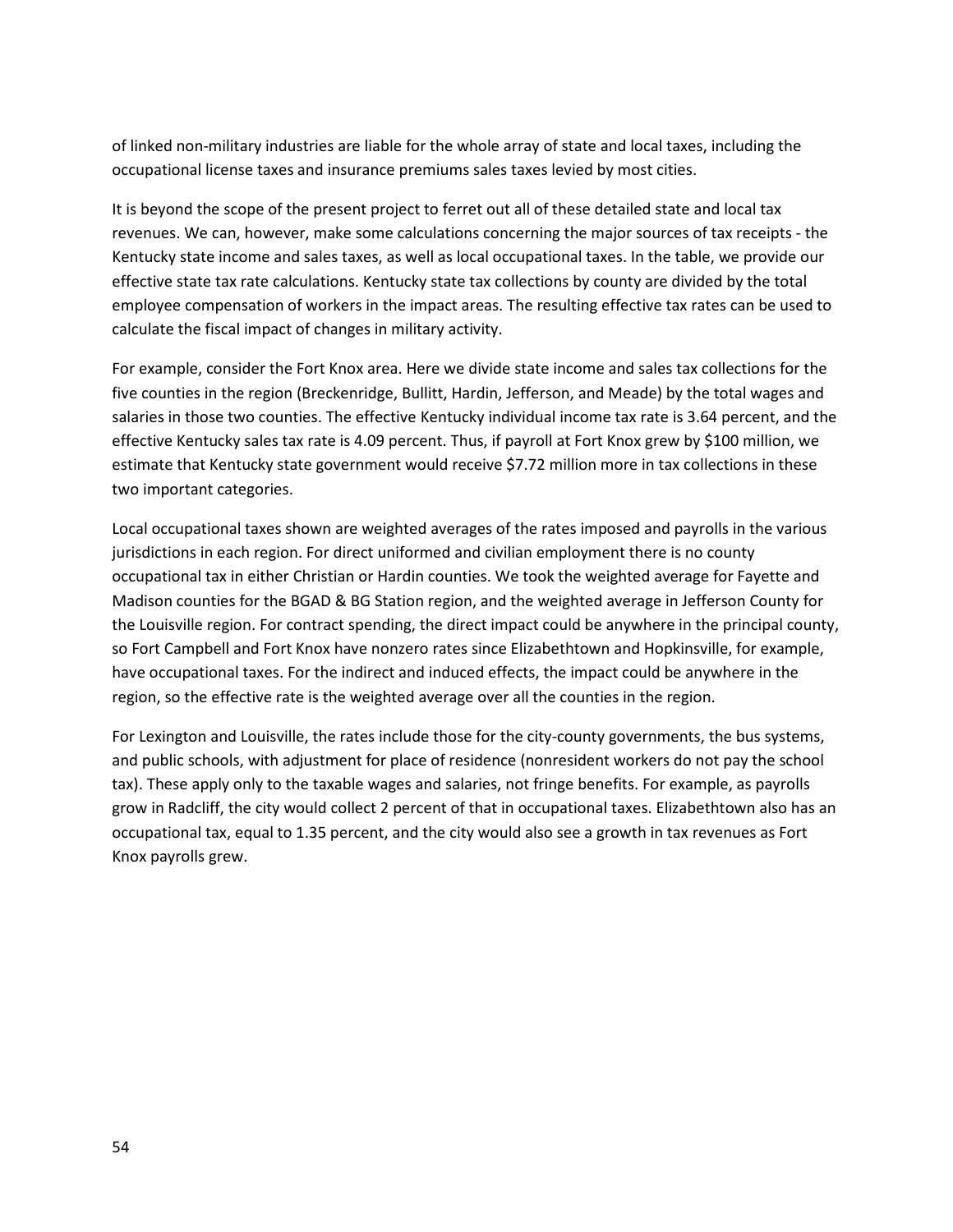| Average Effective Tax Rates in Kentucky |                      |                     |                               |                                                                                     |                         |
|-----------------------------------------|----------------------|---------------------|-------------------------------|-------------------------------------------------------------------------------------|-------------------------|
|                                         | <b>KY Income Tax</b> | <b>KY Sales Tax</b> | (direct, military<br>on-base) | Occupational Tax Occupational Tax Occupational Tax<br>(direct, principal<br>county) | (indirect &<br>induced) |
| Kentucky                                | 4.20%                | 3.94%               |                               | 1.72%                                                                               | 1.72%                   |
|                                         |                      |                     |                               |                                                                                     |                         |
| Ft. Knox region                         | 3.64%                | 4.09%               | $0.00\%$                      | 1.13%                                                                               | 1.90%                   |
| Ft. Campbell region                     | 1.10%                | 1.14%               | 0.00%                         | 1.77%                                                                               | 1.74%                   |
| <b>BGAD &amp; BG Station region</b>     | 4.07%                | 4.02%               | 2.43%                         | 2.43%                                                                               | 2.34%                   |
| Louisville region                       | 4.00%                | 4.23%               | 2.04%                         | 2.04%                                                                               | 1.93%                   |

Note: Kentucky income and sales tax rates are based on collections compared to wages and salaries. Local occupational rates are weighted averages based on payrolls and rates imposed in the various jurisdictions in each county.

Kentucky state tax collections relative to payroll around Fort Campbell are low for two reasons. All Fort Campbell payroll is counted as in Kentucky, and thus the denominator of the effective tax calculation is a large number. However, most workers at Fort Campbell live and shop in Tennessee, and thus Kentucky state tax collections in the numerator are low.

We used these effective tax rates to make a rough estimate of the amount of annual Kentucky income and sales tax receipts, and local occupational tax collections that are associated with the recent changes in military activity in the state.

| Spending in Kentucky from 2011 to 2014 |                       |                       |                    |  |
|----------------------------------------|-----------------------|-----------------------|--------------------|--|
|                                        | <b>Kentucky State</b> | <b>Kentucky State</b> | Local Occupational |  |
|                                        | Income Tax            | Sales Tax             | Wage Tax           |  |
| DoD Spending on Mil. and               |                       |                       |                    |  |
| Civ. Compensation, Retiree             | $-513,769,673$        | $-544,027,190$        | $-$ \$5,637,705    |  |
| Payroll, and Contracts with            |                       |                       |                    |  |
| KY Vendors                             |                       |                       |                    |  |
| VA Spending on Comp. &                 |                       |                       |                    |  |
| Pension, Educ., & Ins.                 |                       |                       |                    |  |
| Benefits, Patient Med. Care,           | \$6,790,854           | \$6,379,144           | \$2,780,373        |  |
| and Contracts with KY                  |                       |                       |                    |  |
| Vendors                                |                       |                       |                    |  |
| Total Fiscal Impacts from DoD          |                       |                       |                    |  |
| and VA Spending Changes                | -\$6,978,820          | $-$ \$37,648,046      | $-52,857,332$      |  |
| from 2011 to 2014                      |                       |                       |                    |  |

# **Fiscal Impact of Changes in Department of Defense and Department of Veterans Affairs**

Note: We present figures for the taxes most directly related to payroll changes. Other taxes are also likely to be affected (such as those on real property, insurance, and motor vehicles), but we do not have reliable ways to measure the short term effects. At the state level income and sales taxes make up nearly three quarters of all General Fund receipts. Where occupational taxes are collected they make up a significant portion of local revenue. Active duty military, including National Guard and Reserves, are exempt from state income taxes. All figures are 2014 dollars.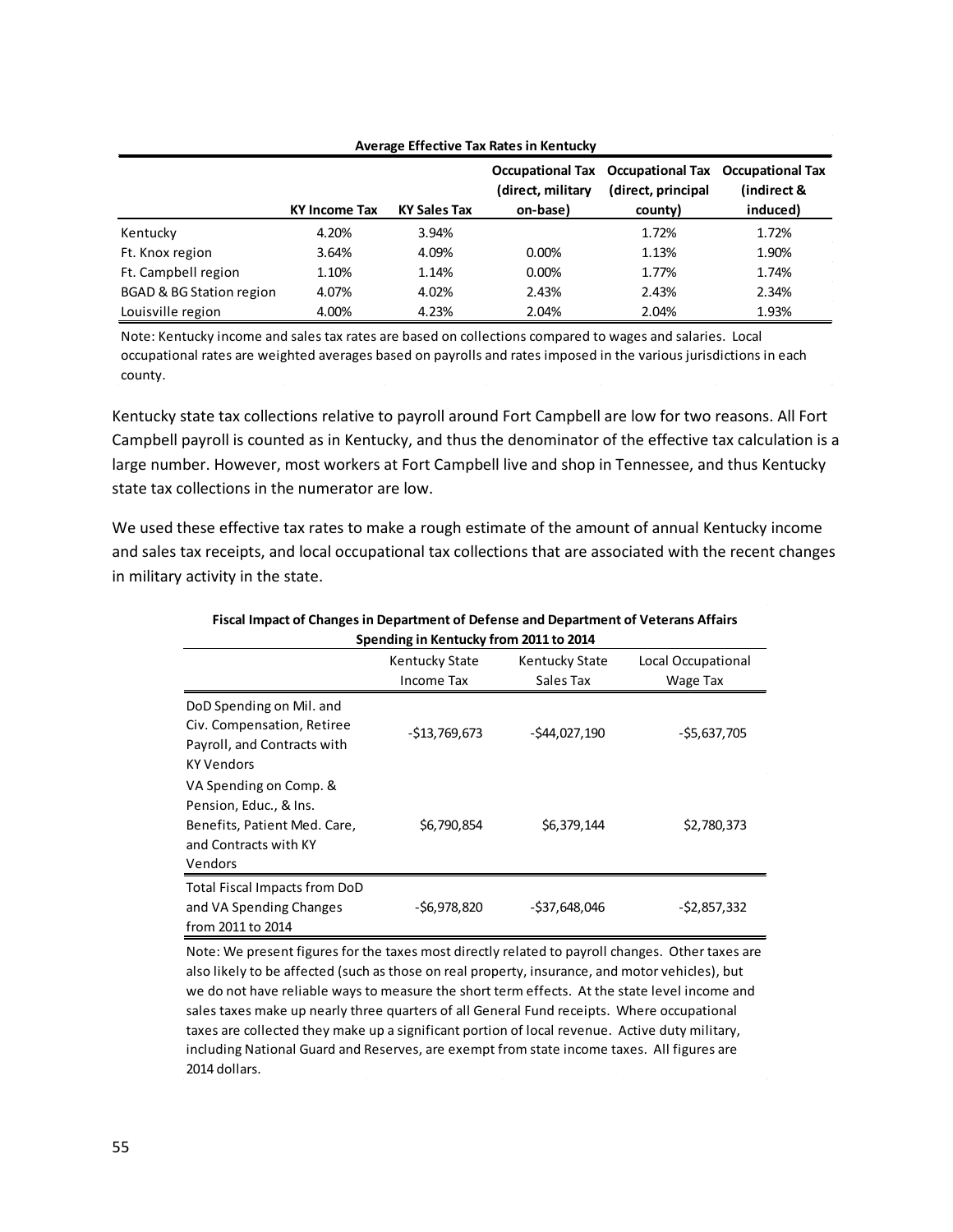We estimated that the drop in overall Department of Defense spending in Kentucky from 2011 to 2014 resulted in a loss of \$13.8 million in state income tax revenue, \$44 million in state sales tax receipts, and \$5.6 million in local occupational tax collections throughout the state. This has been somewhat offset by the increase in Veterans related spending in Kentucky during this period. We estimated that increased VA spending brought an additional \$13.2 million in combined income and sales tax revenue to the state's coffers. The added VA spending also led to an increase of \$2.8 million in local occupational tax collections.

Because active duty military pay is not subject to the state income tax and the counties hosting both Fort Campbell and Fort Knox do not impose an occupational tax, the additional VA spending significantly mitigated the drop in DoD spending from 2011 to 2014 for those two taxes.

We also used the effective tax rates to make a rough estimate of the amount of annual Kentucky income and sales tax receipts, and local occupational tax collections that are associated with the three scenarios we analyzed for the four major military areas, which are shown in the table below.

| <b>One Thousand Uniformed Military Employees</b><br>Local Occupational<br>Kentucky State<br>Kentucky State<br>Income Tax<br>Sales Tax<br>Wage Tax<br>\$537,440<br>\$3,043,498<br>\$280,820<br>Fort Knox Region<br>\$95,935<br>\$840,474<br>\$152,173<br><b>Fort Campbell Region</b><br>\$1,240,141<br>\$743,925<br><b>BGAD &amp; BG Station Region</b><br>\$229,520<br>\$293,141<br>\$1,427,877<br>\$680,570<br>Louisville Region<br><b>One Hundred Civilian Military Employees</b><br>\$112,477<br>Fort Knox Region<br>\$357,468<br>\$318,213<br>\$76,369<br>\$118,342<br><b>Fort Campbell Region</b><br>\$73,460<br>\$207,631<br>\$350,334<br>\$346,119<br><b>BGAD &amp; BG Station Region</b><br>\$402,689<br>\$191,941<br>Louisville Region<br>\$380,532<br><b>Ten Million Dollars in Contracts to Kentucky Vendors</b><br>\$182,714<br>\$63,678<br>Fort Knox Region<br>\$162,649<br>\$46,276<br><b>Fort Campbell Region</b><br>\$44,513<br>\$71,459 | Fiscal Impact of Changes in Department of Defense Regional Spending |           |           |           |  |  |
|----------------------------------------------------------------------------------------------------------------------------------------------------------------------------------------------------------------------------------------------------------------------------------------------------------------------------------------------------------------------------------------------------------------------------------------------------------------------------------------------------------------------------------------------------------------------------------------------------------------------------------------------------------------------------------------------------------------------------------------------------------------------------------------------------------------------------------------------------------------------------------------------------------------------------------------------------------|---------------------------------------------------------------------|-----------|-----------|-----------|--|--|
|                                                                                                                                                                                                                                                                                                                                                                                                                                                                                                                                                                                                                                                                                                                                                                                                                                                                                                                                                          |                                                                     |           |           |           |  |  |
|                                                                                                                                                                                                                                                                                                                                                                                                                                                                                                                                                                                                                                                                                                                                                                                                                                                                                                                                                          |                                                                     |           |           |           |  |  |
|                                                                                                                                                                                                                                                                                                                                                                                                                                                                                                                                                                                                                                                                                                                                                                                                                                                                                                                                                          |                                                                     |           |           |           |  |  |
|                                                                                                                                                                                                                                                                                                                                                                                                                                                                                                                                                                                                                                                                                                                                                                                                                                                                                                                                                          |                                                                     |           |           |           |  |  |
|                                                                                                                                                                                                                                                                                                                                                                                                                                                                                                                                                                                                                                                                                                                                                                                                                                                                                                                                                          |                                                                     |           |           |           |  |  |
|                                                                                                                                                                                                                                                                                                                                                                                                                                                                                                                                                                                                                                                                                                                                                                                                                                                                                                                                                          |                                                                     |           |           |           |  |  |
|                                                                                                                                                                                                                                                                                                                                                                                                                                                                                                                                                                                                                                                                                                                                                                                                                                                                                                                                                          |                                                                     |           |           |           |  |  |
|                                                                                                                                                                                                                                                                                                                                                                                                                                                                                                                                                                                                                                                                                                                                                                                                                                                                                                                                                          |                                                                     |           |           |           |  |  |
|                                                                                                                                                                                                                                                                                                                                                                                                                                                                                                                                                                                                                                                                                                                                                                                                                                                                                                                                                          |                                                                     |           |           |           |  |  |
|                                                                                                                                                                                                                                                                                                                                                                                                                                                                                                                                                                                                                                                                                                                                                                                                                                                                                                                                                          |                                                                     |           |           |           |  |  |
|                                                                                                                                                                                                                                                                                                                                                                                                                                                                                                                                                                                                                                                                                                                                                                                                                                                                                                                                                          |                                                                     |           |           |           |  |  |
|                                                                                                                                                                                                                                                                                                                                                                                                                                                                                                                                                                                                                                                                                                                                                                                                                                                                                                                                                          |                                                                     |           |           |           |  |  |
|                                                                                                                                                                                                                                                                                                                                                                                                                                                                                                                                                                                                                                                                                                                                                                                                                                                                                                                                                          |                                                                     |           |           |           |  |  |
|                                                                                                                                                                                                                                                                                                                                                                                                                                                                                                                                                                                                                                                                                                                                                                                                                                                                                                                                                          |                                                                     |           |           |           |  |  |
|                                                                                                                                                                                                                                                                                                                                                                                                                                                                                                                                                                                                                                                                                                                                                                                                                                                                                                                                                          |                                                                     |           |           |           |  |  |
|                                                                                                                                                                                                                                                                                                                                                                                                                                                                                                                                                                                                                                                                                                                                                                                                                                                                                                                                                          |                                                                     |           |           |           |  |  |
|                                                                                                                                                                                                                                                                                                                                                                                                                                                                                                                                                                                                                                                                                                                                                                                                                                                                                                                                                          |                                                                     |           |           |           |  |  |
|                                                                                                                                                                                                                                                                                                                                                                                                                                                                                                                                                                                                                                                                                                                                                                                                                                                                                                                                                          | <b>BGAD &amp; BG Station Region</b>                                 | \$185,217 | \$182,988 | \$108,782 |  |  |
| \$91,451<br>\$184,604<br>\$195,352<br>Louisville Region                                                                                                                                                                                                                                                                                                                                                                                                                                                                                                                                                                                                                                                                                                                                                                                                                                                                                                  |                                                                     |           |           |           |  |  |

Note: We present figures for the taxes most directly related to payroll changes. Other taxes are also likely to be affected (such as those on real property, insurance, and motor vehicles), but we do not have reliable ways to measure the short term effects. At the state level income and sales taxes make up nearly three quarters of all General Fund receipts. Where occupational taxes are collected they make up a significant portion of local revenue. Active duty military, including National Guard and Reserves, are exempt from state income taxes. All figures are 2014 dollars.

The state income tax changes associated with a thousand uniformed military employees are relatively low because the compensation of active duty service members is exempt from the state income tax, so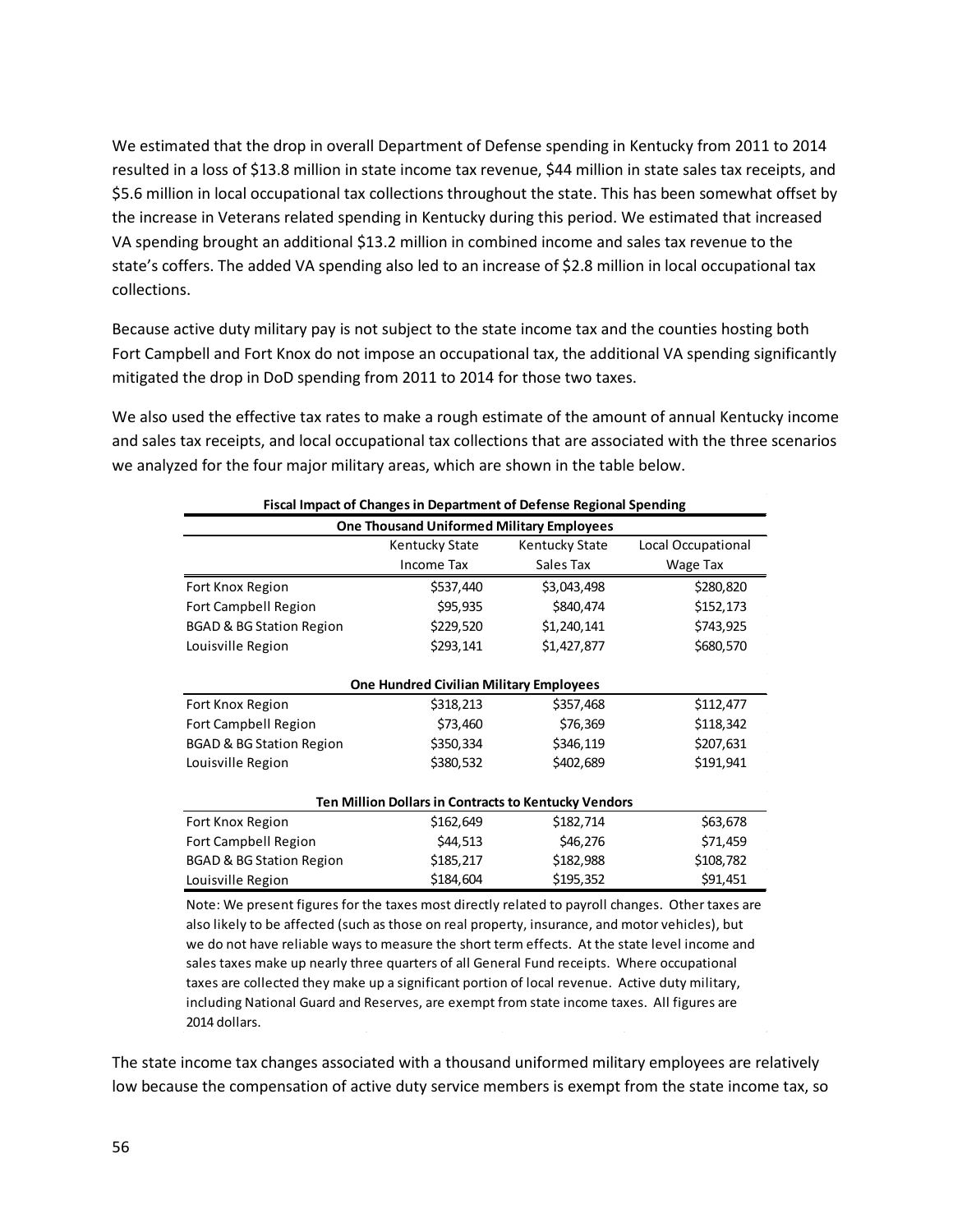that fiscal impact is derived solely from the induced effects. But even so, we estimated the state gains \$3.6 million in income and sales tax receipts from the economic activity generated by 1,000 service members at Fort Knox. Because so many soldiers stationed at Fort Campbell live in Tennessee the fiscal impact on Kentucky is much less than it would be at Fort Knox - just \$950,000. The state income and sales tax benefits of 1,000 uniformed employees in the Bluegrass and Louisville regions are \$1.5 million and \$1.7 million, respectively. Local governments can expect an impact on their occupational tax receipts totaling about \$280,000 in the Fort Knox region, \$150,000 in the Fort Campbell area, and roughly \$700,000 in the BGAD and Louisville regions.

At the state level, the fiscal impact of 100 civilian DoD employees is fairly consistent for the Fort Knox, BGAD & BG Station, and the Louisville regions, varying between \$675,000 and \$780,000. Again, the impact at Fort Campbell is much less because so many people who work on the installation live in Tennessee. The local occupational tax impact is between \$100,000 and \$200,000 and largely depends on the multipliers and the local rates.

The same patterns seen for civilian employees hold true for the fiscal effects of \$10 million in military contracts. Roughly \$18 million in contracts to local vendors would bring the same state income and sales tax and local occupational tax revenues as the effects of 100 civilian military employees.

## <span id="page-59-0"></span>**Conclusion**

This report documented the nearly \$12 billion in federal military spending in Kentucky and its components.

| Source                    | Amount           |
|---------------------------|------------------|
| DoD contracts             | \$4,802,717,840  |
| Military compensation     | \$3,849,224,000  |
| <b>Veterans benefits</b>  | \$2,425,357,923  |
| DoD civilian compensation | \$889,847,485    |
| School district aid       | \$2,358,743      |
| Total                     | \$11,969,505,991 |

Kentucky ranked  $17<sup>th</sup>$  out of the fifty states in DoD procurement contracts. Humana was the top contractor with awards of \$3.6 billion for management of the TRICARE military health insurance

Kentucky has the 4<sup>th</sup> highest number of active duty Army personnel in the United States. Kentucky ranks 12<sup>th</sup> in total military personnel in the nation (including civilians, reservists, and National Guard). Military employment is declining in Kentucky (as it is in the United States). Between 2011 and 2014 Kentucky lost 9,100 military employees and 1,200 DoD civilian employees. However, military personnel expenditures in the Commonwealth rose over the period as those employed earned higher salaries.

Our economic impact model considered the regional effects of a change of 1000 active duty personnel, 100 DoD civilian personnel and \$10 million in DoD contracts to Kentucky vendors. Each scenario produced changes in employment, value added, employee compensation and payroll. The table below extracts just the employment impacts.